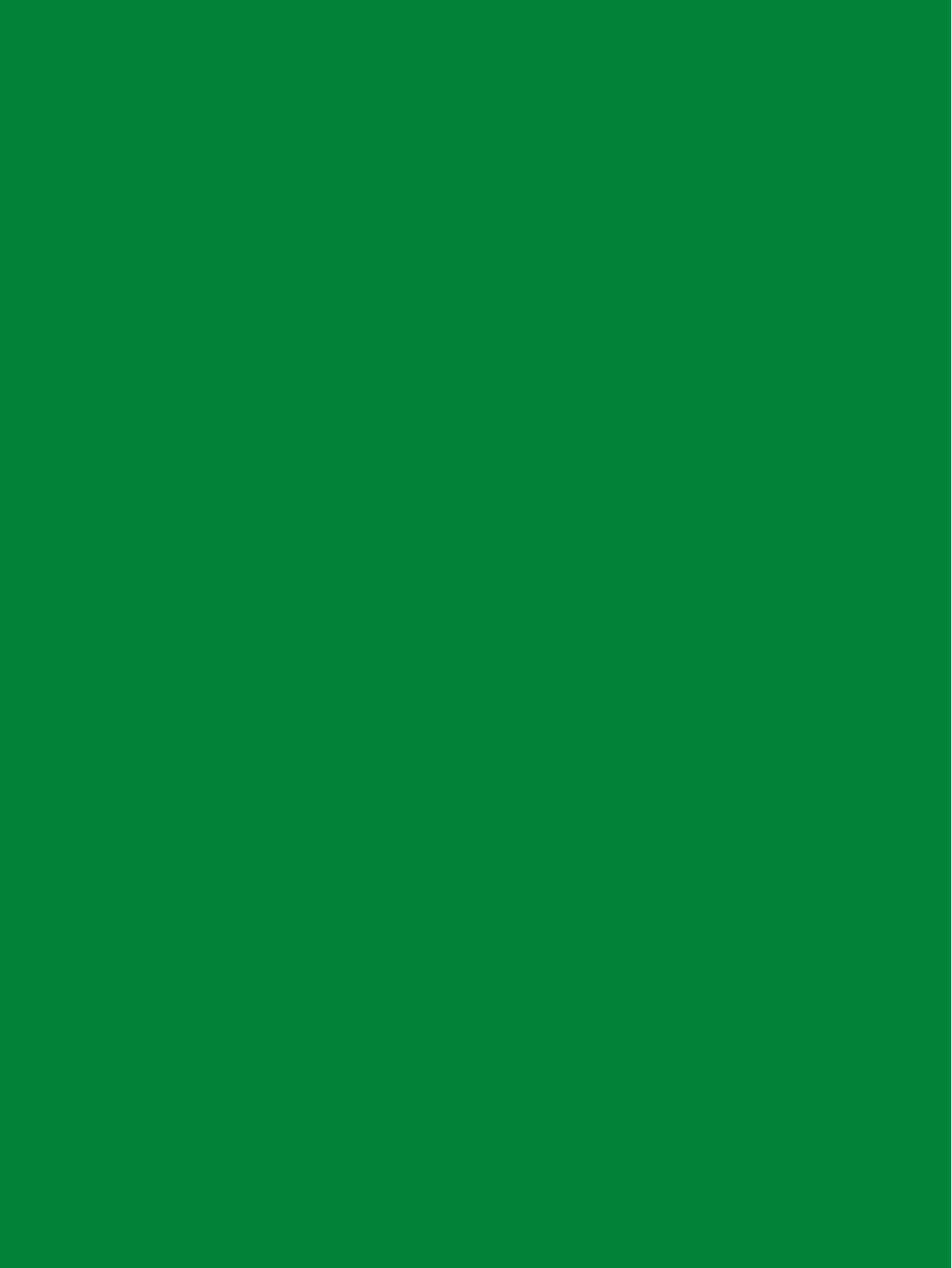## Table of contents

| DIRECTORS' REPORT                                          | з  |
|------------------------------------------------------------|----|
| CONSOLIDATED FINANCIAL STATEMENTS                          | 7  |
| NOTES TO THE CONSOLIDATED<br>FINANCIAL STATEMENTS          | 12 |
| PARENT COMPANY FINANCIAL STATEMENTS                        | 31 |
| NOTES TO THE PARENT COMPANY<br><b>FINANCIAL STATEMENTS</b> | 36 |
| <b>BOARD SIGNATURES</b>                                    | 42 |
| AUDITITOR'S REPORT                                         | 43 |
| OTHER INFORMATION                                          | 46 |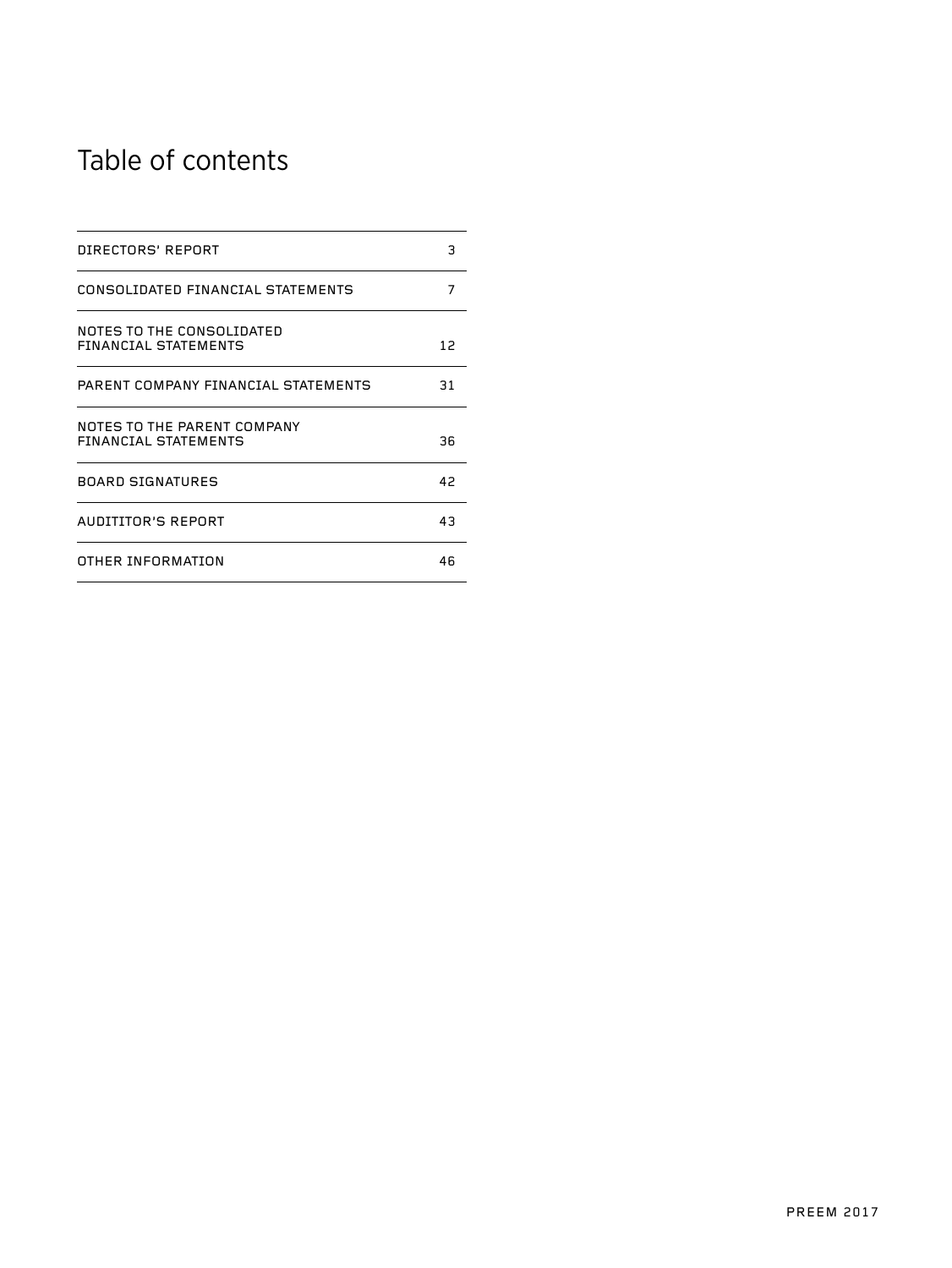## 2017 **Directors' Report Preem AB**

## **FACTS**

Preem AB (publ) Corporate ID number 556072-6977. Preem AB (publ) is wholly-owned by Corral Petroleum Holdings AB (publ). Corral Petroleum Holdings AB is a wholly-owned subsidiary of Moroncha Holdings Co. Limited (Cyprus). Preem AB (publ), with its registered office in Stockholm, Sweden, and its subsidiaries form Sweden's largest fuel company. The address of the Parent Company is Warfvinges väg 45, 112 80 STOCKHOLM. Figures in parentheses refer to the previous year.

Preem AB (publ) is Sweden's largest fuel company and accounts for about 80 percent of Swedish refinery capacity and about 30 percent of refinery capacity in the Nordic Region. Preem's two refineries in Gothenburg and Lysekil are among the most modern and environmentally optimized in Europe. They have a total refining capacity of over 18 million m<sup>3</sup> per year and roughly two-thirds of this production is exported. Preem engages in large-scale refining of crude oil and sales of petroleum products to oil companies operating in Sweden and in the international market, particularly in Northwestern Europe. Gasoline, diesel, renewable fuel, heating oils and lubricating oils are sold in the Swedish market via Preem's own marketing channels, certified distributors and filling stations. Preem has a nationwide station network with around 570 filling stations for private and commercial traffic. Since 2016, Preem has also had operations in Norway.

## EARNINGS

Preem's sales revenue rose from SEK 56,041 million in the previous year to SEK 68,752 million in 2017, a 23 percent increase.

Gross profit/loss increased by SEK 200 million to SEK 5,312 million (5,112), including price effects on inventories in the amount of SEK 1,064 million (1,278). This year-on-year increase in earnings is mainly due to stronger refining margins, with the diesel and heavy fuel oil margins gaining ground. The average refining margin improved from USD 4.53 per barrel the previous year to USD 5.58 per barrel for the full year.

Crude oil prices rose in 2017 from USD 54.94 per barrel at the beginning of the year to USD 66.54 per barrel at year-end. We saw crude oil price increases mainly in the final quarter of the year. The SEK/USD exchange rate declined during the year with the SEK weakening from 9.10 SEK/USD at the start of the year to 8.23 at the end of the year. However, the average USD rate has been stable, going from 8.56 in 2016 to 8.54 in 2017.

Total production was 17.5 million  $m^3$  (17.8), a decrease of less than two percent in comparison to 2016. The proportion of products exported was 62 percent (59), with a value of SEK 42,768 million (33,248).

The Marketing and Sales segment once again reported a strong operating profit of SEK 581 million, in comparison with SEK 590 million the previous year. The sale of Preem Gas had a major positive effect. Overhead costs increased by 4 percent driven by Preem's investments in Norwegian operations and in upgrading its IT systems.

Preem's operating profit improved, coming in at SEK 4,047 million (3,799). Operating expenses increased by 6 percent compared year-on-year.

Profit before tax came in at SEK 3,971 million (1,431).

A table of key ratios including definitions is presented on the last page under The Preem Group's operations in summary.

### **MARKET**

The average price of crude oil in 2017 was approximately USD 54 per barrel, which was higher than the average price for 2016 of





**REFINERY MARGINS** USD/barrel

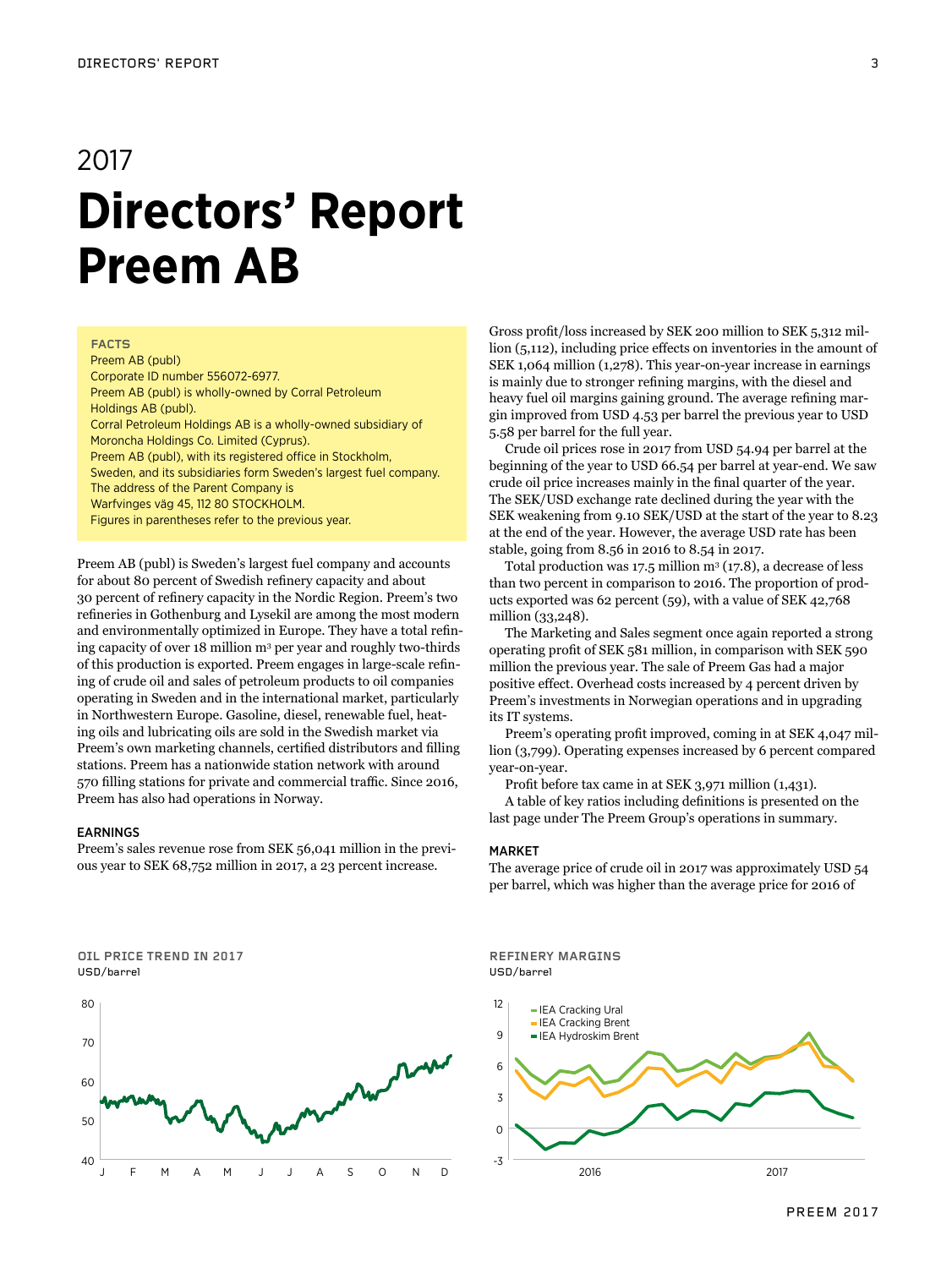approximately USD 44 per barrel. The biggest reason for this price increase was the crude oil production limits continued by OPEC members and some other countries, with Russia the most significant, throughout 2017 and on into 2018. In early 2018, the market speculated on how long this would continue.

The combination of reduced crude oil production and a strong global economy, which leads to higher demand for petroleum products, resulted in a decrease in global stockpiles of both crude oil and its products. Political tensions and wars also impacted prices given that they are largely occurring in regions with high crude oil production.

Crude oil prices fluctuated in 2017 based on market views of production and demand and on uncertainty concerning inventory levels. These prices started off the year at USD 55 per barrel but fell to USD 45 per barrel in late June even though OPEC and the other countries decided to continue their production limits at a meeting in May. Later in the year, confidence increased that the countries that had reduced their production would reach their lower stockpile targets and the price rose to USD 59 per barrel in late September, closing the year at a high of USD 66 per barrel. The price exceeded USD 70 per barrel in January 2018.

Crude oil is normally priced against the Dated Brent, which was weak due to the crude oil surplus early in the year but has increasingly gained strength. The Dated Brent premium also strengthened during the year. The crude oil Preem buys the most had a negative premium of USD -2 per barrel at the start of the year but strengthened to -0.5 by the close of the year. As an annual average for 2017, this level represents a year-on-year increase of approximately USD 1 per barrel.

The difference in value of a refinery's products and the cost of crude oil forms the basis for profitability The gasoline margin was maintained at a positive level, supported by increased global demand but also by disruptions to production in South America

and a rough hurricane season in much of the southern US, which is home to many refineries. The price difference between diesel and crude oil was higher in 2017 than in 2016, but global diesel stockpiles did not decrease as quickly as gasoline stockpiles.

The heavy fuel oil margin has been stronger than it has been in many years. This oil is used globally as shipping fuel, for power generation in areas such as the Middle East and is a raw material of bitumen, which is used in asphalt. Demand has been greater than supply in 2017, which has resulted in year-on-year heavy fuel oil price increases relative to crude oil. The strong demand is a result of a strong global economy that leads to more transport, of a very hot summer that spurred higher power needs, and of crude oil production problems in Venezuela.

The crude oil market trend and the high value of crude oil products drove strong refining margins for 2017. Global refineries demand large quantities of crude oil and produce products with high capacity utilization to meet increased demand.

## PRODUCTION

The Group's operations consist mainly of refining crude oil in its refineries in Lysekil and Gothenburg. Total production for the year amounted to 17.5 million m<sup>3</sup> , in comparison to 17.8 million m3 in 2016. The bulk of the crude oil originates from Russia, the North Sea and West Africa. In addition, imported distillate was processed at both refineries. Renewable raw materials amounting to 163,000 m<sup>3</sup> were used at the refinery in Gothenburg to produce hydrogenated vegetable oil (HVO) for Preem Evolution Diesel, which generated the highest renewable fuel production in Preem's history.

There were two planned maintenance shutdowns at Preem's refineries, one in Lysekil in the spring and one major turnaround at the Gothenburg refinery in September and October. Besides these maintenance shutdowns, operations were stable during the year with high plant capacity utilization.

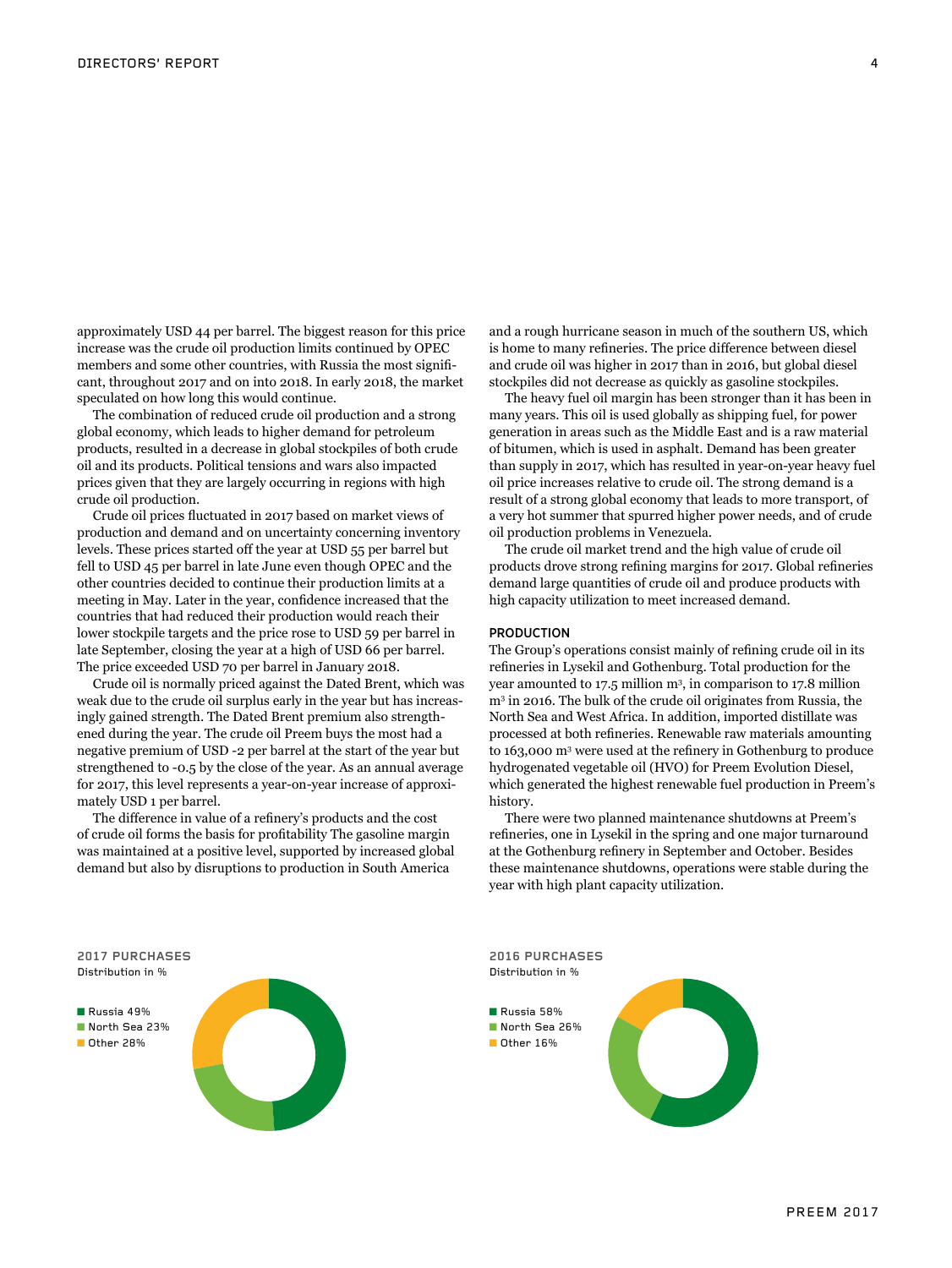## MARKETING AND SALES

The Marketing and Sales segment reported strong 2017 earnings with an operating profit of SEK 581 million, in comparison to SEK 590 million the previous year. Despite the considerable decline in HVO profitability, earnings were prevented from decreasing further by an 8 percent year-on-year increase in sold volume and by the sale of Preem Gas in June 2017, which had a major positive one-off effect on earnings. The Norwegian operations of YX Bulk were acquired in September, but this did not have any major effect on earnings for the 2017 financial year. The acquisition was completed by purchasing shares in YX Bulk AS, a new company set up for this transaction that was renamed Preem Norge AS.

Product prices opened and closed the year at around the same levels. Consumer gasoline and diesel prices were SEK 14.42 and 14.35 per liter respectively at the start of the year and declined slightly until the summer when they reached year-low levels of SEK 13.67 and 13.30 per liter respectively. Prices then increased in the fall and reached year-high levels of SEK 14.72 and 14.45 per liter respectively in November. Gasoline and diesel prices closed out the year at SEK 14.47 and 14.55 per liter respectively. The Swedish government's new tax rules for indexation will result in substantial tax increases and thus also substantial fuel price increases over the coming years.

Diesel volumes continued to increase on the Swedish market, albeit at a lower rate than in previous years, mainly driven by the transportation sector and conversion from gasoline. The increase in diesel was largely due to renewable products with blends mainly consisting of HVO or pure HVO (HVO100), which had gained 20 percent by November on an accumulated basis. Gasoline volumes fell due to efficiency drives and conversions to other fuels. Heating and heavy oil volumes continued to decline due to conversion to other fuels. The overall oil market in Sweden in November 2017, excluding aircraft fuel, was on par with November of the previous year. Preem's total share of the Swedish market for oil products excluding aircraft fuel increased from 30.7 percent accumulated for December 2016 to 31.5 percent accumulated for December 2017 according to preliminary figures from Statistics Sweden (SCB).

The proportion of renewable fuels fell to 17 percent of Preem's total fuel sales via Marketing and Sales in 2017, in comparison to 19 percent in 2016. The decrease in the proportion of renewable content is due to lower HVO availability. Rape methyl ester (RME) and ethanol sales were relatively stable.

## ENVIRONMENT

Preem operates several businesses that are subject to permitting or reporting under the Swedish Environmental Code. The main environmental impact is from atmospheric emissions of carbon dioxide, nitrogen oxides, sulfur oxides and volatile hydrocarbons, as well as emissions to water and noise.

The overall focus of Preem's safety, health and environment efforts are described in a new integrated policy, the Safety, Health and Environment Policy, which was adopted in January 2017. Policy compliance is secured by using procedures and instructions in the Company's management system. Compliance checks for the management system take the form of safety rounds, internal and external audits, and deviation reporting and management.

The refineries in Lysekil and Gothenburg are have permits for A operations. The permits are subject to conditions and an associated control program. Several limits for hydrocarbon emissions to water were exceeded at the Gothenburg refinery in 2017. A few target values were not met, so remedial action was taken and the regulatory authority was informed.

Preem submitted an environmental application for expansion of the Lysekil refinery to the Land and Environment Court in December 2016. The proceedings were held before the Land and Environment Court in fall 2017. Application documents will be supplemented with a species-specific inventory during the summer and they are expected in the fall of 2018.

Carbon dioxide emissions from the refineries are included in the EU emission rights trading system, and the number of freely allocated emission rights covered a total of 1.96 million metric tons per year on average for the current trading period, 2013- 2020, according to a decision by the Swedish Environmental Protection Agency. The Group's two refineries in Lysekil and Gothenburg have been allocated emission rights free of charge for one year at a time. Unutilized emission rights may be carried forward to subsequent years within the relevant period. Any deficit must be covered by a purchase of emission rights on a market or through improvements in energy efficiency.

The depots have permits for B operations. The limits for hydrocarbon emissions to water were exceeded on a few occasions during the year at the depot in Norrköping. The regulatory authority was notified of this and remedial action was taken by the depot.

Most Preem filling stations and diesel facilities handle more than 1,000 m3 of fuel per calendar year, which means they are subject to reporting requirements for C operations. Such reporting occurs continuously to the appropriate municipality. Preem maintains ongoing communication with the regulatory authority on environmental matters at our filling stations and diesel facilities.

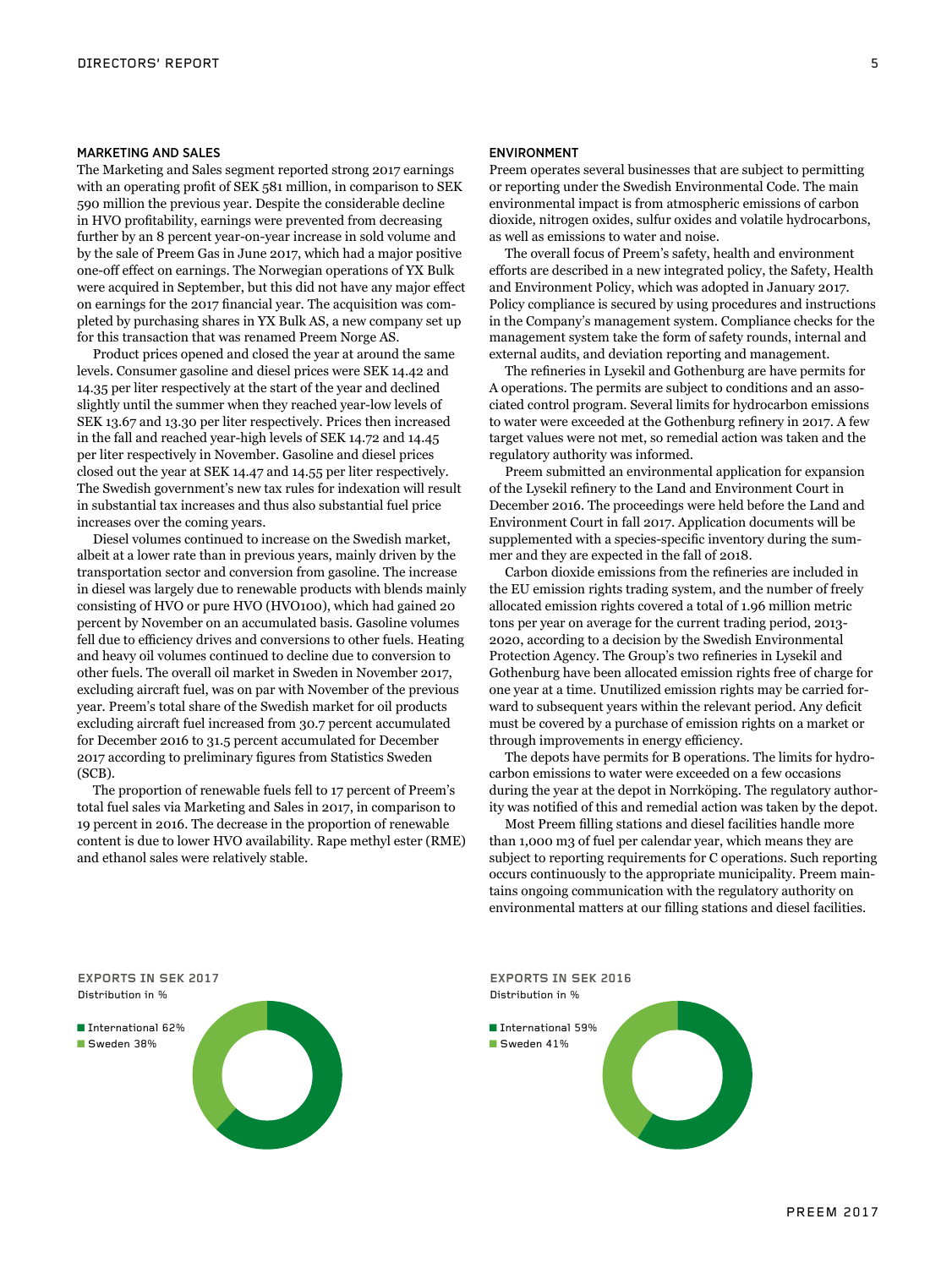Remediation of contaminated soil at closed depots, filling stations and Såifa facilities is ongoing and continued in 2017.

## SUSTAINABILITY REPORT

Preem has prepared a sustainability report in line with the requirements of Chapter 6 of the Swedish Annual Accounts Act. It is published online.

See www.preem.se/om-preem/finansiell\_info

## INVESTMENTS

Preem's capital expenditures on intangible assets and property, plant and equipment totaled SEK 2,337 million (1,348). The expenditure attributable to the maintenance shutdown totaled SEK 441 million, and an additional SEK 667 million was expended on operational improvements on top of that. SEK 902 million was expended on profitability improvements, SEK 68 million on establishing and renovating stations and SEK 259 million on environmental and safety improvement measures.

#### PRODUCT DEVELOPMENT

Preem's vision is to lead the transition to a sustainable society. The Company has an ambitious program to be a part of Sweden and Europe's transition to a more climate-smart transportation sector. Being the largest fuel producer in Sweden, it is very important for Preem take a great deal of responsibility for this transition. Preem has set its own objective in line with Sweden's goal of achieving a vehicle fleet free of fossil fuels by 2030. Preem will produce and sell at least three million m3 of renewable fuel on the Swedish market by 2030.

In November 2017, the Board of Directors of Preem resolved to further strengthen Preem's capability to produce fuel from sustainable biomass by approving an investment to increase capacity at an existing plant of the Gothenburg refinery. This investment will enable Preem to double its production capacity from 2017 levels by 2021. Preem is also working on projects to add additional renewable fuel production capacity of up to one million m3 by 2022.

To achieve this objective, Preem engages in a series of research and development projects with a clear focus on forestry and pulp industry by-products. Preem is focused on developing products from residual streams that possess good sustainability properties and will result in lower greenhouse gas emissions. By investing in products from forests, Preem supports the Nordic forestry industry and cuts the Nordic region's dependence on raw material imports for fuel production. In this context, Preem has partnered with Bergene Holm, one of Norway's largest sawmill groups, to assess construction of a factory to convert sawdust and other by-products of the forest industry into liquid hydrocarbons for fuel production.

Preem also partnered with Vattenfall in Sweden in 2017 to investigate possibilities for large-scale production of hydrogen from water using electricity. The hydrogen would be used in biofuel production to improve the sustainability properties of the fuel.

Preem supports Swedish research on several fronts to strengthen Swedish innovation. Preem participates in Bioinnovation, a strategic research program, where we collaborate with several other major Swedish companies to develop renewable fuels. Preem also supports f3, a collaboration platform working to increase knowledge and collaborations to achieve a fossil-free vehicle fleet.

## FINANCING AND LIQUIDITY

All the Company's financial liabilities were extended in the spring of 2016. The new loans have 4.5-year terms, maturing in November 2020. At the end of the period, consolidated net debt totaled SEK 5,076 million, compared with SEK 4,791 million at December 31, 2016.

### PERSONNEL

The average number of employees of the Group was 1,458 (1,395), of whom 1,439 (1,386) worked at the Parent Company.

## **OUTLOOK**

Geopolitical risks, reduced crude oil production and a strong global economy continued to stimulate oil prices in early 2018. However, there is an increasing risk of price declines due to rising optimism in the US shale oil industry.

Preem does not have any major maintenance shutdowns planned for 2018. Regular maintenance and preparations for the major Lysekil shutdown in 2019 will proceed throughout the year.

We are aware that Preem AB's beneficial owner, Sheikh Mohammed Al-Amoudi, was one of a large group of Saudi leading figures detained on November 5, 2017 in Riyadh for reasons that have not been made clear at this time. No further confirmed information in the matter is available to us at the date of this report. We are unable to provide further comments other than to say that Preem AB and its subsidiaries are operating on a normal basis and remain unaffected by this development.

## PROPOSED APPROPRIATION OF PROFITS

The Parent Company's non-restricted equity amounted to SEK 10,534,748,313.

The Board of Directors proposes that this amount be appropriated as follows (SEK thousand): Carried forward: 10,534,748 Total 10,534,748

## BASIS FOR DECISION BY BOARD OF DIRECTORS

This annual report discloses that a Group contribution amounting to SEK 4,200 million was paid to the Parent Company, Corral Petroleum Holdings AB (publ), and that the Board of Directors proposes that the non-restricted equity be carried forward. Corral Petroleum Holdings AB (publ) has provided an unconditional shareholder's contribution to Preem AB (publ) in the amount of SEK 3,839 million. In addition, a dividend of SEK 355 million was distributed to Corral Petroleum Holdings AB in June 2017.

## JUSTIFICATION

The Company's equity has been calculated in compliance with Swedish law in accordance with Recommendation RFR2 of the Swedish Financial Reporting Board. The Board of Directors has found that the Company's and the Group's restricted equity is fully covered following the Group contribution paid.

In light of the financial position at December 31, 2017, and the 2018 business plan, the Board of Directors found that the Group contribution paid to the shareholder is justifiable in consideration of the parameters specified in Chapter 17 Section 3 paragraphs 2 and 3 of the Swedish Companies Act (type, scope and risks of operations, the Company and Group's consolidation needs, liquidity and financial position in other respects, and the forecast performance of the Company and Group in 2018).

Please see the following financial statements and their notes for more information about the Company's financial performance and position.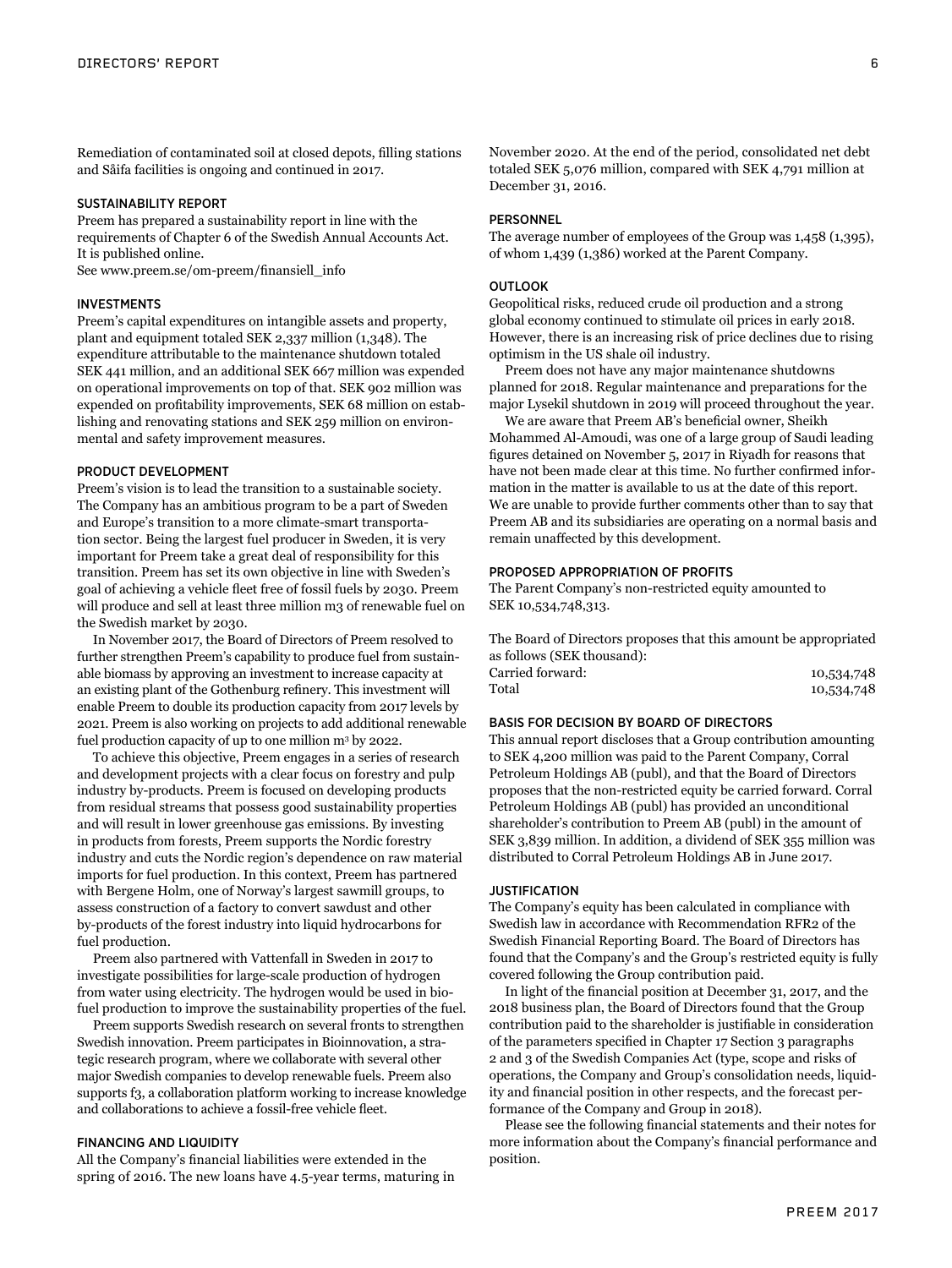## Group

# **Income statement and statement of other comprehensive income**

AMOUNTS IN SEK MILLIONS

| Income statement                                             | Note      | 2017         | 2016         |
|--------------------------------------------------------------|-----------|--------------|--------------|
| Net sales                                                    |           | 78,581       | 66.225       |
| Excise duties <sup>1)</sup>                                  |           | $-9,829$     | $-10,184$    |
| Sales revenue                                                | 4, 14     | 68,752       | 56,041       |
| Cost of goods sold                                           | 8, 10, 14 | $-63,440$    | $-50,929$    |
| Gross profit                                                 | 5         | 5,312        | 5,112        |
| Selling expenses                                             |           | $-866$       | -820         |
| Administrative expenses                                      |           | $-864$       | $-810$       |
| Other operating income                                       | 11        | 465          | 317          |
| <b>Operating profit</b>                                      | 6-11, 33  | 4,047        | 3,799        |
| Financial income                                             |           | 311          | 154          |
| Financial expenses                                           |           | -386         | $-2,522$     |
| <b>Net financial items</b>                                   | 12, 14    | $-75$        | $-2,368$     |
| Profit before tax                                            |           | 3,971        | 1,431        |
| Tax on profit for the year                                   | 13        | $-890$       | $-721$       |
| Profit for the year                                          |           | 3,081        | 710          |
| <b>ATTRIBUTABLE TO:</b>                                      |           |              |              |
| Parent Company shareholders                                  |           | 3,081        | 710          |
| Non-controlling interests                                    |           | $\Omega$     | $\mathsf{O}$ |
|                                                              |           | 3,081        | 710          |
| Statement of comprehensive income                            |           |              |              |
| Profit for the year                                          |           | 3,081        | 710          |
| OTHER COMPREHENSIVE INCOME                                   |           |              |              |
| Items that will not be reclassified to the income statement: |           |              |              |
| Actuarial gains/losses on defined benefit pension plans      | 23        | $-2$         | $-76$        |
| <b>Translation difference</b>                                |           | $-1$         | $\mathsf{O}$ |
| Tax attributable to items in other comprehensive income      |           | $\mathsf{O}$ | 17           |
| Total other comprehensive income for the year, net of tax    |           | -3           | $-59$        |
| Total comprehensive income for the year                      |           | 3,079        | 651          |
| <b>ATTRIBUTABLE TO:</b>                                      |           |              |              |
| Parent Company shareholders                                  |           | 3,079        | 651          |
| Non-controlling interests                                    |           | 0            | 0            |
|                                                              |           | 3,079        | 651          |

<sup>1)</sup> Excise duties refer to energy tax, carbon dioxide tax, sulfur tax and alcohol tax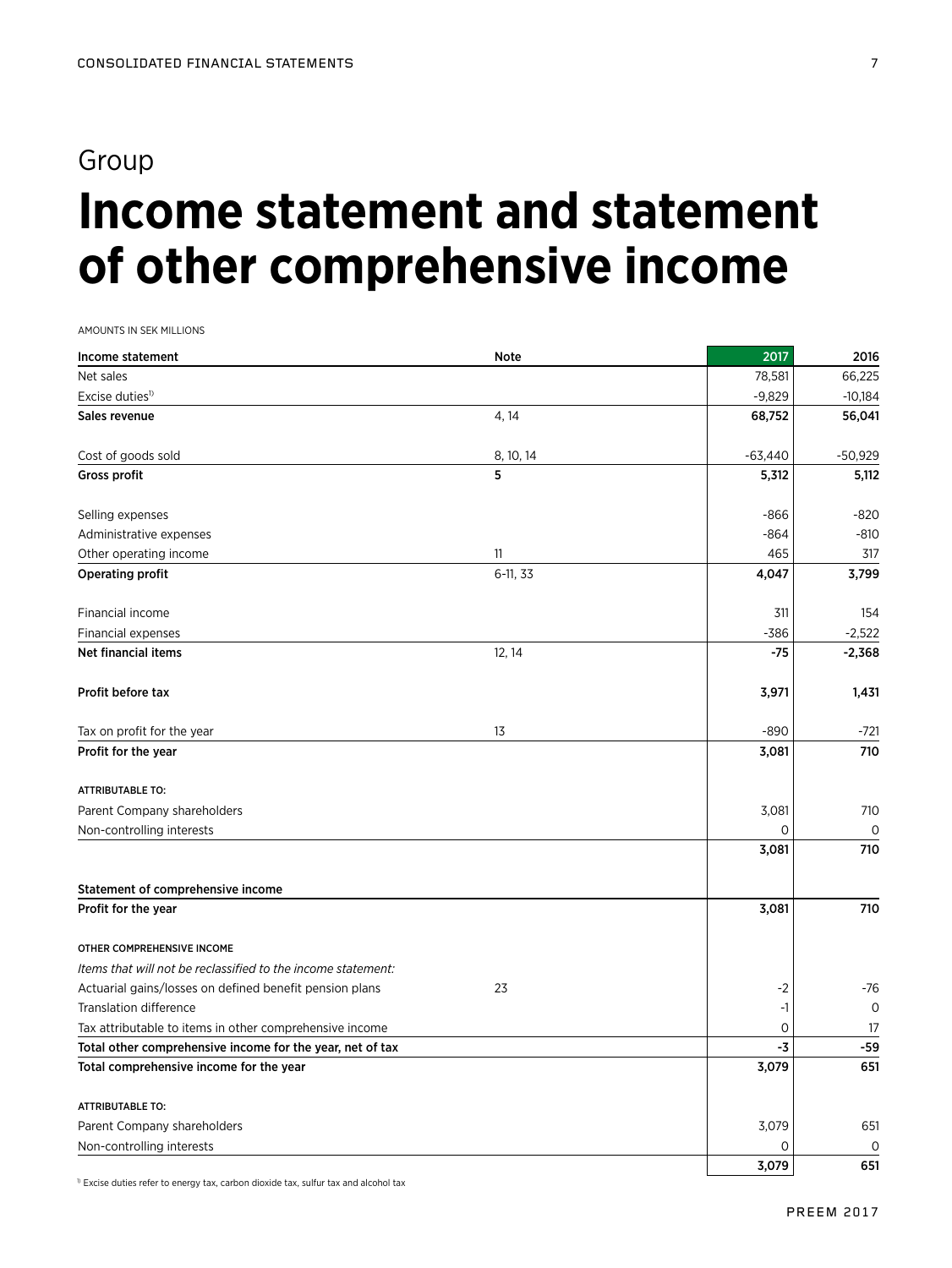## Group **Balance sheet**

AMOUNTS IN SEK MILLIONS

| <b>ASSETS</b>                           | <b>Note</b> | 12/31/2017 | 12/31/2016   |
|-----------------------------------------|-------------|------------|--------------|
| <b>NON-CURRENT ASSETS</b>               |             |            |              |
| Intangible assets                       |             |            |              |
| Goodwill                                | 15          | 308        | 308          |
| Construction in progress                | 15          | 521        | 261          |
| Other intangible assets                 | 15          | 153        |              |
|                                         |             | 981        | 568          |
| Property, plant and equipment           |             |            |              |
| Buildings and land                      | 16, 30      | 1,366      | 1,398        |
| Plant and equipment                     | 16          | 5,313      | 5,464        |
| Capitalized turnaround costs            | 16          | 638        | 387          |
| Equipment, tools, fixtures and fittings | 16          | 386        | 368          |
| Construction in progress                | 16          | 1,978      | 1,087        |
|                                         |             | 9,681      | 8,705        |
| Financial assets                        |             |            |              |
| Investments in associates               | 17          | 194        | 168          |
| Receivables from associates             | 33          | 0          | $\mathbf{1}$ |
| Receivables from affiliates             | 18, 33      | $\Omega$   | $\mathbf 0$  |
| Available-for-sale financial assets     | 19, 32      | 26         | 28           |
| Other non-current receivables           | 34          | 91         | 47           |
|                                         |             | 312        | 243          |
| <b>Total non-current assets</b>         |             | 10,974     | 9,516        |
| <b>CURRENT ASSETS</b>                   |             |            |              |
| Inventories                             | 20          | 10,691     | 8,452        |
| Trade receivables                       | 21, 30, 32  | 4,674      | 3,892        |
| Receivables from Parent Company         | 32, 33      | 55         | 55           |
| Other receivables                       | 32          | 568        | 572          |
| Prepaid expenses and accrued income     |             | 372        | 370          |
|                                         |             | 16,360     | 13,341       |
| Cash and cash equivalents               | 22, 32      | 256        | 123          |
| <b>Total current assets</b>             |             | 16,616     | 13,464       |
| <b>TOTAL ASSETS</b>                     |             | 27,591     | 22,980       |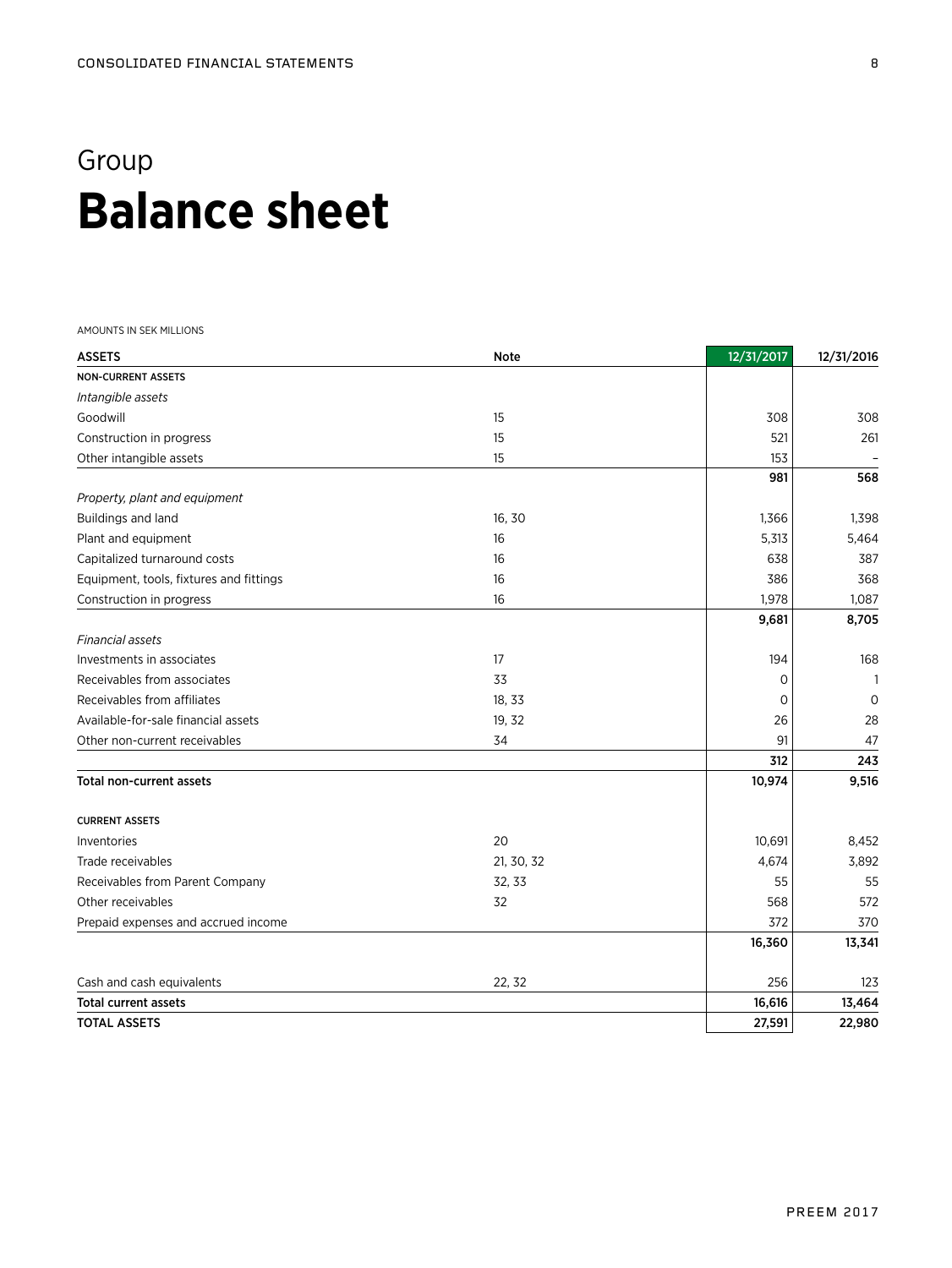## Group **Balance sheet**

AMOUNTS IN SEK MILLIONS

| <b>EQUITY AND LIABILITIES</b>                      | <b>Note</b> | 12/31/2017 | 12/31/2016 |
|----------------------------------------------------|-------------|------------|------------|
| <b>EQUITY</b>                                      |             |            |            |
| Equity attributable to Parent Company shareholders |             |            |            |
| Share capital                                      |             | 610        | 610        |
| Other paid-in capital                              |             | 4,964      | 2,482      |
| Profit brought fwd. including profit for the year  |             | 6,675      | 5,870      |
|                                                    |             | 12,250     | 8,962      |
| Non-controlling interests                          |             | 0          | $\circ$    |
| <b>Total equity</b>                                |             | 12,250     | 8,962      |
| <b>LIABILITIES</b>                                 |             |            |            |
| Non-current liabilities                            |             |            |            |
| Pension obligations                                | 23          | 109        | 101        |
| Deferred tax liabilities                           | 13          | 841        | 844        |
| Other provisions                                   | 24          | 142        | 66         |
| <b>Borrowings</b>                                  | 25, 26, 32  | 4,191      | 4,707      |
|                                                    |             | 5,283      | 5,718      |
| <b>Current liabilities</b>                         |             |            |            |
| <b>Borrowings</b>                                  | 25, 26, 32  | 903        | 103        |
| Advance payments from customers                    |             | 5          | 15         |
| Trade payables                                     | 32          | 3,529      | 2,695      |
| Liabilities to associates                          | 32, 33      | 89         | 102        |
| Derivatives                                        | 27, 32      | 3          |            |
| Other liabilities                                  | 28, 32      | 1,413      | 1,428      |
| Accrued expenses and deferred income               | 29          | 4,116      | 3,957      |
|                                                    |             | 10,057     | 8,300      |
| <b>Total liabilities</b>                           |             | 15,341     | 14,018     |
| <b>TOTAL EQUITY AND LIABILITIES</b>                |             | 27,591     | 22,980     |

Pledged assets and contingent liabilities 30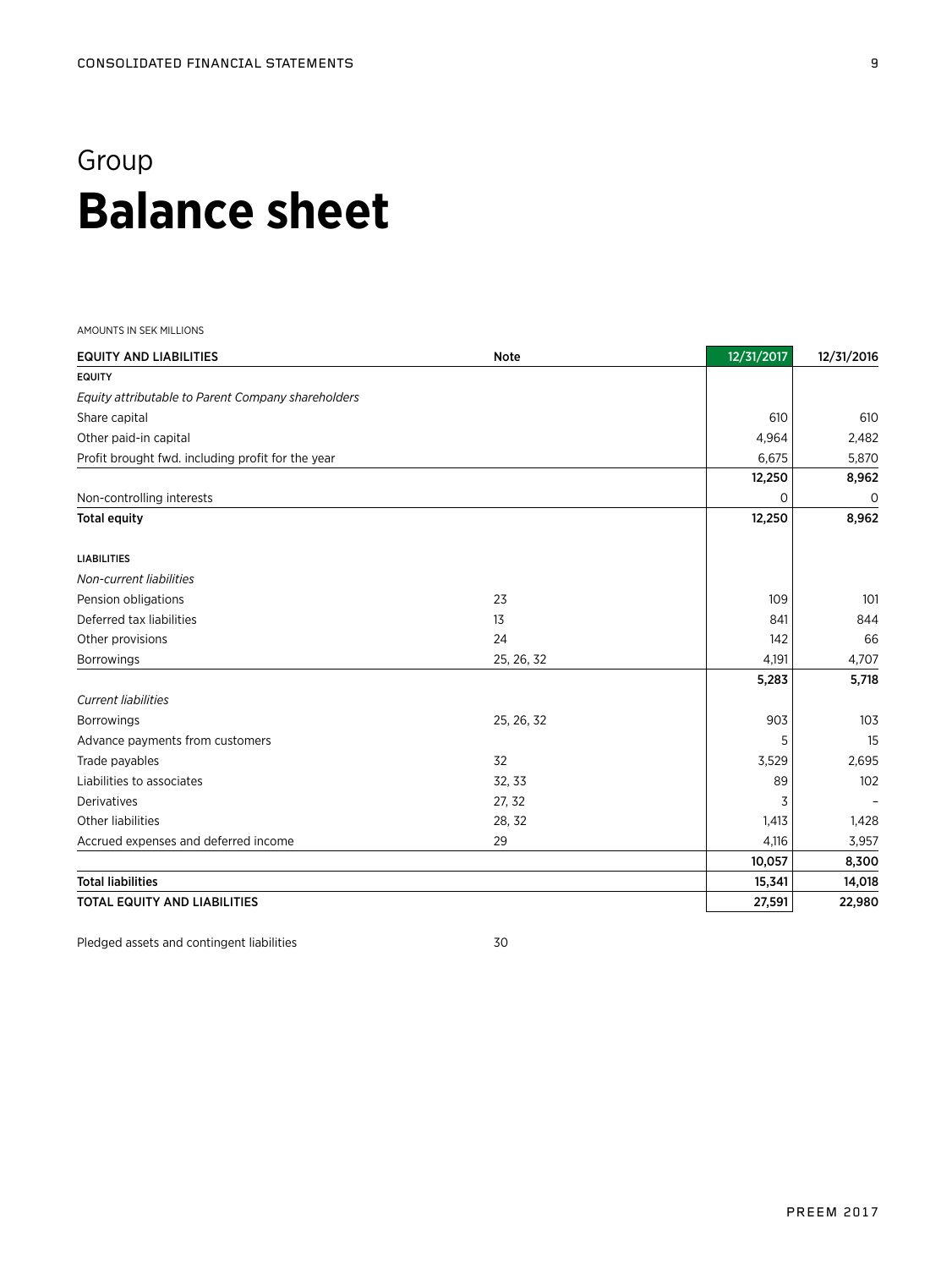## Group **Statement of changes in equity**

#### AMOUNTS IN SEK MILLIONS

|                                             | Attributable to Parent Company shareholders |                 |                 |          |                 |                     |
|---------------------------------------------|---------------------------------------------|-----------------|-----------------|----------|-----------------|---------------------|
|                                             |                                             | Other           | Profit          |          | Non-controlling |                     |
|                                             | Share capital                               | paid-in capital | brought forward | Total    | interests       | <b>Total equity</b> |
| Opening equity 1/1/2016                     | 610                                         | 2,482           | 5,058           | 8,150    | 0               | 8,150               |
| Profit for the year                         |                                             |                 | 710             | 710      | 0               | 710                 |
| Other comprehensive income                  |                                             |                 | $-59$           | $-59$    |                 | $-59$               |
| Comprehensive income for the year           |                                             |                 | 651             | 651      | 0               | 651                 |
| Group contribution paid                     |                                             |                 | $-2,793$        | $-2,793$ |                 | $-2,793$            |
| Tax attributable to Group contribution paid |                                             |                 | 614             | 614      |                 | 614                 |
| Shareholder's contribution received         |                                             |                 | 2,340           | 2,340    |                 | 2,340               |
| Closing equity 12/31/2016                   | 610                                         | 2,482           | 5,870           | 8,962    | 0               | 8,962               |
| Profit for the year                         |                                             |                 | 3,081           | 3,081    | $\circ$         | 3,081               |
| Other comprehensive income                  |                                             |                 | $-3$            | $-3$     |                 | -3                  |
| Comprehensive income for the year           |                                             |                 | 3,079           | 3,079    | 0               | 3,079               |
| Group contribution paid                     |                                             |                 | $-4,200$        | $-4,200$ |                 | $-4,200$            |
| Tax attributable to Group contribution paid |                                             |                 | 924             | 924      |                 | 924                 |
| Shareholder's contribution received         |                                             |                 | 3,840           | 3,840    |                 | 3,840               |
| <b>Dividends</b>                            |                                             |                 | $-355$          | $-355$   |                 | $-355$              |
| Closing equity 12/31/2017                   | 610                                         | 2,482           | 9,158           | 12,250   | 0               | 12,250              |

### SHARE CAPITAL

The Company's share capital totals SEK 610,258,000. The number of shares totals 610,258, all of which are class A shares. The shares are fully paid up and the number of shares is the same at both the beginning and the end of the year. The quota value is SEK 1,000 per share.

### PROFIT BROUGHT FORWARD

Profit brought forward includes accumulated comprehensive income from the Group's operations.

### OTHER PAID-IN CAPITAL

Preem AB received a conditional shareholder's contribution totaling SEK 2,482 million (SEK 1,982 million in 2011, SEK 500 million in 2010) from Corral Petroleum Holdings AB (publ).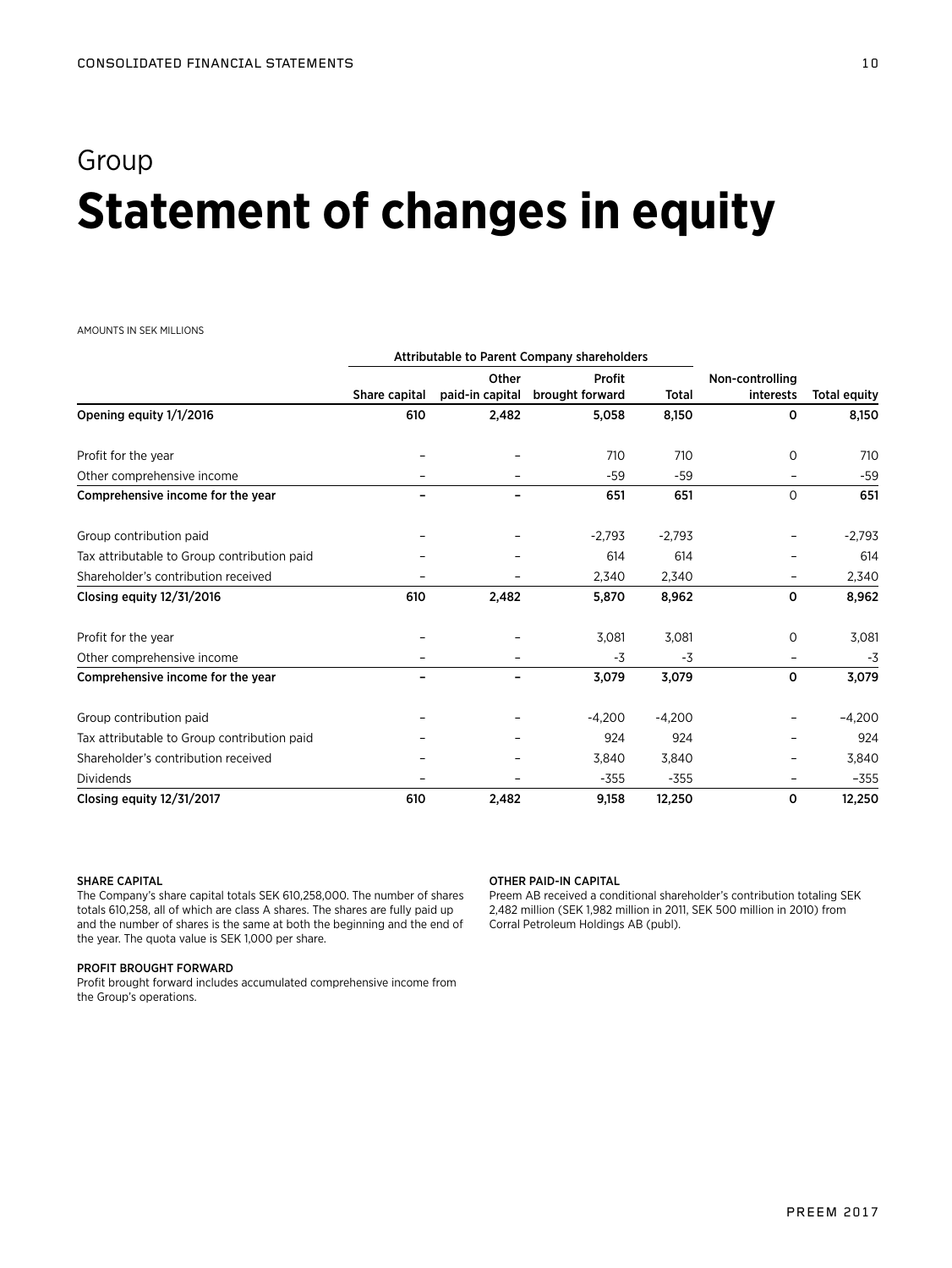## Group **Cash flow statement**

AMOUNTS IN SEK MILLIONS. Note 31.

|                                                                       | Note | 2017     | 2016     |
|-----------------------------------------------------------------------|------|----------|----------|
| OPERATING ACTIVITIES                                                  |      |          |          |
| Profit before tax                                                     |      | 3,971    | 1,431    |
| Adjustments for non-cash items                                        |      | 1,065    | 2,313    |
|                                                                       |      | 5,036    | 3,744    |
| Tax paid                                                              |      | -4       | 0        |
| Cash flow from operating activities before changes in working capital |      | 5,032    | 3,744    |
| CASH FLOW FROM CHANGES IN WORKING CAPITAL                             |      |          |          |
| Increase $(-)/$ Decrease $(+)$ in inventories                         |      | $-2,232$ | $-2,129$ |
| Increase (-)/Decrease (+) in operating receivables                    |      | $-885$   | $-426$   |
| Increase (+)/Decrease (-) in operating payables                       |      | 1,049    | 3,059    |
| Cash flow from operating activities                                   |      | 2,964    | 4,247    |
| <b>INVESTING ACTIVITIES</b>                                           |      |          |          |
| Acquisition of subsidiaries                                           |      | $-123$   |          |
| Disposal of subsidiaries                                              |      | 103      |          |
| Acquisition of intangible assets                                      |      | $-268$   | $-176$   |
| Acquisition of property, plant and equipment                          |      | $-2,069$ | $-1,171$ |
| Disposal of property, plant and equipment                             |      | 21       |          |
| Investment in financial assets                                        |      | -36      | $-16$    |
| Disposal of financial assets                                          |      | 25       | 8        |
| Cash flow used in investing activities                                |      | $-2,347$ | $-1,356$ |
| <b>FINANCING ACTIVITIES</b>                                           |      |          |          |
| Dividends paid                                                        |      | $-355$   |          |
| <b>Borrowings</b>                                                     |      | 6,957    | 5,656    |
| Repayment of loans                                                    |      | $-6,731$ | $-7,928$ |
| Group contributions paid                                              |      | $-360$   | $-453$   |
| Expenses related to raising loans                                     |      |          | $-455$   |
| Cash flow used in financing activities                                |      | $-490$   | $-3,179$ |
| Cash flow for the year                                                |      | 127      | $-288$   |
| Opening cash and cash equivalents                                     |      | 123      | 411      |
| Exchange gains/losses on cash and cash equivalents                    |      | 6        |          |
| Closing cash and cash equivalents                                     | 22   | 256      | 123      |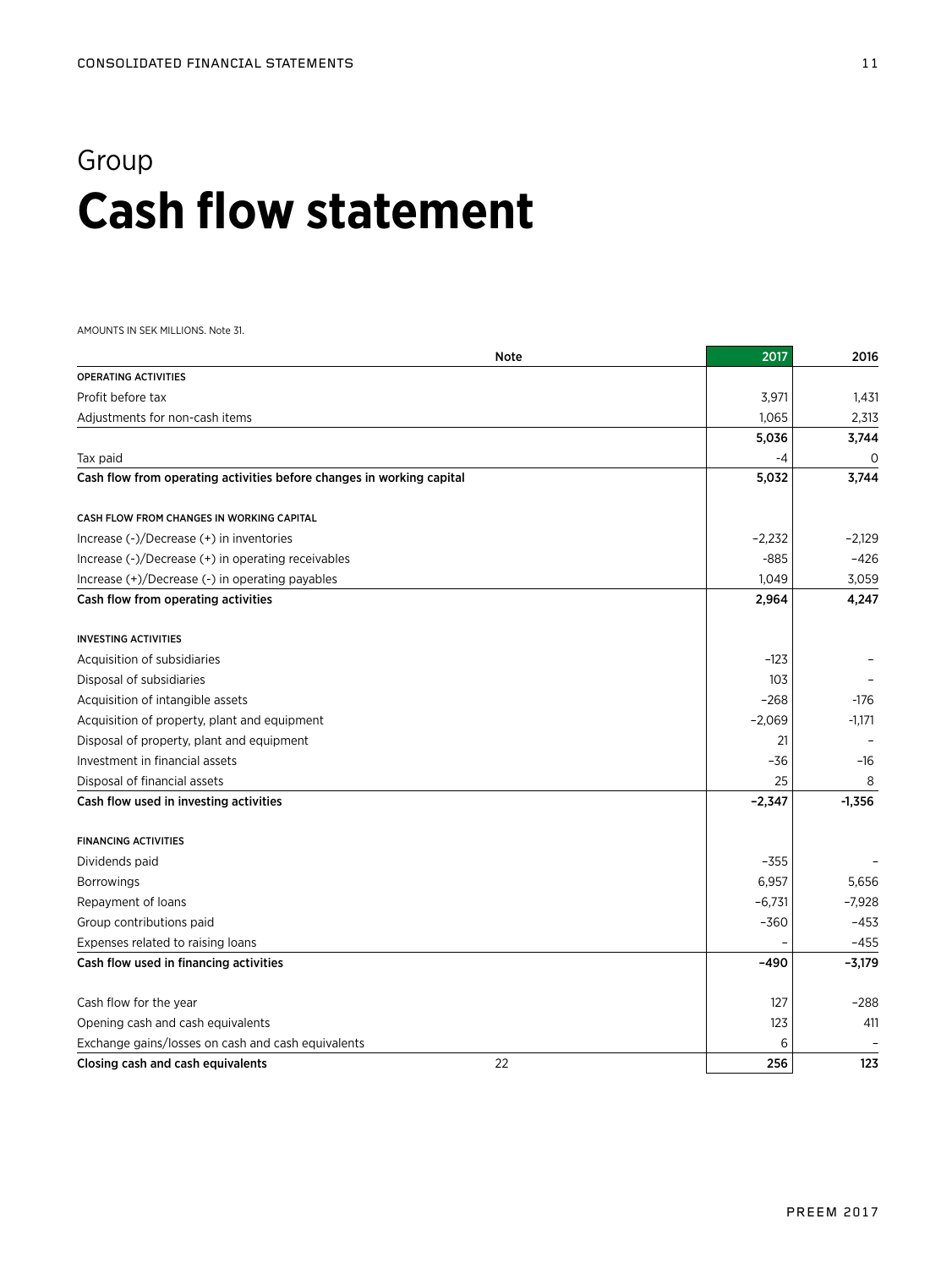## **Notes to the consolidated financial statements**

## **NOTE 1. Significant accounting policies**

On March 14, 2018, the Board of Directors approved this annual report and these consolidated financial statements and will publish and submit them to the Annual General Meeting for adoption on April 20, 2018.

The most important accounting policies applied in preparing these consolidated financial statements are described below. Unless otherwise specified, these policies have been applied consistently.

## BASIS ON WHICH THE FINANCIAL STATEMENTS HAVE BEEN PREPARED

The consolidated financial statements for the Preem AB Group (Preem) have been prepared in accordance with the International Financial Reporting Standards (IFRS) as adopted by the EU, apart from IAS 33, Earnings per Share, since Preem AB is not listed on a regulated market. In addition, RFR 1 "Supplementary Accounting Rules for Groups" issued by the Swedish Financial Reporting Board has been applied. The consolidated financial statements have been prepared using the cost method, apart from available-for-sale financial assets and financial assets and liabilities at fair value through profit or loss.

The preparation of financial statements in conformity with IFRS requires the use of certain critical accounting estimates. It also requires management to exercise its judgment in the process of applying the Group's accounting policies. For areas that involve a high degree of assessment, which are complex or where assumptions and estimates are significant to the consolidated financial statements, see Note 3.

The financial statements are presented in the Swedish krona (SEK), which is the Parent Company's functional currency. Unless otherwise stated, all figures are rounded to the nearest million. Amounts in the Group consolidation system are based on SEK thousands. Due to the rounding of figures in the tables to the nearest SEK million, the total is not exactly equal to the sum of all components in some cases.

#### Standards, amendments and interpretations that came into force in 2017

The amended IAS 7 Statement of Cash Flows is effective for annual periods beginning on or after 1 January 2017. Disclosures have been added in Note 31 where change in liabilities for the year attributable to financing activities is reconciled against specification of new borrowings, repayments, exchange rate effects, etc. Both cash and non-cash changes are disclosed.

Other upcoming amendments that have come into effect are not expected to have any significant impact on the Group's financial statements.

### New IFRS and interpretations that have not yet come into force Several new or amended IFRS that will come into force during future

financial years have not been subject to early adoption in the preparation of these financial statements. There are no plans for early adoption of new or amended standards that come into force in the future.

Upcoming amendments which are currently estimated to potentially have an impact on the consolidated financial statements are described below.

#### *IFRS 9 Financial Instruments*

IFRS 9 Financial Instruments will replace IAS 39 Financial Instruments: Recognition and Measurement. The standard will take effect on January 1, 2018. The standard is not considered to have a significant impact on the Group's reporting.

IFRS 9 changes the classification and measurement of financial assets, introduces an impairment model based on expected credit losses instead of incurred losses, and changes hedge accounting policies to simplify and increase coherence with the internal risk management strategies of companies.

The Group estimates that the new categories of financial assets introduced by IFRS 9 will not have a material impact on the recognition of trade and loan receivables. The Group had available-for-sale financial assets held for long-term purposes at December 31, 2017 with a fair value of SEK 26 million. These assets will be classified as assets at fair value through profit or loss starting on January 1, 2018.

The Group estimates that there are no material effects on the classification of financial liabilities at January 1, 2018.

IFRS 9 replaces the "incurred loss model" with a model based on expected future credit losses. The new impairment model is applicable to financial assets at amortized cost or fair value through other comprehensive income, except for investments in equity instruments (shares and investments) and contract assets. This affects the Group's trade receivables and a loss allowance is required for full lifetime expected losses. The Group estimates that an additional impairment loss of SEK 0.4 million will need to be recognized at January 1, 2018.

#### *IFRS 15 Revenue from Contracts with Customers*

IFRS 15 is a comprehensive standard for determining how much revenue should be recognized and when. It replaces IAS 18 Revenue, IAS 11 Construction Contracts and IFRIC 13 Customer Loyalty Programs.

IFRS 15 Revenue from Contracts with Customers will be effective for annual periods beginning on or after January 1, 2018. The Group has reviewed its revenue flows and determined that IFRS 15 will not have any effect on its financial statements. Revenue is currently recognized when the substantial risks and rewards of ownership have been transferred to the customer. According to IFRS 15, revenue is recognized when the customer takes control over the goods. The Group has estimated that the time of recognition of petroleum product sales will be the same.

#### *IFRS 16 Leases*

IFRS 16 Leases replaces existing IFRSs related to lease recognition, including IAS 17 Leases and IFRIC 4 Determining Whether an Arrangement Contains a Lease. The Group plans to apply the standard starting on January 1, 2019.

IFRS 16 mainly affects lessees and the core effect is that all leases currently recognized as operating leases must be recognized in a manner similar to current finance lease recognition policies. This means that assets and liabilities now need to be recognized for operating leases, including related recognition of expenses for depreciation and interest – as opposed to current policies under which leased assets and related liabilities are not recognized, and under which lease payments are accrued on a straight-line basis as lease expenses. Leases with terms no longer than 12 months and low values are exempted.

The Group has completed an initial estimate of the potential effects on its financial statements but has not yet completed its more in-depth analysis. The final effect of IFRS 16 application on the financial statements will depend on future financial conditions, including the Group's loan interest rate at January 1, 2019, the composition of the Group's lease portfolio at that time, the Group's most recent estimate on whether extension options will be exercised, and the extent to which the transition provisions of IFRS 16 will be applied.

The most significant effect identified thus far is that the Group will need to recognize new assets and liabilities for its operating leases relating to rental charges for properties. The Group's future minimum lease payments and non-cancellable operating leases at December 31, 2017 totaled SEK 388 million on an undiscounted basis.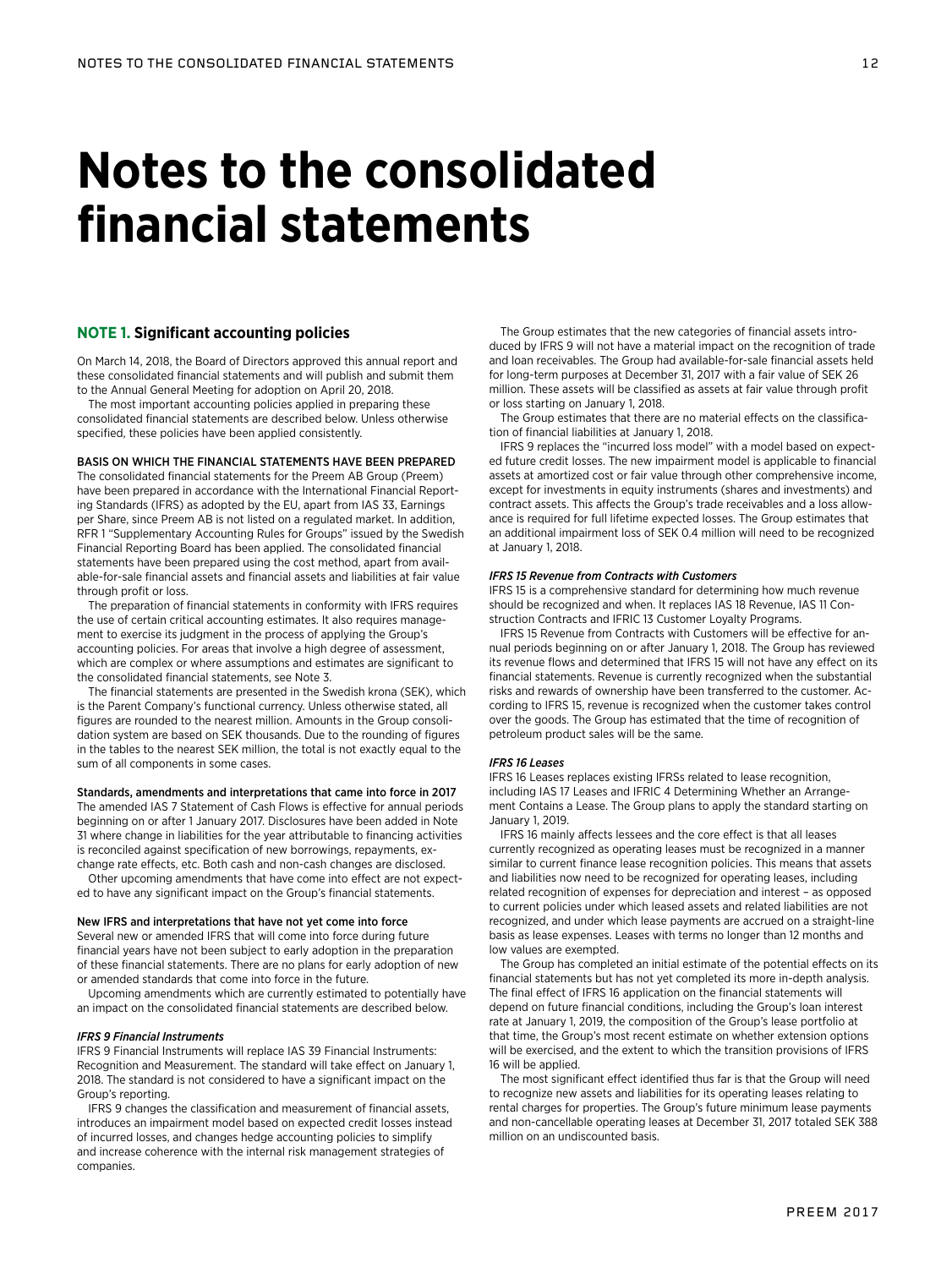#### Balance sheet classification

Non-current assets and non-current liabilities consist essentially of amounts that are expected to be recovered or paid more than twelve months after the balance sheet date.

Current assets and current liabilities consist essentially of amounts that are expected to be recovered or paid within twelve months of the balance sheet date.

## BASIS OF CONSOLIDATION AND BUSINESS COMBINATIONS Subsidiaries

Subsidiaries are companies (including structured entities) that are under the controlling influence of Preem. "Controlling influence" means to have a direct or indirect right to formulate a company's financial and operational strategies for the purpose of receiving economic benefits. When assessing whether control exists, consideration is given to potential shares providing entitlement to vote that can be immediately used or converted. Subsidiaries are included in the consolidated financial statements as of the date on which control was transferred to the Group. They are excluded from the consolidated financial statements as of the date on which control ceases.

The acquisition method is used to recognize the Group's acquisitions of subsidiaries. The cost comprises the fair value of assets given as payment, equity instruments issued, and liabilities arising or assumed as of the transfer date. Transaction expenses directly attributable to the acquisition are recorded as an expense as they arise. Identifiable acquired assets and assumed liabilities and contingent liabilities in a business combination are initially measured at the fair values on the acquisition date, regardless of the extent of any non-controlling interests. The surplus that comprises the difference between the cost and the fair value of the Group's share of identifiable acquired assets, liabilities and contingent liabilities is recognized as goodwill. When the difference is negative, this is recognized in profit/loss for the year.

Internal Group transactions, balance sheet items and unrealized gains on transactions between Group companies are eliminated. Unrealized losses are also eliminated, although any losses are viewed as an indication that there is a need for an impairment of the transferred asset. The accounting policies for subsidiaries have been amended as appropriate to guarantee consistent application of the Group's policies.

#### **Associates**

Associates are all companies in which the Group has significant but not controlling influence, which mainly applies to shareholdings of between 20 percent and 50 percent of votes. As from the date on which significant influence is obtained, investments in associates are recognized in the consolidated financial statements in accordance with the equity method and are measured initially at cost. The Group's carrying amount of investments in associates includes goodwill identified on acquisition, net of any necessary impairment losses.

Any difference on acquisition between the cost of the investment and the investor's share of the fair value of the associate's net identifiable assets, liabilities and contingent liabilities is recognized using the same principles as used for the acquisition of subsidiaries.

The Group's share of profit/loss in associates arising after the acquisition is recognized in profit/loss for the year. Accumulated changes after the acquisition are recognized as a change in the carrying amount of the investment. When the Group's share in an associate's losses is equal to or exceeds its investment in the associate, including any unsecured receivables, the Group does not recognize any additional losses unless the Group has assumed obligations or made payments on behalf of the associate.

Unrealized gains on transactions between the Group and its associates are eliminated in proportion to the Group's investment in the associate. Unrealized losses are also eliminated, unless the transaction constitutes evidence that there is a need for impairment of the transferred asset.

The equity method is applied until the date on which significant influence ceases.

#### SEGMENT REPORTING

An operating segment is a part of the Group that runs operations from which it can generate revenues and incur costs for which separate financial information is available. An operating segment's results are monitored by the Group's senior executives to evaluate performance and to allocate resources to the operating segment. See Note 4 for more information on the classification and presentation of segments.

#### TRANSLATION OF FOREIGN CURRENCY Transactions and balance sheet items

Transactions in foreign currency are translated into the functional currency at the exchange rates prevailing on the date of the transaction. Exchange rate gains/losses arising on payment of such transactions and when translating monetary assets and liabilities in foreign currency at the exchange rate on the balance sheet date are recognized in profit/loss for the year. Exchange rate changes that arise during the time between invoicing and payment for products affect the Group's gross profit/loss. Other exchange rate changes affect the Group's net financial items. The Company does not hedge transactions or investments in foreign currency. Non-monetary assets and liabilities are recognized at the exchange rates prevailing at the date of the transaction.

#### Group companies

The financial performance and financial position of all Group companies that have different functional and reporting currencies are translated into the Group's presentation currency as follows: assets and liabilities are translated at the exchange rate on the balance sheet date, revenue and expenses are translated at the average exchange rate, and all exchange differences that arise are recognized in other comprehensive income.

In connection with consolidation, exchange differences arising from the translation of net investments in a foreign operation are posted to other comprehensive income with an accumulated effect in equity. On the partial or complete disposal of a foreign operation, the exchange rate differences recognized in equity are posted to profit/loss for the year and recognized as a component of the capital gain/loss.

Goodwill fair value adjustments arising on the acquisition of a foreign operation are treated as assets and liabilities in this operation and are translated at the exchange rate on the balance sheet date.

#### PROPERTY, PLANT AND EQUIPMENT

All property, plant and equipment is recognized at cost less accumulated depreciation and impairment losses. Property, plant and equipment consisting of elements with different useful lives are treated as separate components of property, plant and equipment.

Cost includes expenses that can be directly attributed to the acquisition of the assets. Additional expenses are added to the asset's carrying amount or are recognized as a separate asset, as applicable. The expenses are added to the asset's carrying amount only if it is likely that the future economic benefits associated with the asset will flow to the Group and the asset's cost can be measured reliably. The carrying amount of the replaced element is derecognized from the balance sheet. All other kinds of repairs and maintenance are recognized as expenses during the period in which they arise.

To adjust their cost down to their estimated residual value over their estimated useful life, other assets are depreciated on a straight-line basis as follows:

| Buildings and storage chambers              | 20-50 years |
|---------------------------------------------|-------------|
| Land improvements                           | 20 years    |
| Plant and equipment                         | 10-30 years |
| Capitalized turnaround costs for refineries | 6 years     |
| Equipment, tools, fixtures and fittings     | 3-10 years  |

The refinery facilities consist of several components with different useful lives. The main classification is into plant and equipment. There are, however, several components that have different useful lives within this main classification. The following main component groups have been identified and form the basis for depreciation of refinery facilities.

| Electrical installations and instruments | 15 years |
|------------------------------------------|----------|
| Heat exchangers                          | 15 years |
| Steam boilers                            | 20 vears |
| Steel structures                         | 30 vears |
| Pressure vessels                         | 30 years |

Land and precious metals (which are recognized under Plant and equipment) are not depreciated because their useful lives are considered unlimited.

The residual values and useful lives of the assets are reviewed on each balance sheet date and adjusted as required. An asset's carrying amount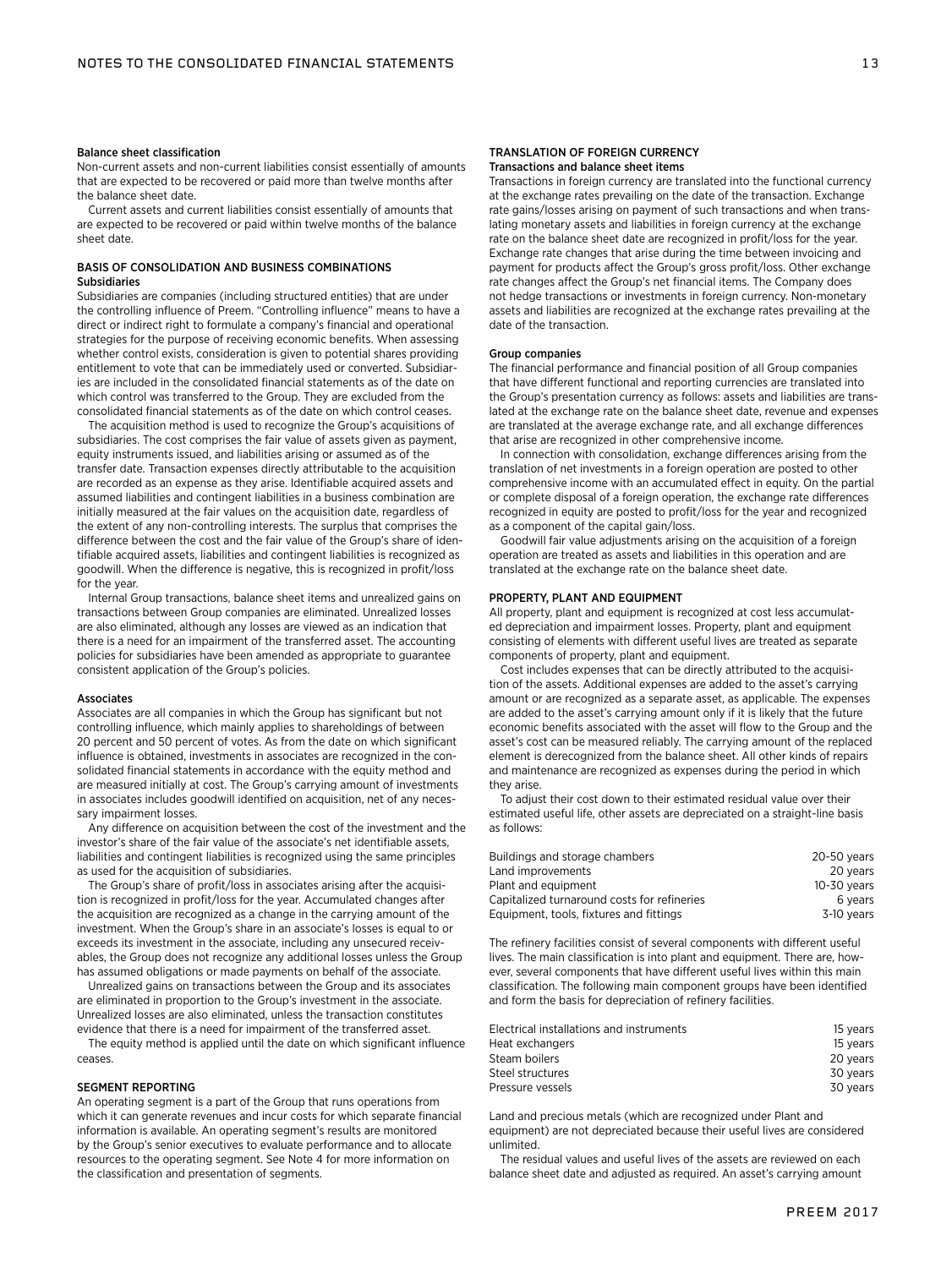is impaired immediately to its recoverable amount if the asset's carrying amount exceeds its estimated recoverable amount. This is tested in the event of an indication of such a need.

The carrying amount of property, plant and equipment is derecognized from the balance sheet on retirement or disposal, or when no future economic benefits are expected from the use or the retirement/disposal of the asset. Gains and losses on disposal are determined by means of a comparison between sales revenue and the carrying amount and are recognized at their net amounts in the statement of other comprehensive income depending on the function to which the asset belongs.

Borrowing costs attributable to the construction of qualified assets are capitalized as a part of the cost of the qualified asset. A qualified asset is an asset which necessarily takes a substantially long time to complete. Firstly, the borrowing costs incurred for loans specific to the qualified asset are capitalized. Secondly, the borrowing costs incurred for general loans that are not specific to a qualified asset are capitalized.

### INTANGIBLE ASSETS

#### Goodwill

Goodwill consists of the amount at which cost exceeds the fair value of the Group's share of the acquired subsidiary's/associate's net identifiable assets on the acquisition date. Goodwill on acquisition of subsidiaries is recognized as an intangible asset. Goodwill is tested at least on an annual basis to identify any impairment and is recognized at cost less accumulated impairment losses. Impairment of goodwill is not reversed. Gains or losses on disposal of a unit include the remaining carrying amount of the goodwill relating to the disposed unit.

Goodwill is allocated among cash-generating units in connection with impairment testing. This allocation is applied to cash-generating units or groups of cash-generating units that are expected to benefit from the business combination which gave rise to the goodwill item. The Group allocates goodwill among segments. The Group's carrying amount of goodwill of SEK 308 million (308) is allocated in its entirety to the Supply and Refining segment.

## Other intangible assets

Other intangible assets comprise customer contracts, proprietary IT systems and licenses. These assets are measured at cost less amortization and impairment losses. Borrowing costs are included in proprietary IT systems in the same manner as for property, plant and equipment. The intangible asset is amortized on a straight-line basis over the useful life of the asset, and amortization begins when the asset is commissioned. The value of the asset is tested at least once a year for impairment and an impairment loss is recognized on it if this impairment testing shows that its value in use is less than its carrying amount.

The Group has no other intangible assets that can be capitalized. As a result, expenses such as those for internally generated goodwill and trademarks are recognized as incurred.

#### Construction in progress

Construction in progress refers to proprietary IT systems and licenses.

#### IMPAIRMENT OF NON-FINANCIAL ASSETS

Goodwill is not amortized but is tested at least annually for impairment. Assets that are amortized are assessed for loss of value whenever events or changes in circumstances indicate that the carrying amount may not be recoverable. Assets are impaired by the amount at which the asset's carrying amount exceeds its recoverable amount. Impairment impacts profit/loss for the year. The recoverable amount is the higher of the asset's fair value less costs of disposal and its value in use. When assessing impairment, assets are grouped at the lowest levels where there are separate identifiable cash flows (cash-generating units). For assets other than financial assets and goodwill that have previously been impaired, a test is performed on each balance sheet date to determine whether there should be a reversal. The carrying amount after reversal of impairment losses must not exceed the carrying amount that would have been recognized if there had not been any impairment losses.

## INVENTORIES

Inventories are measured at the lower of cost and net realizable value. Cost is determined using the first-in-first-out method. Cost for petroleum products, which is expressed in USD, is recognized at the exchange rate

prevailing on the date of the bill of lading.

The cost of finished goods and work in progress consists of raw materials, direct wages, other direct expenses and attributable indirect manufacturing expenses (based on normal manufacturing capacity). Net realizable value is the estimated selling price from operating activities less the costs of production and disposal.

For crude oil, replacement cost is used as the best available measure of net realizable value. In cases where the net realizable value is less than the cost of crude oil and the products are impaired as a result, the impairment amount is reduced in cases where the net realizable value of the products exceeds cost. The reduction in the impairment amount for crude oil consists of the difference between the net realizable value of the products and cost.

Borrowed inventories are not included in the value of inventories, and, correspondingly, lent inventories are included in the value of inventories, as significant risks and benefits have not been transferred.

#### CURRENT AND DEFERRED TAX

Current tax expenses are calculated based on the tax laws enacted or substantially enacted at the balance sheet date in the countries where the Parent Company's subsidiaries and associates operate and generate taxable income. Management conducts regular assessments of claims lodged in tax returns in respect of situations in which applicable tax laws are subject to interpretation and, where appropriate, makes provisions for amounts that will probably have to be paid to the Swedish Tax Agency. Taxes are recognized in the statement of other comprehensive income except when the underlying transaction is recognized in other comprehensive income or directly in equity. In this case, the related tax effect is recognized in other comprehensive income or in equity. Current tax is tax that must be paid or received in respect of the current year. This also includes any adjustment of current tax attributable to previous periods.

Deferred tax is recognized in full, using the balance sheet method, for all temporary differences arising between the tax base of assets and liabilities and their carrying amounts in the consolidated financial statements. However, deferred tax is not recognized if it arises from a transaction that constitutes initial recognition of an asset or liability that is not a business combination and which, at the time of the transaction, impacts profit/loss neither for accounting purposes nor for tax purposes. Deferred income tax is calculated by applying the tax rates (and laws) that have been enacted or announced at the balance sheet date and are expected to be in force when the relevant deferred tax assets are realized, or the deferred tax liabilities are settled. Deferred tax assets are recognized to the extent that it is probable that future taxable profit will be available against which the temporary differences can be offset. The value of deferred tax assets is reduced when it is no longer considered likely that they can be utilized.

#### **PROVISIONS**

Provisions for environmental remediation measures and legal requirements are recognized when the Group has a legal or constructive obligation due to earlier events, it is likely that an outflow of resources will be required to settle the obligation and the amount can be calculated reliably.

Provisions are measured at the present value of the amount that is expected to be required to settle the obligation. A discount rate before tax is used for this which reflects a current market assessment of the time-based value of money and the risks associated with the provision.

#### CONTINGENT LIABILITIES

A contingent liability is recognized when there is a possible obligation that originates from past events and when the existence of which has only been confirmed by one or more uncertain future events or when there is an obligation that is not recognized as a liability or a provision because it is not likely that an outflow of resources will be required or that the outflow cannot be calculated.

## EMPLOYEE BENEFITS

#### Pension obligations

The Group has defined benefit and defined contribution pension plans. A defined contribution pension plan is a pension plan under which the Group pays fixed contributions to a separate legal entity. The Group has no legal or constructive obligations to pay additional contributions if this legal entity does not have sufficient assets to pay all employee benefits associated with the employees' service during the current or previous periods. A defined benefit pension plan is a pension plan that is not a defined con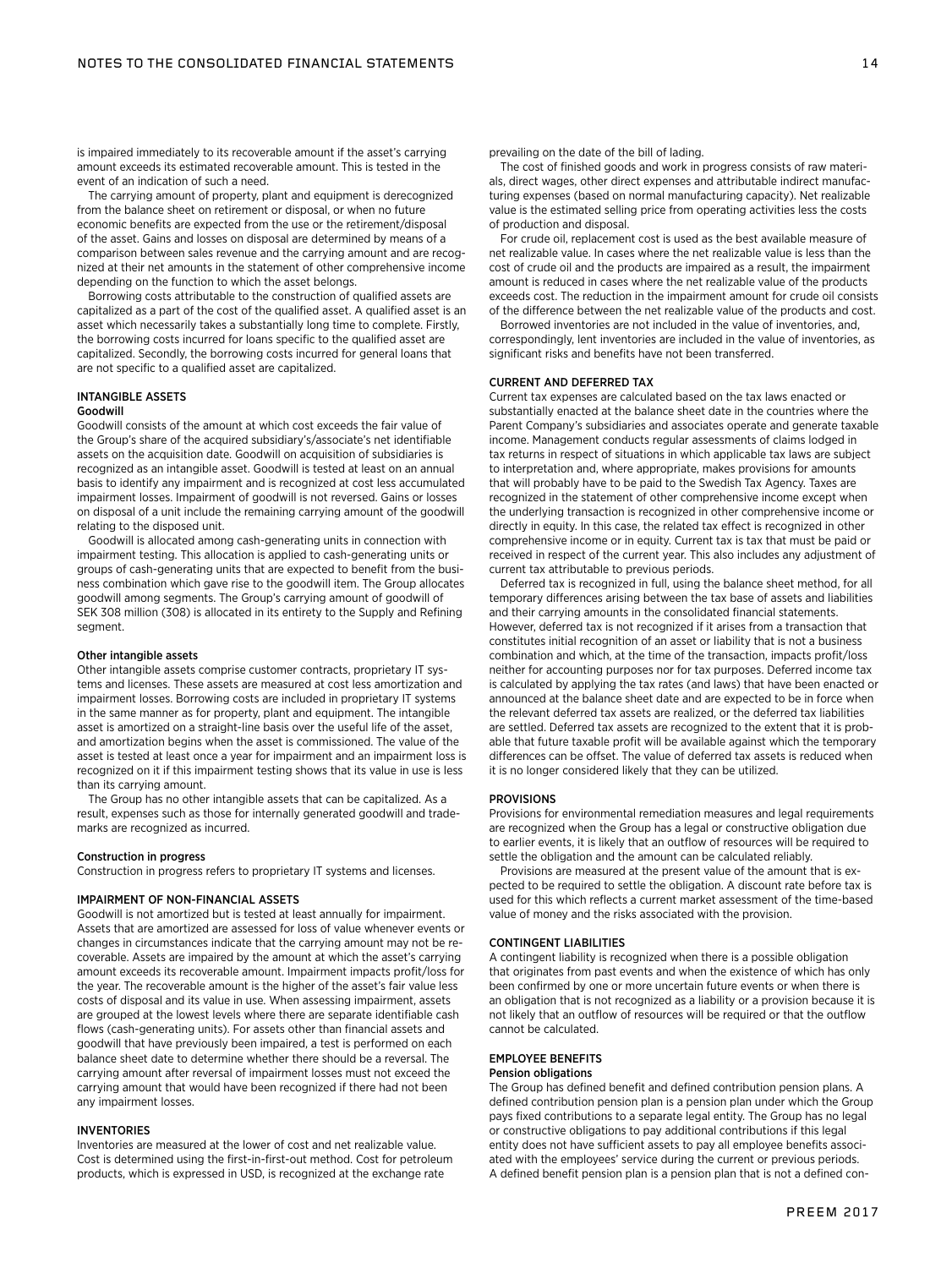tribution plan. The feature of defined benefit plans is that they specify an amount for the pension benefit that an employee receives after retirement based on length of service and salary at retirement. These pension plans are usually financed by payments to insurance companies or managed funds in accordance with periodic actuarial calculations. Pension commitments have been secured by means of occupational pension insurance, liabilities entered into an account allocated for pensions (FPG/PRI) or payment to a pension fund (KP-stiftelsen) in accordance with the provisions of the Swedish Pension Obligations Vesting Act. The defined benefit pension plans are both funded and unfunded. If the plans are funded, assets have been separated in the pension fund (KP-stiftelsen). These plan assets can only be used to make payments under pension agreements. Plan assets are measured at fair value as of the reporting date.

The liability that is recognized in the balance sheet under defined benefit pension plans is the present value of the defined commitment at the balance sheet date. The defined benefit pension obligation is calculated annually by independent actuaries who apply the projected unit credit method. The present value of the defined benefit obligation is determined by the discounted cash flow method using the interest rate for first class mortgage bonds issued in the same currency as the payments will be made in and with maturities comparable to the relevant pension liability.

The revaluation effects comprise actuarial gains and losses, the difference between the actual yield on plan assets and the amount included in net interest income/expenses and any changes in effects of asset restrictions (excl. interest included in net interest income/expenses). The revaluation effects are recognized in other comprehensive income.

The special payroll tax (särskild löneskatt) forms part of the actuarial assumptions and is therefore recognized as part of net obligations/assets.

Expenses in respect of service during earlier periods are recognized in profit/loss for the year, unless the changes in the pension plan are conditional upon the employees remaining in service for a specified period (qualification period). In such cases, expenses for past service are allocated on a straight-line basis over the qualification period.

For defined contribution pension plans, the Group pays contributions into publicly or privately managed pension insurance plans on a mandatory, contractual or voluntary basis. The Group has no additional payment obligations once the contributions have been paid. The cost is recognized in consolidated profit or loss as the benefits are earned. Prepaid contributions are recognized as an asset to the extent that cash repayment or a reduction in future payments may benefit the Group.

#### Termination pay

Termination pay is paid when notice is served by the Group to terminate an employee's employment before the normal retirement age or when an employee accepts voluntary termination in exchange for such compensation. The Group recognizes severance payments when it is documented that the Group either is obliged to terminate an employee in accordance with a detailed, formal plan that cannot be revoked, or to pay termination pay because of an offer made to encourage voluntary termination.

#### Profit-sharing plans

The Group recognizes a liability and an expense for profit shares based on the return on working capital. The Group recognizes a provision when there is a legal obligation, or a constructive obligation based on previous practice.

#### REVENUE RECOGNITION

Revenue comprises the fair value of what has been received or will be received. Revenue is recognized excluding VAT, returns and discounts, and after the elimination of internal Group sales. Net sales include excise taxes deducted and recognized on a separate line before sales revenue.

The Group recognizes revenue when its amount including attributable expenses can be measured reliably and it is probable that future economic benefits will flow to the Company. Revenue is not considered to be capable of being measured reliably until all obligations in respect of the sale have been fulfilled or expired. The Group bases its assessments on historical results and considers the type of customer, type of transaction and special circumstances in each individual case.

### Sale of goods

The Group's main revenue originates from the sale of goods in the form of petroleum products. Products are sold to oil companies operating in Sweden and on the international market, primarily in Northwestern Europe. Gasoline, diesel, heating oils and lubricating oils on the Swedish market are sold to private customers and to large and small companies via our own marketing channels, Preem partners and filling stations.

Revenue from the sales of goods is recognized when the Company has transferred the substantial risks and rewards of ownership of the goods to the buyer, which takes place in connection with delivery. Once the revenue for the sale of a product has been recognized, the Group no longer has any involvement in the ongoing management usually associated with ownership, nor does it exercise any actual control over the goods sold.

A large proportion of the Group's sales of products takes place by ship. These sales are often subject to the CIF (cost, insurance and freight) and FOB (free on board) terms, which means that these revenue items are normally recognized on the date on which the goods are loaded onto the ship, i.e., on the B/L (bill of lading) date. For other sales, the revenue is recognized in conjunction with delivery to the customer.

#### FINANCIAL INCOME AND EXPENSES

Financial income consists of interest income from invested funds (including available-for-sale financial assets), income from dividends, gains on the disposal of available-for-sale financial assets and gains from changes in value of financial assets at fair value through profit/loss for the year. Exchange rate gains and losses on financial assets are recognized at their net amounts as financial income.

Interest income from financial instruments is recognized using the effective interest method. Income from dividends is recognized when entitlement to receive the dividend has been confirmed. Gains or losses on disposal of a financial instrument are recognized when the risks and rewards of ownership of the instrument are transferred to the buyer and the Group no longer has control over the instrument.

Financial expenses consist of interest expenses on loans including the expensed share of transaction expenses in connection with borrowings for the year, the effect of reversing the present value calculations of provisions, fair value losses on financial assets at fair value through profit/loss for the year and impairment of financial assets. Exchange rate gains and losses on financial liabilities are recognized at their net amounts as financial expenses

Generally, borrowing costs are charged to profit/loss for the period to which they relate. Borrowing costs that are directly attributable to the purchasing, design or production of an asset and where a significant length of time is needed to make the asset ready for its intended use or sale, must be included in the cost of the asset.

## LEASES

## Lessees

Leases where the risks and rewards of ownership are substantially retained by the lessor are classified as operating leases. Payments made during the lease term (less any incentives from the lessor) are recognized as expenses on a straight-line basis over the lease term. Variable expenses are recognized as expenses in the periods when they arise. The Group only has operating leases.

#### Lessors

A lease is an agreement under which a lessor grants a lessee the right to use an asset in exchange for payment in accordance with agreed terms and for an agreed period. Assets that are leased under an operating lease are recognized as an asset in the balance sheet. The lease payment is recognized as revenue on a straight-line basis over the term of the lease. The Group only has operating leases.

#### EMISSION RIGHTS

The allocation of emission rights within the period described above does not involve any cost to the Company and, therefore, neither allocation nor consumption has impacted profit/loss for the year and the balance sheet. Disposals or acquisitions of emission rights are recognized in the statement of other comprehensive income under the headings net sales or cost of goods sold.

#### FINANCIAL ASSETS AND LIABILITIES

Financial assets are classified in the following categories: financial assets at fair value through profit/loss for the year, loan receivables and trade receivables at amortized cost, and available-for-sale financial assets at fair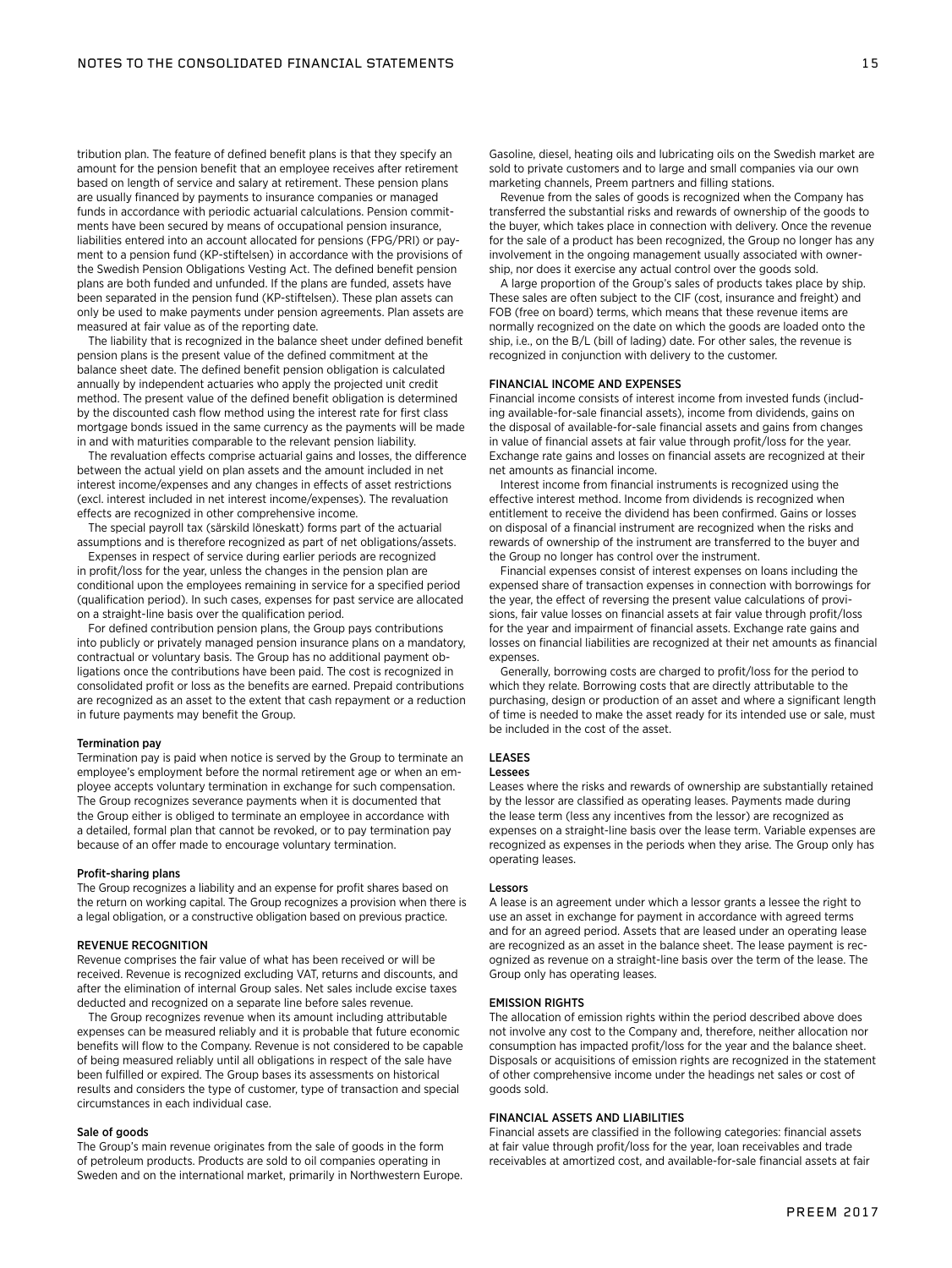value through other comprehensive income. The classification depends on the purpose for which the financial asset was acquired. Management determines the classification of financial assets upon initial recognition.

Financial liabilities are classified in the following categories: financial liabilities at fair value through profit/loss for the year and other financial liabilities.

Purchases and sales of financial assets are recognized on the date of the transaction – the date on which the Group commits itself to buy or sell the asset. Financial assets and liabilities are recognized upon initial recognition at fair value plus or minus any transaction costs if the asset or liability in question is not measured at fair value through profit/loss for the year. Financial assets are derecognized from the balance sheet when the right to receive cash flows from the instrument has expired or been transferred, and the Group has substantially transferred all risks and rewards of ownership. A financial liability or part of a financial liability is derecognized from the balance sheet when the obligation in the contract has been fulfilled or otherwise extinguished.

#### Financial assets and liabilities measured at fair value through profit/loss for the year

Financial assets and liabilities at fair value through profit/loss for the year are available-for-sale financial assets. A financial asset or liability is classified in this category if it is acquired primarily to be sold within a short period of time.

The Group uses oil derivatives that are short term and are classified in the balance sheet either as current assets or current liabilities under the heading "derivatives" and in the income statement and statement of other comprehensive income under the heading "cost of goods sold", in contrast to the profit/loss from other financial instruments, which is recognized in net financial items.

The Group holds derivatives but does not apply hedge accounting.

### Loan receivables and trade receivables

Loan receivables and trade receivables are financial assets that are not derivatives, that have payments that are fixed or can be fixed, and that are not listed in an active market. These items are measured at amortized cost. Trade receivables are included in current assets when there are no items with a maturity date later than 12 months after the balance sheet date. Loan receivables are included in financial assets when the maturity date is later than twelve months. The Group's non-current loan receivables consist primarily of loans to affiliates.

Trade receivables are initially recognized at fair value and subsequently at amortized cost, less any provision for impairment. A provision for impairment of trade receivables is made when there is objective evidence that the Group will not receive all amounts due under the original terms and conditions of the receivables. Indications that a debtor will be declared bankrupt or undergo financial restructuring, as well as of non-payment or delayed payments, are sufficient for impairment of a trade receivable. The amount of the provision is the difference between the asset's carrying amount and estimated future cash flows. The asset's carrying amount is decreased using an impairment account, and the loss is recognized in the statement of other comprehensive income depending on the function to which the trade receivable relates. When a trade receivable cannot be collected, it is written off against the impairment account for trade receivables. If any amounts that have previously been written off are recovered, such amounts are credited to the function to which they relate in the statement of other comprehensive income.

This category also includes cash and cash equivalents, which consist of cash, bank balances and other short-term investments in securities etc. with a maturity date within three months of the acquisition date.

#### Available-for-sale financial assets

Available-for-sale financial assets are assets that are not derivatives and where the assets have been identified as being available for sale or have not been classified in any of the other categories. They are included in non-current assets if management does not intend to dispose of the asset within twelve months of the balance sheet date. Assets in this category are measured at fair value on an ongoing basis, with net changes in fair value recognized in other comprehensive income and accumulated changes in fair value in a special component of equity, but not fair value changes due to impairment losses nor interest on debt instruments and dividend income and exchange rate differences on monetary items recognized in profit/loss

for the year. Accumulated gains/losses on disposal of the asset, which were previously recognized in the statement of other comprehensive income, are recognized in profit/loss for the year.

All available-for-sale financial assets are measured at the balance sheet date at cost if a reliable value cannot be calculated.

#### Other financial liabilities

The "other financial liabilities" category includes borrowings and other liabilities (trade payables and other current liabilities).

#### *Borrowings*

Borrowings are initially recognized at fair value, net of transaction expenses. Borrowings are subsequently recognized at amortized cost and any difference between the amount received (net of transaction expenses) and the repayment amount is recognized as a financial expense accrued over the term of the loan.

Borrowings are classified as current liabilities unless the Group has an unconditional right to defer payment of the debt for at least twelve months after the balance sheet date.

#### *Other liabilities*

Other liabilities are initially recognized at fair value and subsequently at amortized cost.

#### IMPAIRMENT OF FINANCIAL ASSETS

On each balance sheet date, the Group assesses whether there is objective evidence that a financial asset or group of financial assets is impaired. Provisions for trade receivables are described in Note 21.

## **NOTE 2. Financial risk management**

The Group is exposed to several different financial risks during its operations: market risk (which includes currency risk, price risk and interest rate risk in fair value and in cash flow), credit risk and liquidity risk. The Group's risk management policies focus on the unpredictability of the financial markets and strive to control potential adverse effects on the Group's financial performance.

#### RISK POLICY AND OBJECTIVES

The Group's financial risk management policy aims to reduce volatility in earnings and cash flow while retaining a high level of operational efficiency.

All operations associated with managing financial instrument risks are handled by Preem's Treasury Department, except for oil derivatives, which are handled by the Supply and Refining segment. Management of financial risks is governed by Group-wide policies established by the Board of Directors or Group-wide committees. The aim of the Company's trading in derivatives is to ensure that financial risks are kept within limits determined by the Board of Directors. The Group does not use hedge accounting.

## MARKET RISK

#### Currency risk

The Group operates internationally and is exposed to currency risks arising from exposure to various currencies, especially the USD. Transaction risks within the Group arise from future business transactions. Translation risk arises on remeasurement of recognized assets and liabilities.

#### Transaction risk

The Group purchases and sells oil products in USD. The refining margin is therefore expressed in USD, which represents a currency risk. For example, this means that when the SEK weakens against the USD, the currency effect on the refining margin will have a positive effect on operating profit/ loss. The Group does not hedge the risk associated with individual business transactions.

The Group faces an additional currency risk in that purchases of oil products are in USD, while sales are primarily in USD and SEK. After taking the refining margin into account, there is a net deficit of USD in the Group, which is covered by ongoing purchases of USD against SEK. These purchases are based on historic sales, but the need can vary over time because of price changes, the timing of purchases and sales, and the relationship in sales between USD and SEK.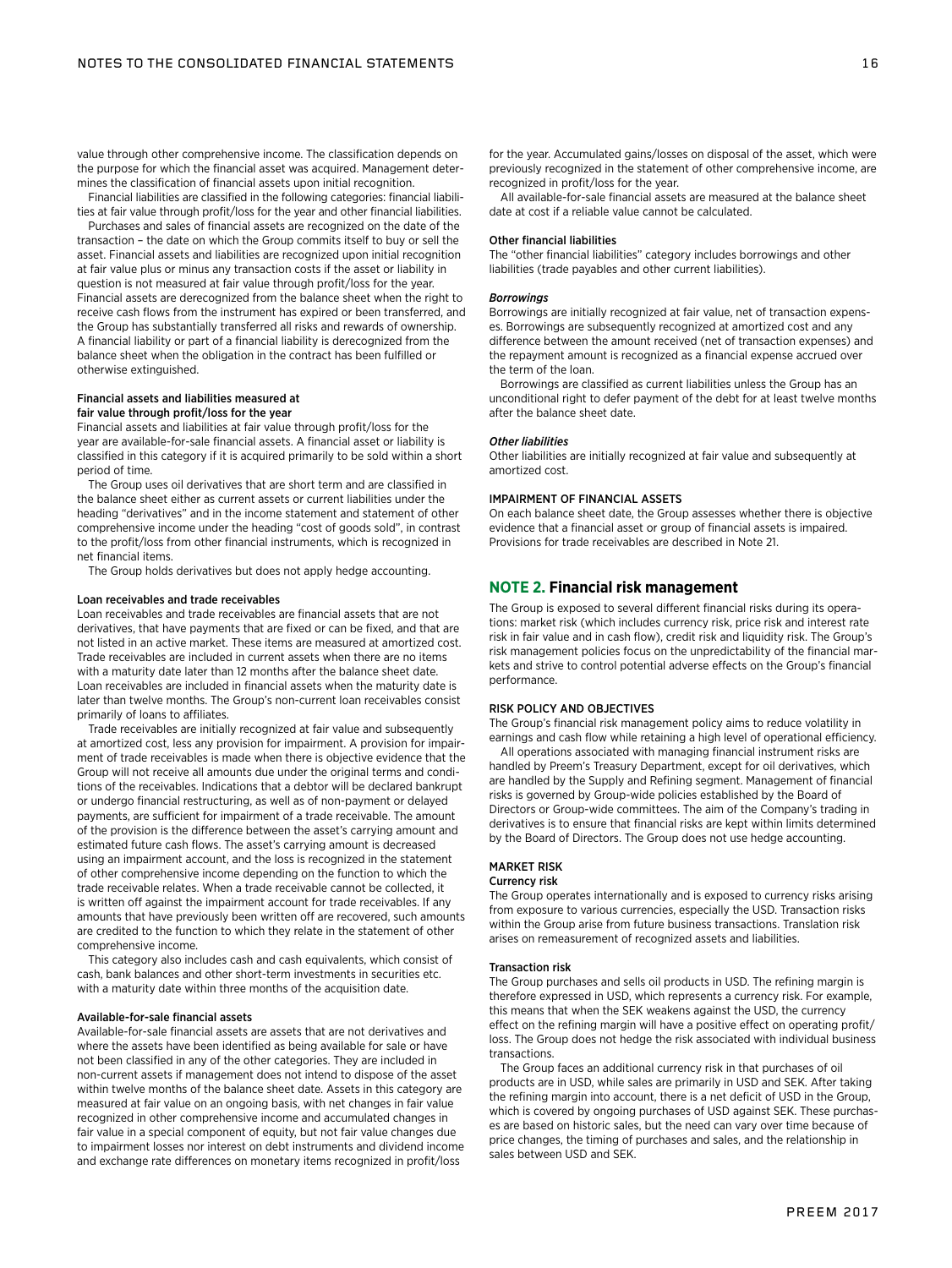### Translation risk

The Group aims to reduce the translation risk that arises in working capital by balancing assets and liabilities in foreign currency. To reduce the translation risk in the Group's working capital in USD, the Group takes out loans in dollars. There is no set level in respect of the magnitude of loans taken out at any given time.

The table below describes the Group's net exposure on the balance sheet date in each currency translated into SEK in respect of monetary assets and liabilities in the form of trade receivables, cash and cash equivalents, trade payables and other borrowings in foreign currency. Working capital includes not only trade receivables and trade payables, but also the Group's inventory value. As a result, the magnitude of the net exposure on the monetary items must be considered in relation to the value of the inventories in USD as of the balance sheet date. As inventories are a non-monetary asset, inventories are not translated at the exchange rate on the balance sheet date, but at the exchange rate on the purchase date. A change in the exchange rate does not normally affect the inventory value, which means that there is no effect in profit/loss for the year until the product is sold. If a change in the exchange rate were to lead to the net realizable value of the inventories in SEK being less than cost because of a fall in the exchange rate, the inventories will be impaired, having a direct effect on profit/loss.

#### All amounts in SEK millions

| Net exposure at balance sheet<br>date | 2017     | %    | 2016     | %    |
|---------------------------------------|----------|------|----------|------|
| <b>EUR</b>                            | $-43$    | 1%   | $-62$    | 1%   |
| <b>USD</b>                            | $-7.047$ | 99%  | $-7.413$ | 99%  |
| Others                                | $-21$    | 0%   | -17      | 0%   |
| Total                                 | -7.111   | 100% | -7.492   | 100% |

The net exposure in USD must be considered in relation to the Group's normal position in inventories, which amounted to USD 849 million (701) at December 31, 2017, corresponding to SEK 6,989 million (6,375) translated to SEK using the exchange rate on the balance sheet date.

If the Swedish krona were to become stronger/weaker by 10 percent in relation to the US dollar at the balance sheet date while all other variables remained constant, profit/loss for the year after tax as at December 31 would have been SEK 5 million (81) higher/lower as a consequence of gains/losses on translation of monetary assets and liabilities according to the table above, taking into account the indirect price effect on the Group's normal position for inventories.

#### Price risk

The Group is exposed to price risk in respect of inventories of crude oil and refined products. Price changes in crude oil and refined oil products affect the Group's sales revenue, cost of goods sold, gross profit/loss and operating profit/loss. The Group has a defined normal position for inventories, which is the volume of priced oil<sup>1)</sup> required to maximize the contribution from the refining system in the most efficient way without using derivatives. The normal position is defined as 1,840,000 m<sup>3</sup>. The price risk at this volume is the Company's commercial risk that the Board of Directors has accepted. The Group trades in oil derivatives in the form of futures, options and swaps to counteract the price risk that arises when priced inventories deviate from the normal position. In addition to the above price risk management policy, the Group used oil derivatives during the past year to also hedge parts of its normal position. The Group is not required to continue with this strategy.

The Board of Directors has established risk limits that define the extent to which volume exposure may deviate from the normal position, as well as the maximum risk expressed in USD that the Group is prepared to accept in the total of these volume deviations from the normal position. The volume deviation may be +140,000 m<sup>3</sup> or -190,000 m<sup>3</sup>. The highest risk expressed in USD is USD 5 million on the total of these deviations. The exposure which reaches the risk limit first is the one on which the Company must act. This risk exposure is monitored daily.

The table below describes how the position would change in SEK million if the price were to rise/fall by 10 percent as at the balance sheet date. How such a change would have impacted the Company's financial performance depends on whether the effect on financial performance arises in the physical position or the derivatives position. The reason for this is that inventories and derivatives are measured using different accounting policies. Over time, however, the price change in the total position will affect the Company's financial performance. As a result, the total position constitutes the Company's price risk, but accrual effects arise over time in profit/loss for the year, because of the differing measurement policies for inventories and derivatives.

| Year | Change<br>in price | position | <b>Physical Derivatives</b><br>position | Total  | Of which<br>position normal position |
|------|--------------------|----------|-----------------------------------------|--------|--------------------------------------|
| 2017 | $+10%$             | 881      | $-176$                                  | 704    | 700                                  |
| 2017 | $-10%$             | -881     | 180                                     | -701   | $-700$                               |
| 2016 | $+10%$             | 732      | $-79$                                   | 653    | 617                                  |
| 2016 | $-10%$             | $-732$   | 81                                      | $-652$ | -617                                 |

A change in the value of the derivatives position will always have a direct effect in profit/loss for the year, as derivatives are measured at market value at the balance sheet date and the gain/loss is recognized through profit/loss for the year.

A change in the value of the physical position has a direct effect on profit/loss in some cases, and in other cases profit/loss is only affected in subsequent periods. This is because inventories are measured at the lower of cost and net realizable value.

In the event of a price rise, profit/loss is usually not affected until a sale is made, i.e. the price gains are not recognized in profit/loss for the year until they have been realized. A price rise may, however, have a direct effect in profit/loss for the year if the original net realizable value is less than cost. However, this effect may not exceed the previously impaired value of inventories.

If prices fall, profit/loss is normally affected directly, which means that inventories are impaired, and a product expense is recognized in the statement of other comprehensive income. However, inventories will only be impaired to the amount at which the changed net realizable value is less than the inventory's previous carrying amount as of the balance sheet date.

In addition to price risk management of the inventories position, the Board of Directors has defined the scope for speculative trading in oil derivatives. These transactions are limited by setting a ceiling on the maximum gain or loss in such trading. The Group's loss must not be higher than USD 10,000 per transaction and USD 50,000 per annum and per individual trader. Transactions on which the Group makes a joint decision may amount to a maximum of a level that falls within the deviation range in normal position management, and the maximum permitted loss is USD 500,000 in one transaction and USD 2,500,000 per annum. These transactions must always be approved in advance by the head of the Trading Department. The gain/ loss on the Group's exposure in speculative trading in oil derivatives on the balance sheet date for 2017 was USD -37,000 (+50,000).

#### Interest rate risk in respect of cash flows and fair values

The Group's interest rate risk arises through both borrowing and lending. Loans with a floating interest rate expose the Group to interest rate risk in respect of cash flow. Loans with a fixed interest rate expose the Group to an interest rate risk in respect of fair value. The Group's borrowings are at floating interest rates. It is the Group's policy to have a fixed interest period which does not exceed 12 months. As of December 31, 2017, the remaining fixed-interest period totaled approximately 0.41 months. In 2017, the Group's borrowings at floating interest rate terms consisted of SEK and USD.

The Group's interest-bearing assets are in the form of loans to affiliates and, to a lesser extent, short-term investments in cash and cash equivalents. Loans to affiliates have been issued on standard market terms at fixed interest rates, which means that the Group is exposed to fair value risk.

The Group's outstanding borrowings as of the balance sheet date for loans taken out from credit institutions totaled SEK 5,366 million (5,184). The Group's loan terms, effective interest rates and the maturity structure of the loans are described in Note 25.

<sup>&</sup>lt;sup>1)</sup> Only priced inventories are exposed to a price risk. Purchases of crude oil and products are only included in the position when the purchased oil has been priced. The products leave the position when they are priced in connection with their sale. If a product is priced for a number of days, a percentage of the load will be included in or taken out of the position in relation to the number of days that the load is priced. This means that the Group's physical inventories can differ somewhat from the Company's physical position.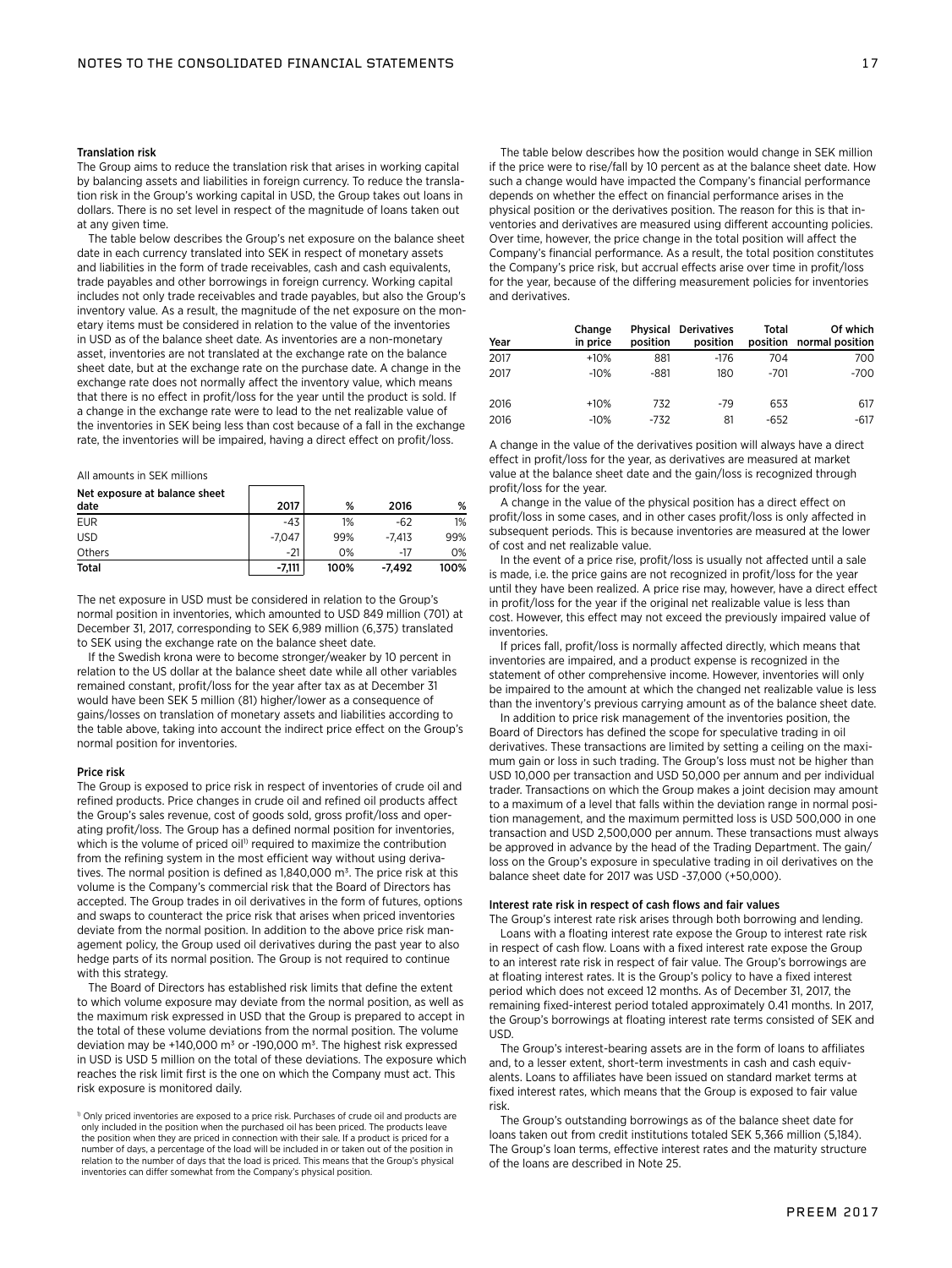If interest rates for borrowings expressed in SEK during the year had been 1.0 percent higher/lower, with all other variables constant, the profit after tax for the financial year would have been SEK 42 million (40) lower/ higher, mainly because of the higher/lower interest expenses of borrowings at floating interest rates.

#### CREDIT RISK

Credit risks arise through investments in cash and cash equivalents, derivatives and credit exposure to the large number of customers to whom sales are made on credit. To limit this exposure, there are Group-wide credit policies under which only banks and financial institutions with a credit rating of at least "A" by Standard and Poor's, or by an equivalent independent credit rating agency, are accepted. A risk assessment is conducted on the credit rating of each of the Group's customers, in which the customer's financial position is considered, and previous history and other factors are assessed. Individual risk limits are established based on internal or external credit ratings. The Group has a credit committee that handles these matters. The Group also uses a range of collateral, including letters of credit, bank guarantees, deposits and Parent Company sureties. There is regular follow-up on the use of credit limits. The credit risk is controlled at the Group level.

Most of the credit exposure, in terms of volume, is to financially strong oil companies. Credit quality is considered good based on the Group's ongoing analysis of its customers. The Group only has one provision for doubtful debts of SEK 7 million (7), compared with sales revenue of SEK 68,752 million (56,041). For further information, see Note 21.

Other oil companies, banks and trading companies are counterparties for trading in oil derivatives. To limit counterparty risks in trading in oil derivatives, the Company signs ISDA agreements.

#### LIQUIDITY RISK

The Group manages liquidity risk by maintaining sufficient cash and cash equivalents and short-term investments with a liquid market and available financing through contracted credit facilities. Every month, the Group pays approximately SEK 1,314 million (1,274) in the form of excise duties and VAT which, combined with fluctuations in purchasing and sales patterns, can place demands on the availability of short-term borrowing facilities.

The table below analyses the Group's financial liabilities and net settled derivatives that constitute financial liabilities, broken down by the term remaining after the balance sheet date until the contractual maturity date. The amounts specified in the table are the contractual, non-discounted cash flows and therefore do not correspond to the amounts in the balance sheet. The amounts that fall due within twelve months correspond to the carrying amounts, since the discount effect is insignificant.

It is the Group's policy that loans must be renegotiated no later than twelve months before maturity.

| As at December 31, 2017 | Within<br>1 vear | Between | Between<br>1 and 2 years 2 and 5 years | More than<br>5 years |
|-------------------------|------------------|---------|----------------------------------------|----------------------|
| <b>Borrowings</b>       | 903              |         | 4.482                                  |                      |
| Oil derivatives         |                  |         |                                        |                      |
| Trade payables          | 3.529            |         |                                        |                      |
| Other liabilities       | 1.504            |         |                                        |                      |

| As at December 31, 2016 | Within<br>1 vear | Between | Between<br>1 and 2 years 2 and 5 years | More than<br>5 years |
|-------------------------|------------------|---------|----------------------------------------|----------------------|
| <b>Borrowings</b>       | 103              |         | 5.099                                  |                      |
| Oil derivatives         |                  |         |                                        |                      |
| Trade payables          | 2.695            |         |                                        |                      |
| Other liabilities       | 1.530            |         |                                        |                      |

The Group has syndicated bank loans that are subject to several covenants.

#### MANAGEMENT OF CAPITAL RISK

The Group's objective for its capital structure is to secure the Group's access to capital markets and to maintain an optimal capital structure in order to keep down the costs of capital and to balance the Company's commercial risk with the cost of capital.

The Board of Directors constantly monitors the Group's financial position and net debt against expected future profitability and cash flow, investment and expansion plans, and developments in the interest rate and credit markets.

|                                | 2017   | 2016   |
|--------------------------------|--------|--------|
| Total borrowings               | 5,385  | 5.202  |
| Less cash and cash equivalents | $-256$ | $-123$ |
| Net debt                       | 5.129  | 5.079  |
| Total equity                   | 12.250 | 8.962  |
| <b>Total capitalization</b>    | 17.379 | 14.041 |
| Net debt/equity ratio          | 30%    | 36%    |

Net debt excludes capitalized borrowing costs SEK 291 million (392).

#### CALCULATION OF FAIR VALUE

The fair value of derivatives traded on an active market is based on listed market prices on the balance sheet date. The listed market price used for the Group's financial assets is the current bid price. The fair value of oil derivatives is determined using listed prices of oil futures on the balance sheet date.

The fair value of financial instruments not traded on an active market (e.g. OTC derivatives) is determined using measurement techniques. The fair value of interest rate swaps is calculated as the present value of estimated future cash flows. Other unlisted holdings are measured at cost where fair value cannot be measured reliably.

The fair value of borrowings is calculated, for the purposes of disclosure, by discounting the future contracted cash flow to the current market interest rate available to the Group for similar financial instruments.

The carrying amount, after any impairment losses, of trade receivables and trade payables is considered to correspond to their fair values, as these items are current by nature. The fair value of financial liabilities is calculated, for the purposes of disclosure, by discounting the future contracted cash flow to the current market interest rate available to the Group for similar financial instruments.

## **NOTE 3. Critical accounting estimates and judgments**

Estimates and judgments are assessed on an ongoing basis and are based on historical experience and other factors, including expectations of future events that are considered reasonable under the current circumstances.

#### CRITICAL ACCOUNTING ESTIMATES AND ASSUMPTIONS

The Group makes estimates and assumptions about the future. The resulting accounting estimates will by definition seldom correspond to the actual outcome.

The estimates and assumptions that involve a significant risk of material adjustments in the carrying amounts of assets and liabilities for subsequent financial years are explained in general below.

If the estimated pre-tax discount rate that was applied for discounted cash flows for the cash-generating unit that comprises the Supply and Refining segment had been two percent higher than management's judgment, the Group would not have needed to recognize any impairment of goodwill.

#### Inventories

Inventories are measured at the lower of cost and net realizable value. Inventories are sensitive to market price fluctuations. If market prices fall relative to the cost at the end of the accounting period, the Group may need to recognize an impairment loss on the carrying amount of the inventories.

#### Pensions

Pension obligations are based on actuarial calculations that are themselves based on assumptions about discount rates, the expected return on plan assets, inflation and the expected useful life.

The expected return on plan assets is established by reference to the expected return on the assets covered by the current investment policy. The expected return on investments with a fixed interest rate is based on the return received if these securities are held until maturity. The expected return on shares and real estate is based on the long-term return that has occurred in the relevant market.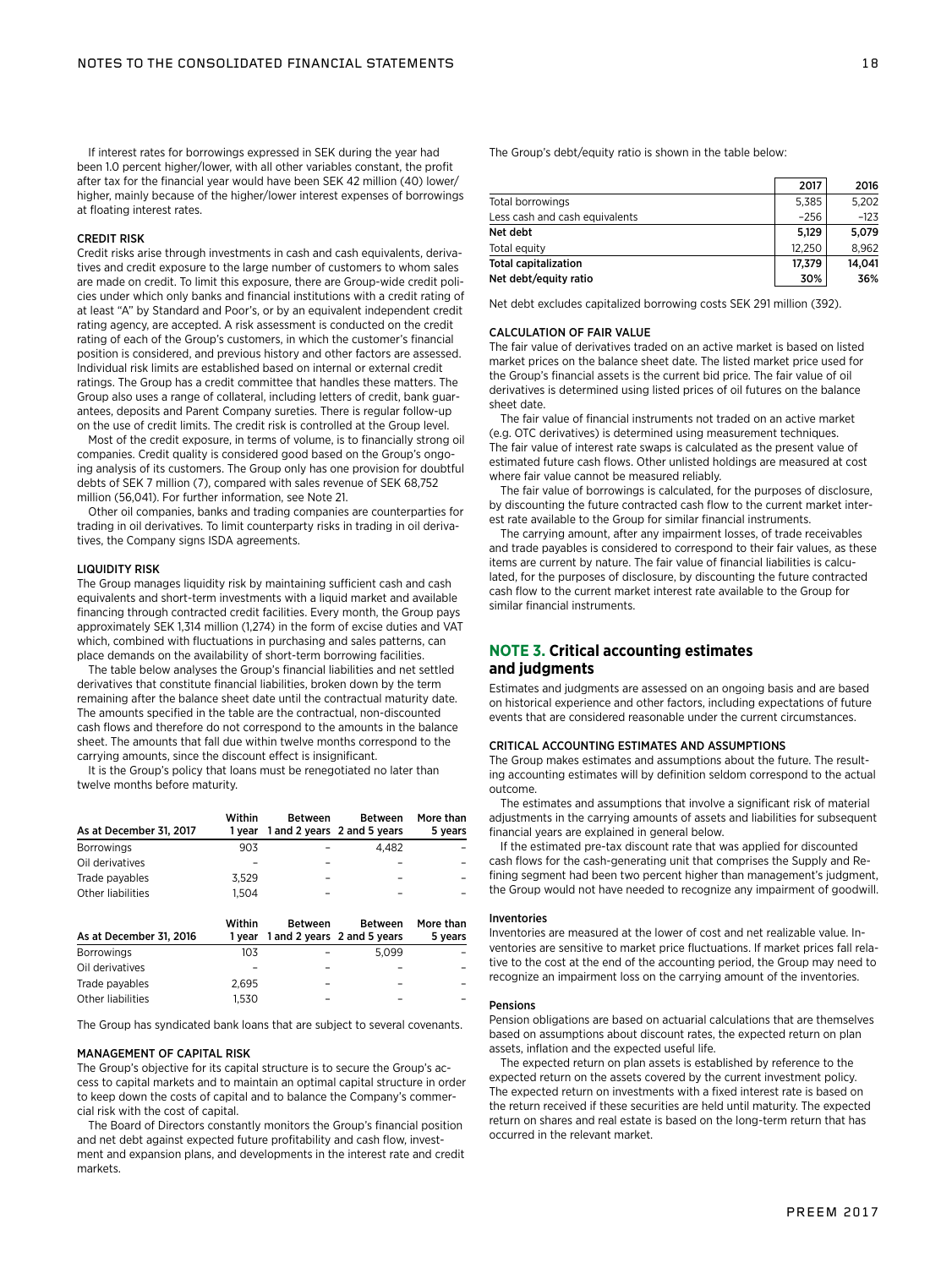#### Provisions for environmental obligations

Provisions are made for environmental obligations for known and planned remediation work. Any future decommissioning of operations within the Group may involve a requirement for remediation and restoration work. However, this is considered to be a matter for the distant future, and the Group is of the opinion that the potential expenditure involved cannot be calculated reliably. Potential environmental obligations of this type are neither included in provisions in the balance sheet nor as contingent liabilities.

## SIGNIFICANT JUDGMENTS ON APPLICATION OF THE COMPANY'S ACCOUNTING POLICIES

## Functional currency

Preem has significant cash flows in USD. In determining the Company's functional currency, management has evaluated the criteria contained in IAS 21 on the determination of the functional currency. After giving careful consideration to all indicators, management has judged that Preem's functional currency is SEK.

## **NOTE 4. Segment reporting**

#### OPERATING SEGMENTS

The Group consists of two operating segments:

#### Supply & Refining

Crude oil is purchased for the two refineries, Preemraff Lysekil and Preemraff Gothenburg. This crude oil is refined to produce finished oil products. Approximately 62 percent (59) of production is exported, mainly to the Northern European market. The proportion of production that is sold in Sweden is sold through the Group's own market channels and through other oil companies.

#### Marketing

This segment sells refined oil products, which are purchased from the Supply & Refining segment. Sales are channeled directly to consumers via the Company's network of filling stations and to companies and consumers via direct sales.

#### INTERNAL PRICING

Prices are set at market levels at prices based on official listings in the oil market.

## PROFIT/LOSS PER SEGMENT

The information that senior executives regularly monitor within the Group is presented below.

| 2017<br>Sales revenue         | Supply &<br>Refining | Marketing | <b>Total by</b><br>segment |
|-------------------------------|----------------------|-----------|----------------------------|
| Segment's total sales revenue | 66.237               | 18.679    | 84.916                     |
| Sales between segments        | $-16.019$            | -8        | $-16.027$                  |
| <b>External sales revenue</b> | 50.218               | 18.671    | 68.889                     |
| Exchange differences          |                      |           | $-137$                     |
| Total external sales revenue  |                      |           | 68.752                     |

|                                    | Supply & |           | Total by |  |
|------------------------------------|----------|-----------|----------|--|
| Operating profit/loss              | Refining | Marketing | seament  |  |
| Operating profit/loss per segment  | 4.403    | 581       | 4.984    |  |
| of which depreciation/amortization | 869      | 118       | 988      |  |

| 2016                          | Supply &  |           | Total by  |
|-------------------------------|-----------|-----------|-----------|
| Sales revenue                 | Refining  | Marketing | segment   |
| Segment's total sales revenue | 53.808    | 14.776    | 68.584    |
| Sales between segments        | $-12.612$ | $-26$     | $-12.638$ |
| <b>External sales revenue</b> | 41.196    | 14.750    | 55.946    |
| Exchange differences          |           |           | 95        |
| Total external sales revenue  |           |           | 56.041    |

|                                    | Supply & |           | Total by |
|------------------------------------|----------|-----------|----------|
| Operating profit/loss              | Refining | Marketing | seament  |
| Operating profit/loss per segment  | 3.779    | 590       | 4.369    |
| of which depreciation/amortization | 888      | 103       | 991      |

#### Reconciliation in relation to consolidated profit/loss

| before tax                                  | 2017   | 2016     |
|---------------------------------------------|--------|----------|
| Operating profit/loss for reported segments | 4,984  | 4,369    |
| Exchange differences on recurring payments  | 349    | $-341$   |
| Currency effect on normal inventories       | $-564$ | 463      |
| Corporate Center depreciation/amortization  | $-10$  | $-10$    |
| Other $\sqrt{v}$                            | $-713$ | $-682$   |
| Total operating profit/loss                 | 4,047  | 3.799    |
| Interest income                             | 6      | 163      |
| Interest expense                            | $-265$ | $-356$   |
| Exchange differences                        | 306    | $-337$   |
| Other net financial items                   | $-123$ | $-1,838$ |
| Profit before tax                           | 3.971  | 1.431    |

<sup>1)</sup> Refers mainly to Corporate Center.

## OTHER SALES INFORMATION

Sales revenue mainly comes from sales of oil products.

|                              | 2017   | 2016   |
|------------------------------|--------|--------|
| Sales of oil products        | 68.674 | 55.939 |
| Other                        | 78     | 102    |
| Total external sales revenue | 68.752 | 56.041 |

Revenue of SEK 5,209 million (4,803) originates from one single customer and the revenue is included in the Supply & Refining segment.

|                                                             |      | Supply & |           |                    |       |
|-------------------------------------------------------------|------|----------|-----------|--------------------|-------|
| <b>Investments</b>                                          |      | Refining | Marketing | Other <sup>1</sup> | Group |
| Capital expenditures<br>in property, plant and<br>equipment | 2017 | 1.938    | 131       | 0                  | 2.069 |
| Capital expenditures<br>in property, plant and<br>equipment | 2016 | 986      | 162       | 24                 | 1.171 |
| Capital expenditures<br>in intangible assets                | 2017 |          | 15        | 253                | 268   |
| Capital expenditures<br>in intangible assets                | 2016 |          |           | 176                | 176   |
| Investments in associates                                   | 2017 |          |           |                    |       |
| Investments in associates                                   | 2016 |          |           |                    |       |

<sup>1)</sup> Refers mainly to Corporate Center.

#### DISTRIBUTION BY GEOGRAPHICAL REGIONS

The information presented for revenue relates to the geographical regions grouped according to where the goods are delivered. Information about the segments' assets is based on geographical regions grouped according to where the assets are located. "Other Nordic" in the table below refers primarily to Denmark and "Other countries" primarily to Germany, France and North America.

|                    |                       | Property, plant and equipment |
|--------------------|-----------------------|-------------------------------|
| 2017               | <b>External sales</b> | and intangible assets         |
| Sweden             | 25.984                | 10.656                        |
| Norway             | 3.124                 | 6                             |
| Other Nordic       | 4.942                 |                               |
| <b>Netherlands</b> | 11.610                |                               |
| UK                 | 14.061                |                               |
| Other countries    | 9.031                 |                               |
| Group              | 68,752                | 10.662                        |

| 2016               | <b>External sales</b> | Property, plant and equipment<br>and intangible assets |
|--------------------|-----------------------|--------------------------------------------------------|
| Sweden             | 22,775                | 9.263                                                  |
| Norway             | 1.639                 | 10 <sup>2</sup>                                        |
| Other Nordic       | 3.845                 |                                                        |
| <b>Netherlands</b> | 7.282                 |                                                        |
| UK.                | 10.432                |                                                        |
| Other countries    | 10.067                |                                                        |
| Group              | 56.041                | 9.273                                                  |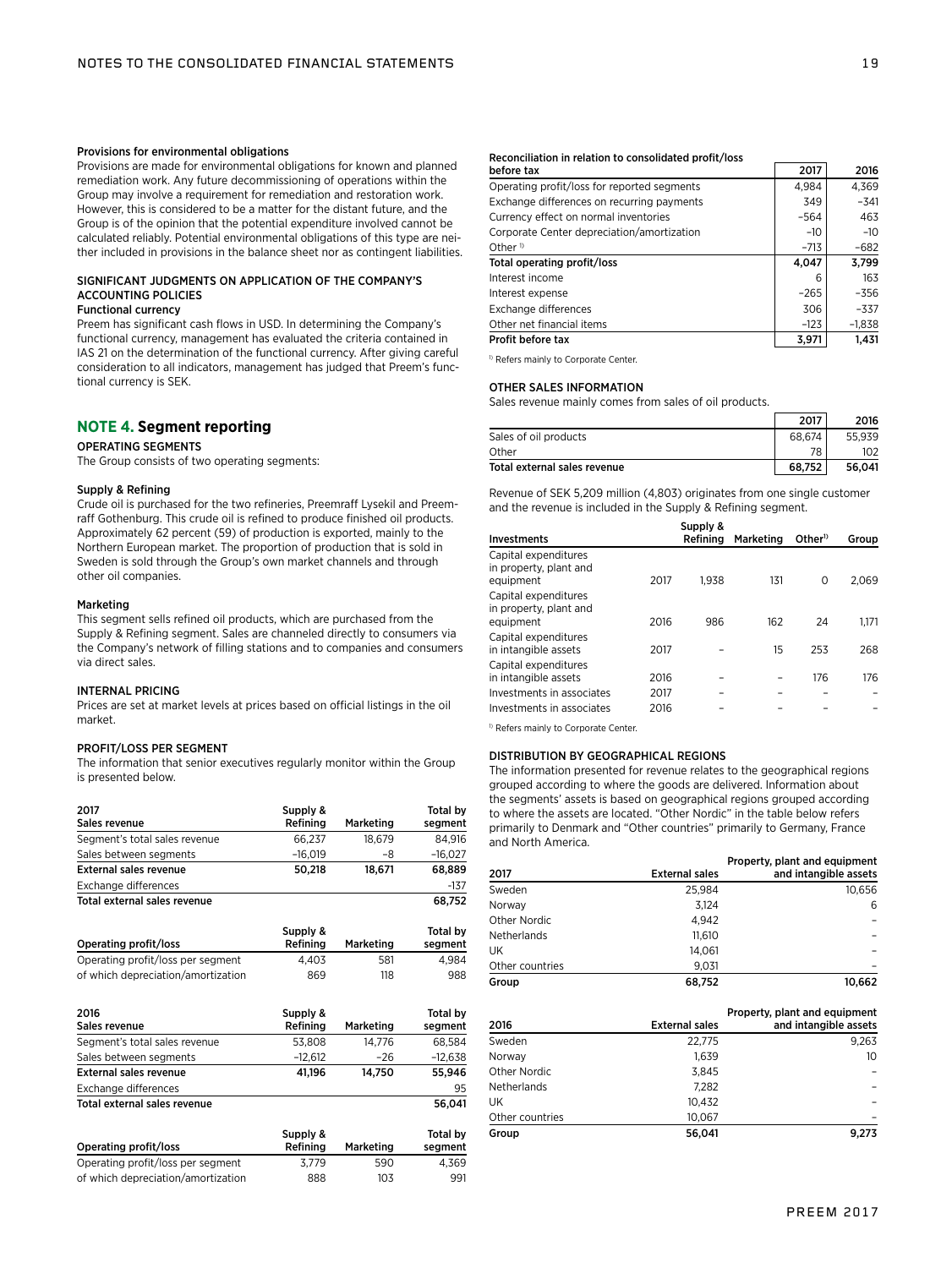## **NOTE 5. Gross profit/loss**

Purchases and sales of oil products on the market are mainly dollar-based. Exchange differences on disposal are recognized under net sales and exchange differences on acquisition are recognized under cost of goods sold. The Group's gross profit/loss includes exchange differences on acquisition and disposal of oil products at a net value of SEK 349 million (-341).

This note also refers to the Parent Company.

## **NOTE 6. Auditors' fees**

|                                       | 2017           | 2016 |
|---------------------------------------|----------------|------|
| <b>KPMG</b>                           |                |      |
| Audit engagements                     | $\overline{2}$ | 2    |
| Auditing other than audit engagements |                |      |
| Tax consulting                        |                |      |
| Other services                        |                |      |
|                                       | 4              | 3    |
|                                       |                |      |
| <b>Others</b>                         |                |      |
| Audit engagements                     | 0              |      |
| Auditing other than audit engagements |                |      |
| Tax consulting                        |                |      |
| Other services                        |                |      |
|                                       | Ω              |      |

## **Note 7. Employees, employee benefit expenses and remuneration of senior executives**

|                 |           | 2017                                                             | 2016      |                                                                  |
|-----------------|-----------|------------------------------------------------------------------|-----------|------------------------------------------------------------------|
|                 | and other | Salaries Social security<br>expenses<br>benefits (pension costs) | and other | Salaries Social security<br>expenses<br>benefits (pension costs) |
| Parent Company  | 846       | 421                                                              | 776       | 416                                                              |
|                 |           | $(112)^{1}$                                                      |           | $(129)^{1}$                                                      |
| Group companies | 11        | 4                                                                | 5         | 2                                                                |
|                 |           | (1)                                                              |           | (1)                                                              |
| Group total     | 856       | 425                                                              | 781       | 418                                                              |
|                 |           | $(113)^{2}$                                                      |           | $(130)^{2}$                                                      |

<sup>1)</sup> Of the Parent Company's pension costs, SEK 14 million (5.7) relates to the Group's CEO, Board of Directors and other senior executives.

2) Of the Group's pension costs, SEK 14 million (5.8) relates to the Group's CEO, Board of Directors and other senior executives.

|                              | 2017                           |                               | 2016                                         |                    |
|------------------------------|--------------------------------|-------------------------------|----------------------------------------------|--------------------|
|                              | Board, CEO<br>and other senior | Other<br>executives employees | Board, CEO<br>and other senior<br>executives | Other<br>employees |
| Parent Company               | 27                             | 818                           | 26                                           | 750                |
| Group companies<br>in Sweden | 0                              | 8                             |                                              | 4                  |
| Group companies<br>abroad    |                                |                               |                                              |                    |
| Group total                  | 28                             | 828                           | 27                                           | 754                |

## SENIOR EXECUTIVES

Senior executives are both senior management and other senior executives. The Group comprising senior management includes the Chairman of the Board, other Board members who receive benefits from the Company in addition to the current Board fee and who are not employed by the Company, and the President and CEO. The Group comprising other senior executives includes 7 (6) salaried employees who are part of Preem AB's Group management along with the CEO; all are employed by Preem. In total the Group's senior executives include Board members, including the Chairman of the Board and CEO (11 individuals), and other senior executives and the Parent Company's Group management (8 individuals).

## PREPARATION AND DECISION-MAKING PROCESSES FOR DETERMINING REMUNERATION OF SENIOR EXECUTIVES

The terms of remuneration for the CEO and the principles for salary benefits for people on the Company's Group management team are prepared by a remuneration committee appointed by the Board, consisting of the Deputy Chairman of the Board. The committee's proposals are confirmed by the Board. The annual salary review for both the CEO and for other members of Group management is determined by the remuneration committee.

## REMUNERATION OF SENIOR EXECUTIVES

Fees are paid to the Chairman of the Board and members as per resolutions at the AGM. No separate fee is paid for committee work. Remuneration of the CEO and other senior executives consists of base pay, variable remuneration, other benefits and pensions. The breakdown between base pay and variable remuneration must be in proportion to the senior executive's responsibility and authority. For the CEO, the variable remuneration may be a maximum of 30 percent of the base pay. For other senior executives, the variable remuneration is a defined maximum percentage of the base pay. The remuneration committee does, however, establish the terms of the flexible remuneration on an annual basis. Pension benefits and other benefits for the CEO and other senior executives are paid as part of the overall remuneration package. Other benefits consist primarily of a company car.

| zuiz                             |      |                                                                                           |     |      |                          |              |
|----------------------------------|------|-------------------------------------------------------------------------------------------|-----|------|--------------------------|--------------|
| <b>Remuneration and benefits</b> |      | Base pay/Board fees Variable remuneration Other benefits Pension costs Other remuneration |     |      |                          | <b>Total</b> |
| Chairman of the Board            | I.U  |                                                                                           |     |      |                          | 1.0          |
| Other Board members (8)          | 3.6  |                                                                                           |     |      | $\overline{\phantom{0}}$ | 3.6          |
| CEO                              | 7.4  |                                                                                           |     | 6.7  | $\overline{\phantom{m}}$ | 14.2         |
| Other senior executives (7)      | 12.1 |                                                                                           | 0.8 |      | $\overline{\phantom{a}}$ | 22.3         |
|                                  | 24.1 |                                                                                           | 0.9 | 14.0 | $\overline{\phantom{0}}$ | 41.1         |

In total, SEK 4.6 million has been paid in board fees, which is included in all items, except in other senior executives, of which one member received SEK 1.0 million, two members received SEK 0.5 million, five members received SEK 0.4 million and two members received SEK 0.3 million.

| 2016<br><b>Remuneration and benefits</b> | Base pay/<br><b>Board fees</b> | Variable<br>remuneration | Other<br>benefits | <b>Pension</b> | costs Other remuneration | <b>Total</b> |
|------------------------------------------|--------------------------------|--------------------------|-------------------|----------------|--------------------------|--------------|
| Chairman of the Board                    | 1.0                            |                          |                   |                | $\overline{\phantom{0}}$ | 1.0          |
| Other Board members (8)                  | 3.4                            |                          |                   |                |                          | 3.4          |
| CEO                                      | 6.6                            | $\overline{\phantom{0}}$ |                   |                | $\overline{\phantom{m}}$ | 8.4          |
| Other senior executives (7)              | 11.1                           |                          |                   | 4.3            | $\overline{\phantom{m}}$ | 18.5         |
|                                          | 22.1                           |                          | 0.8               | 6.0            | $\overline{\phantom{0}}$ | 31.3         |

In total, SEK 4.4 million has been paid in board fees, which is included in all items, except in other senior executives, of which one member received SEK 1.0 million, two members received SEK 0.5 million and seven members received SEK 0.4 million.

The tables above are for the Parent Company.

3017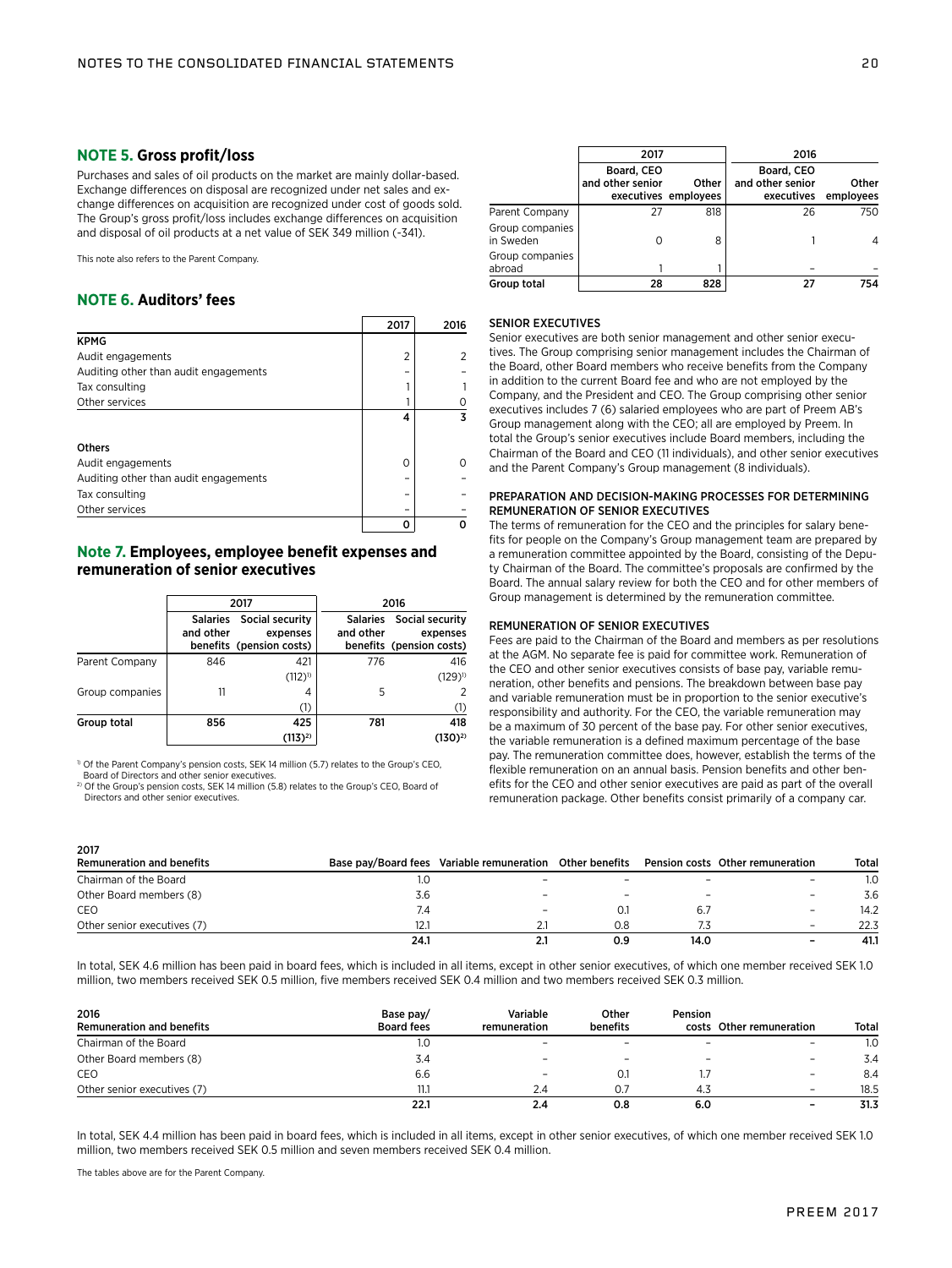*Note 7. Cont.*

## PENSIONS

The pension for the CEO is a defined contribution pension. Pension premiums comprise 30 percent of qualifying salary in respect of retirement and survivor's pension. "Qualifying salary" means the base pay plus an average of the last three years' variable remuneration. The national pension plan applies to other senior executives and in certain cases there are individual solutions. All pension benefits are vested, i.e. not conditional on future employment. See also Note 23 Pension obligations.

## SEVERANCE PAY

There is a mutual notice period of 6 months between the Company and the CEO.

There is a mutual notice period between the Company and other senior executives of a maximum of 24 months and 6 months, respectively. There is a paid notice period of a maximum of 24 months for termination by the Company. In the event of termination by the senior executive, no severance pay is paid.

|                                           | 2017       | 2016       |
|-------------------------------------------|------------|------------|
|                                           | Percentage | Percentage |
| Gender distribution in company management | of women   | of women   |
| Board of Directors                        | 0%         | 0%         |
| Other senior executives                   | 38%        | 29%        |

This table also refers to the Parent Company.

|                             | 2017      |                                |           | 2016                           |
|-----------------------------|-----------|--------------------------------|-----------|--------------------------------|
| Average number of employees | employees | Number of Percentage<br>of men | employees | Number of Percentage<br>of men |
| <b>Parent Company</b>       |           |                                |           |                                |
| Sweden                      | 1.439     | 73%                            | 1.386     | 73%                            |
| Group companies             |           |                                |           |                                |
| Sweden                      | 17        | 56%                            | 9         | 89%                            |
| Norway                      | 2         | 86%                            |           |                                |
| Group total                 | 1.458     | 73%                            | 1.395     | 73%                            |

## **NOTE 8. Depreciation and amortization**

| Breakdown of depreciation and amortization | 2017  | 2016  |
|--------------------------------------------|-------|-------|
| Buildings and land improvements            | 10    |       |
| Intangible assets                          | 94    | 93    |
| Plant and equipment                        | 585   | 604   |
| Capitalized turnaround costs               | 202   | 194   |
| Equipment, tools, fixtures and fittings    | 109   | 110   |
|                                            | 1,000 | 1,001 |
| <b>Breakdown by function</b>               |       |       |
| Cost of goods sold                         | 870   | 889   |
| Selling expenses                           | 118   | 102   |
| Administrative expenses                    | 12    | 10    |
|                                            | 1.000 | 1.001 |

## **NOTE 9. Leases**

| Lease payments for operating leases      | 2017 | 2016 |
|------------------------------------------|------|------|
| Minimum lease payments                   | 115  | 101  |
| Variable payments                        | 40   | 25   |
| <b>Total lease expenses</b>              | 155  | 126  |
| Contracted future minimum lease payments |      |      |
| Within one year                          | 157  | 130  |
| Between one and five years               | 662  | 557  |
| More than five years                     | 113  | 95   |
| Lease revenue from operating leases      |      |      |
| Minimum lease payments                   | 91   | 81   |
| Variable payments                        | 25   | 24   |
| Total lease revenue                      | 115  | 105  |
| Contracted future minimum lease payments |      |      |
| Within one year                          | 91   | 82   |
| Between one and five years               | 453  | 418  |
| More than five years                     |      |      |

## **NOTE 10. Expenses by type of expense**

|                                                                | 2017   | 2016   |
|----------------------------------------------------------------|--------|--------|
| Cost of materials                                              | 59,867 | 47,572 |
| Costs of employee benefits                                     | 1,334  | 1.252  |
| Depreciation and amortization                                  | 1.000  | 1.001  |
| Other expenses                                                 | 2,969  | 2,733  |
|                                                                | 65,171 | 52,559 |
| Reconciliation with statement of<br>other comprehensive income |        |        |
| Cost of goods sold                                             | 63.440 | 50.929 |
| Selling expenses                                               | 866    | 820    |
| Administrative expenses                                        | 864    | 810    |
|                                                                | 65.171 | 52.559 |

## **NOTE 11. Other operating income**

|                      | 2017 | 2016 |
|----------------------|------|------|
| Heating deliveries   | 64   | 49   |
| Rental income        | 145  | 104  |
| Harbor income        | 75   | 64   |
| Storage certificates | 63   | 56   |
| Service compensation | 23   | 26   |
| Other                | 96   | 18   |
|                      | 465  | 317  |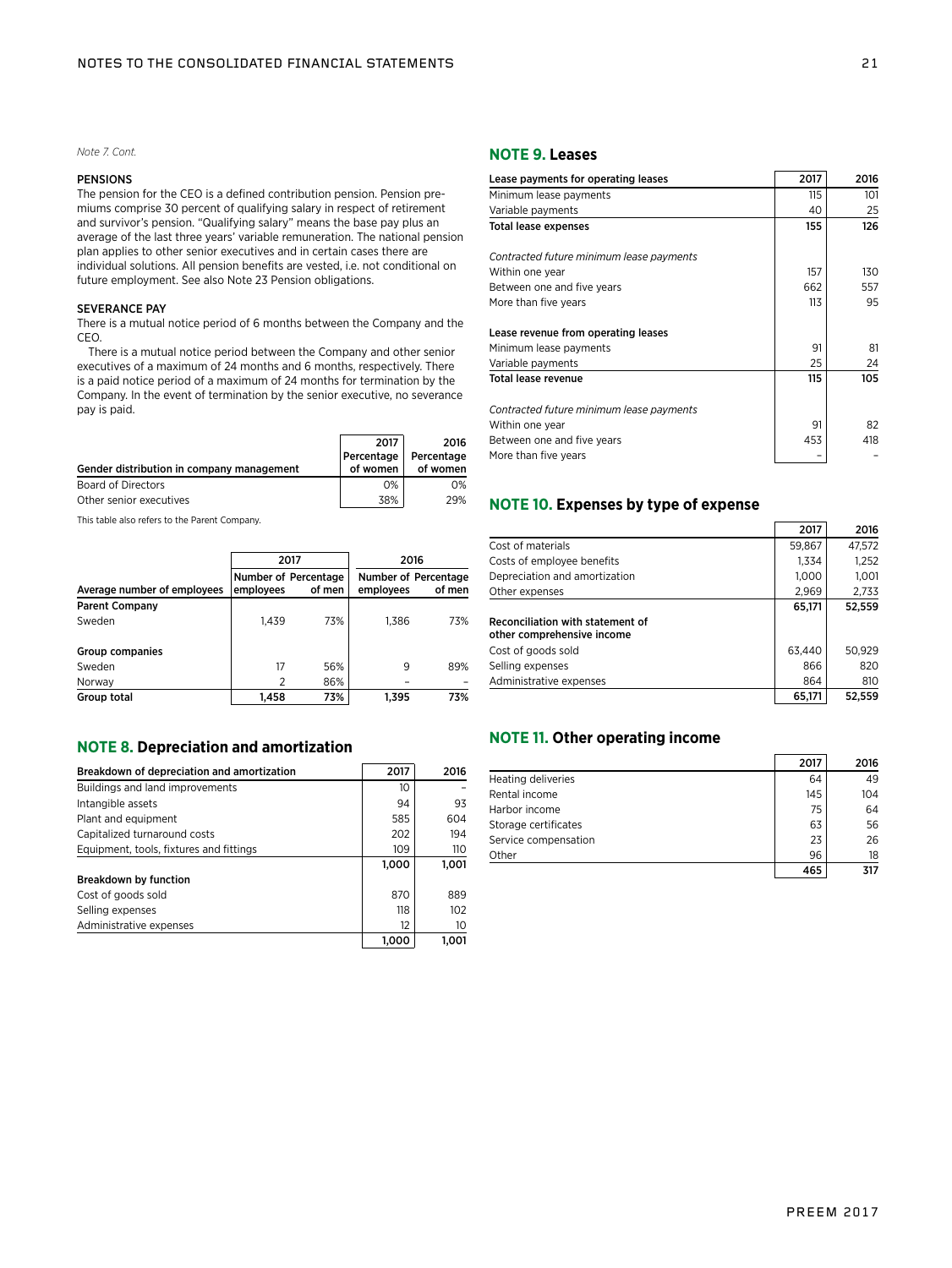## **NOTE 12. Net financial items**

|                                                                       | 2017   | 2016     |
|-----------------------------------------------------------------------|--------|----------|
| Interest income from instruments measured                             |        |          |
| at amortized cost                                                     | 6      | 163      |
| Net exchange differences                                              | 306    | -9       |
| Other                                                                 | $-2$   |          |
| <b>Financial income</b>                                               | 311    | 154      |
| Interest expenses from defined benefit unfunded<br>pension obligation | $-5$   |          |
| Interest expenses from instruments                                    |        |          |
| measured at Amortized cost <sup>1</sup>                               | $-260$ | $-352$   |
| Net exchange differences                                              |        | $-328$   |
| Other                                                                 | $-122$ | $-1.838$ |
| <b>Financial expenses</b>                                             | -386   | $-2,522$ |
| Net financial items                                                   | $-75$  | $-2,368$ |

<sup>1)</sup> Of which SEK 102 million (177) in interest expenses from accrued transaction fees in conjunction with raised loans recognized using the effective interest method.

The net loss from oil derivatives measured at fair value, recognized as a cost of goods sold in profit/loss for the year, totaled SEK 308 million in comparison with a gain of SEK 31 million the previous year.

A provision of SEK 0 million (1,567) for Preem's receivable from Corral Morocco Gas & Oil was charged to net financial items. The provision is net of capitalized interest income of SEK 157 million (157) and a provision of SEK 157 million (1,724).

## **NOTE 13. Tax**

| Current tax expenses $(-)/\tan x$ revenue $(+)$     | 2017   | 2016   |
|-----------------------------------------------------|--------|--------|
| Tax expenses for the period                         | $-927$ | $-615$ |
| Tax attributable to previous years                  | $-11$  |        |
|                                                     | -938   | -615   |
| Deferred tax expenses $(-)/\tan$ income $(+)$       |        |        |
| Deferred tax on temporary differences               | 32     | 103    |
| Deferred tax on tax loss carryforwards              | 16     | $-210$ |
| Total reported tax expenses                         | $-890$ | -721   |
| Reconciliation of effective tax                     |        |        |
| Profit before tax                                   | 3,971  | 1,431  |
| Income tax calculated according to                  |        |        |
| national tax rates for profit/loss in each country  | $-874$ | $-315$ |
| Other non-deductible expenses                       | $-59$  | $-408$ |
| Non-taxable income                                  | 32     | 12     |
| Tax attributable to previous years                  | $-11$  |        |
| Other tax adjustments                               | 21     | $-10$  |
| Reported tax                                        | -890   | -720   |
| Tax items recognized directly in equity             |        |        |
| Current tax in Group contributions paid             | 924    | 614    |
| Tax reported directly in other comprehensive income | 0      | 17     |

The weighted average tax rate was 22.4 percent (50.4).

| 2017<br>Deferred tax assets and tax liabilities | <b>Deferred</b> | <b>Deferred</b><br>tax assets tax liabilities |
|-------------------------------------------------|-----------------|-----------------------------------------------|
| Land and buildings                              |                 | $-2$                                          |
| Machinery and equipment                         |                 | $-817$                                        |
| Other                                           | 38              | -61                                           |
| Net assets/liabilities                          |                 | -841                                          |

| 2016<br>Deferred tax assets and tax liabilities | Deferred | <b>Deferred</b><br>tax assets tax liabilities |
|-------------------------------------------------|----------|-----------------------------------------------|
| Land and buildings                              |          | -5                                            |
| Machinery and equipment                         |          | -843                                          |
| Other                                           | 33       | -32                                           |
| Net assets/liabilities                          |          | -844                                          |

| Change in deferred tax in<br>temporary differences and tax<br>loss carryforwards | Opening<br>amount | Recognized<br>in profit/loss<br>for the year | Other<br>changes | Closing<br>amount |
|----------------------------------------------------------------------------------|-------------------|----------------------------------------------|------------------|-------------------|
| Land and buildings                                                               | $-2$              |                                              |                  | Ω                 |
| Machinery and equipment                                                          | -843              | 27                                           |                  | $-817$            |
| Other                                                                            | $-32$             | 5                                            | $-35$            | $-61$             |
| <b>Total temporary differences</b>                                               | -877              | 33                                           | $-35$            | $-878$            |
| Tax loss carryforwards                                                           | 33                | 5                                            |                  | 38                |
|                                                                                  | -844              | 38                                           | -35              | $-841$            |

## **NOTE 14. Exchange differences in profit/loss for the year**

Net exchange differences have been recognized in profit/loss for the year as follows:

|                    | 2017   | 2016 |
|--------------------|--------|------|
| Net sales          | $-146$ | 95   |
| Cost of goods sold | 497    | -436 |
| Financial items    | 306    | -337 |
|                    | 658    | -677 |

The estimated currency effect on the Group's normal position in inventories was SEK -564 million (463).

## **NOTE 15. Intangible assets**

| Goodwill                         | 2017 | 2016 |
|----------------------------------|------|------|
| Opening cost                     | 308  | 308  |
| Closing accumulated cost         | 308  | 308  |
| Carrying amount at end of period | 308  | 308  |

#### IMPAIRMENT TESTING OF GOODWILL

Identified goodwill is attributable in full to the Group's cash-generating unit (CGU) Supply & Refining and Sweden.

The recoverable amount of a CGU is defined on the basis of calculations of value in use. These calculations are based on estimated future cash flows before tax based on financial budgets that have been approved by Company management and cover a 5-year period. Cash flows beyond the 5-year period are extrapolated using an estimated rate of growth as explained below. The rate of growth does not exceed the long-term rate of growth for the market in which the Supply & Refining segment operates.

| Significant assumptions used to<br>calculate value in use         | Supply &<br>Refining |
|-------------------------------------------------------------------|----------------------|
| Average refining margin in USD per barrel for the period          | $5.68 - 6.23$        |
| Average rate of growth for extrapolation beyond the budget period | 1%                   |
| Discount rate before tax                                          | 8%                   |

Management has determined the budgeted refining margin based on previous profit/loss figures and its expectations of market performance. The weighted average rate of growth used does not exceed the forecasts contained in industry reports. The discount rates used are specified before tax and reflect specific risks that apply to the various segments.

No impairment has been identified for goodwill, even if a change in conditions is changed as follows: Refining margin 20 percent lower, growth -1 percentage point and a discount rate of 2 percentage points higher for each segment.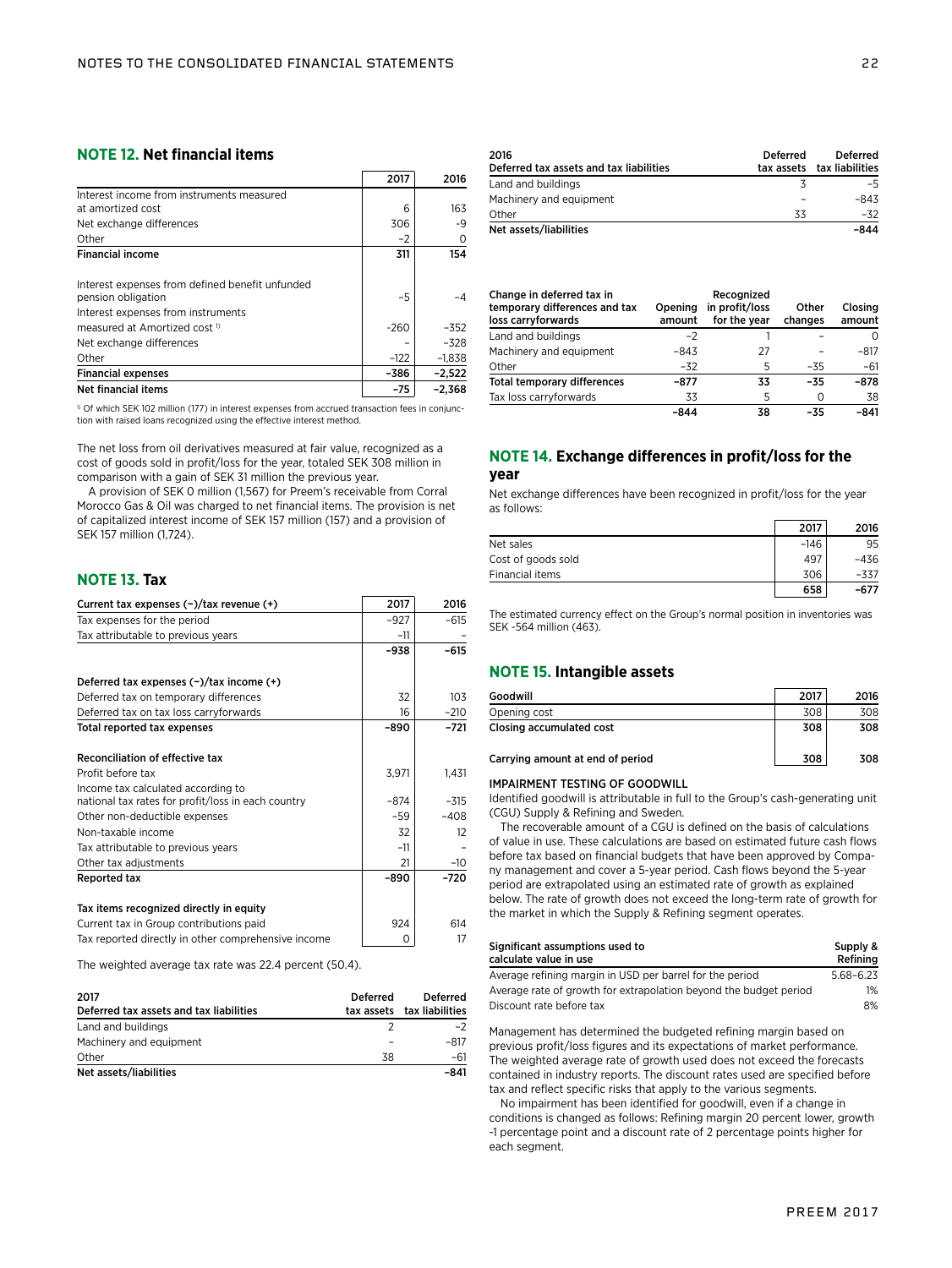*Note 15. Cont.*

| Other intangible assets                | 2017     | 2016 |
|----------------------------------------|----------|------|
| Opening cost                           | O        |      |
| <b>Business combinations</b>           | 155      |      |
| Disposals/retirements                  |          |      |
| Completion of construction in progress | 8        |      |
| Closing accumulated cost               | 163      |      |
|                                        |          |      |
| Opening depreciation                   | $\Omega$ |      |
| Disposals/retirements                  |          |      |
| Depreciation for the year              | 10       |      |
| Closing accumulated depreciation       | 10       |      |
|                                        |          |      |
| Carrying amount at end of period       | 153      |      |
|                                        |          |      |

| <b>Construction in progress</b>        | 2017 | 2016 |
|----------------------------------------|------|------|
| Opening cost                           | 261  | 84   |
| Investments for the year               | 268  | 176  |
| Completion of construction in progress | -8   |      |
| Carrying amount                        | 521  | 261  |

Construction in progress refers to capitalized expenses attributable to a major IT project.

The capitalized interest expenses for the year of SEK 14 million (11) were attributable to intangible assets, relating primarily to one major IT project. The average interest rate is 4.4 percent (4.4).

#### Emission rights

| Opening balance 2017                                       | 2,173,605    |
|------------------------------------------------------------|--------------|
| Number of allocated rights for 2017                        | 1,943,845    |
| Number of used rights for 2016 which were canceled in 2017 | $-1,912,134$ |
| Purchased emission rights 2017                             | $\Omega$     |
| Sold emission rights                                       | 0            |
| Profit/loss from swap of emission rights in 2017           | 0            |
| Closing balance 2017                                       | 2,205,136    |
| Number of allocated rights for 2018                        | 1.900.914    |
| Profit/loss from swap transactions 2018                    | 0            |
| Balance before cancellation 2018                           | 4,106,230    |
| Prel. number of used rights for 2017                       |              |
| which will be canceled on April 30, 2018                   | $-2.045.086$ |
| Prel. balance after April 30, 2018                         | 2.061.144    |

The Group's balance sheet account for emission rights decreases gradually for the current 2013-2020 trading period and is forecast to be at zero by the end of the period. Earlier forecasts showed a deficit of 500,000, but Lysekil's emissions forecast was revised during the year. An application for a capacity increase will be made in conjunction with commissioning of the HPU facility in Gothenburg. Allocation of new emission rights for this facility is expected to be approved and compensate for increased emissions. We therefore maintain our current forecast for the period.

Phase 3, the 2021-2030 trading period, is largely unknown at this time. As a refining business, Preem will continue to receive free allocation in Phase 3. District heating will continue to receive 30% free allocation until 2030. Allocation for Phase 3 depends on where the industry lands in the given interval: 0.2% to 1.6%. Operational data will be collected from all industrial enterprises in Europe with free allocation and a decrease will then be determined based on how the industry has performed. The better the industrial enterprises perform, the faster the free allocation will decrease between 2021 and 2030. The futures prices for emission rights have stabilized for now at around €7–8 for the 2018–2030 period.

## **NOTE 16. Property, plant and equipment**

| Land and buildings                                                                   | 2017     | 2016   |
|--------------------------------------------------------------------------------------|----------|--------|
| Opening cost                                                                         | 2,943    | 2,848  |
| Investments for the year                                                             |          |        |
| Disposals/retirements                                                                | -58      | -8     |
| Completion of construction in progress                                               | 84       | 103    |
| Closing accumulated cost                                                             | 2,969    | 2,943  |
| Opening depreciation                                                                 | 1,546    | 1,456  |
| Disposals/retirements                                                                | -36      | $-4$   |
| Depreciation for the year                                                            | 94       | 93     |
| Closing accumulated depreciation                                                     | 1,604    | 1,546  |
|                                                                                      |          |        |
| Carrying amount                                                                      | 1,366    | 1,398  |
| Plant and equipment <sup>1)</sup>                                                    | 2017     | 2016   |
| Opening cost                                                                         | 18,805   | 18,354 |
| Disposals/retirements                                                                | -1,431   | -48    |
| Completion of construction in progress                                               | 510      | 495    |
| Reclassification                                                                     |          | 5      |
| Closing accumulated cost                                                             | 17,885   | 18,805 |
| Opening depreciation                                                                 | 13,341   | 12,774 |
| Disposals/retirements                                                                | $-1,354$ | -42    |
| Depreciation for the year                                                            | 585      | 604    |
| Reclassification                                                                     |          | 5      |
| Closing accumulated depreciation                                                     | 12,572   | 13,341 |
| Carrying amount                                                                      | 5,313    | 5,464  |
|                                                                                      |          |        |
| <sup>1)</sup> The carrying amount includes precious metals at SEK 143 million (143). |          |        |
| Capitalized turnaround costs                                                         | 2017     | 2016   |
| Opening cost                                                                         | 1,489    | 1,390  |
| Retirements                                                                          | $-477$   |        |
| Completion of construction in progress                                               | 454      | 99     |
| Closing accumulated cost                                                             | 1,466    | 1,489  |
| Opening depreciation                                                                 | 1,102    | 908    |
| Retirements                                                                          | -477     |        |
| Depreciation for the year                                                            | 202      | 194    |
| Closing accumulated depreciation                                                     | 828      | 1,102  |
| Carrying amount                                                                      | 638      | 387    |
|                                                                                      |          |        |
| Equipment, tools, fixtures and fittings                                              | 2017     | 2016   |
| Opening cost                                                                         | 1,507    | 1,458  |
| Investments for the year                                                             | 2        |        |
| Disposals/retirements                                                                | -84      | -35    |
| Completion of construction in progress                                               | 129      | 90     |
| Reclassification                                                                     |          | $-1$   |
| Closing accumulated cost                                                             | 1,556    | 1,507  |
| Opening depreciation                                                                 | 1,139    | 1,070  |
| Disposals/retirements                                                                | -79      | -34    |
| Depreciation for the year                                                            | 108      | 110    |
| Reclassification                                                                     | 2        | -7     |
| Closing accumulated depreciation                                                     | 1,170    | 1,139  |
| Carrying amount                                                                      | 386      | 368    |
|                                                                                      |          |        |
| Construction in progress                                                             | 2017     | 2016   |
| Opening cost                                                                         | 1,087    | 704    |
| Investments for the year                                                             | 2,067    | 1,170  |
| Completion of construction in progress                                               | $-1,176$ | -787   |
| Carrying amount                                                                      | 1,978    | 1,087  |

Capitalized interest expenses for the year were SEK 22 million (4), relating primarily to the balance sheet item "Construction in progress". The average interest rate is 4.4 percent (4.4).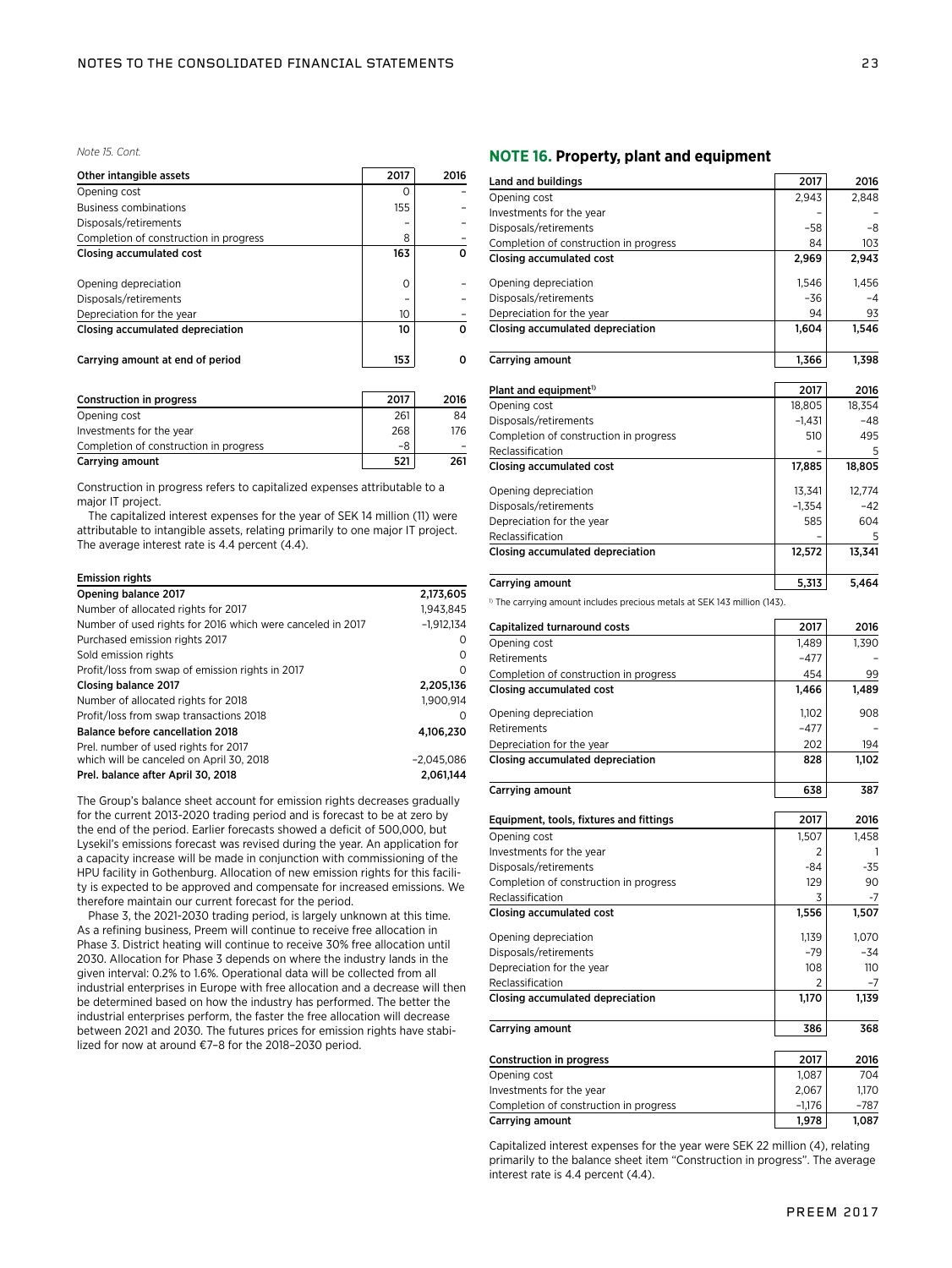## **NOTE 17. Investments in associates**

| Swedish companies                        | Corp. ID no. | Reg. Office | Number of shares   |          | Participating interest, % | Carrying amount |
|------------------------------------------|--------------|-------------|--------------------|----------|---------------------------|-----------------|
| AB Djurgårdsberg                         | 556077-3714  | Stockholm   | 366                |          | 37                        | 0               |
| Göteborgs Smörjmedelsfabrik, Scanlube AB | 556287-6481  | Gothenburg  | 50,000             |          | 50                        |                 |
| SunPine AB                               | 556682-9122  | Piteå       | 16.685             |          | 25                        | 189             |
|                                          |              |             |                    |          |                           | 194             |
| 2017                                     |              | Assets      | <b>Liabilities</b> | Equity   | Revenue                   | Net profit/loss |
| AB Djurgårdsberg                         |              |             |                    | ი        | 6                         | $\Omega$        |
| Göteborgs Smörjmedelsfabrik, Scanlube AB |              | 165         | 148                | 17       | 387                       |                 |
| SunPine AB                               |              | 772         | 167                | 605      | 1.203                     | 203             |
| 2016                                     |              | Assets      | <b>Liabilities</b> | Equity   | Revenue                   | Net profit/loss |
| AB Djurgårdsberg                         |              | 5           | 4                  | $\Omega$ | 5                         | $\Omega$        |
| Göteborgs Smörjmedelsfabrik, Scanlube AB |              | 139         | 126                | 13       | 393                       |                 |
| SunPine AB                               |              | 752         | 308                | 444      | 950                       | 70              |

The information above refers to 100 percent of the companies' assets, liabilities, equity, revenue and net profit/loss.

|                         | 2017  | 2016 |
|-------------------------|-------|------|
| Opening balance         | 168   | 124  |
| <b>Dividends</b>        | $-25$ | -8   |
| Other changes in equity |       | 34   |
| Profit participation    | 51    | 18   |
| Closing balance         | 194   | 168  |

Goodwill of SEK 54 million is included.

## **NOTE 18. Receivables from affiliates**

|                                    | 2017   | 2016     |
|------------------------------------|--------|----------|
| Opening value                      |        | 1.567    |
| Capitalized interest for the year  | 157    | 157      |
| Provision for receivable from CMGO | $-157$ | $-1.724$ |
| Closing value                      |        |          |

The receivables from affiliates line item relates to an interest-bearing receivable from affiliate Corral Morocco Gas & Oil AB (CMGO). In the annual financial statements for 2016, a provision of SEK 1,724 million was made for Preem's receivable from CMGO based on the estimated value of the company's assets. The receivable totaled SEK 0 million after the provision but is subject to a market-based fixed interest rate of 5 percent of the original receivable of SEK 3,136 million. A provision of SEK 157 million was made in 2017. No collateral has been pledged for the Group's receivable from CMGO.

## **NOTE 19. Available-for-sale financial assets**

|                                         | 2017         | 2016 |             |                     |                              |                    |
|-----------------------------------------|--------------|------|-------------|---------------------|------------------------------|--------------------|
| Carrying amount at start of period      | 28           | 29   |             |                     |                              |                    |
| Shareholder's contributions             |              |      |             |                     |                              |                    |
| Profit/loss                             | -1           | - 1  |             |                     |                              |                    |
| Carrying amount at end of period        | 26           | 28   |             |                     |                              |                    |
| Company                                 | Corp. ID no. |      | Reg. Office | Number of<br>shares | Participating<br>interest. % | Carrving<br>amount |
| Släckmedelscentralen - SMC AB           | 556488-8583  |      | Stockholm   | 117                 | 12                           | 0                  |
| SPIMFAB - SPI Miljösaneringsfond AB     | 556539-4888  |      | Stockholm   |                     |                              | $\Omega$           |
| Vindln AB                               | 556713-5172  |      | Stockholm   | 100                 | 9                            | 26                 |
| Götene E.D.F. Elföreningen, cooperative |              |      |             |                     |                              | $\Omega$           |
| <b>SSH Svensk Servicehandel</b>         |              |      |             |                     |                              | 0                  |
|                                         |              |      |             |                     |                              | 26                 |

This note also refers to the Parent Company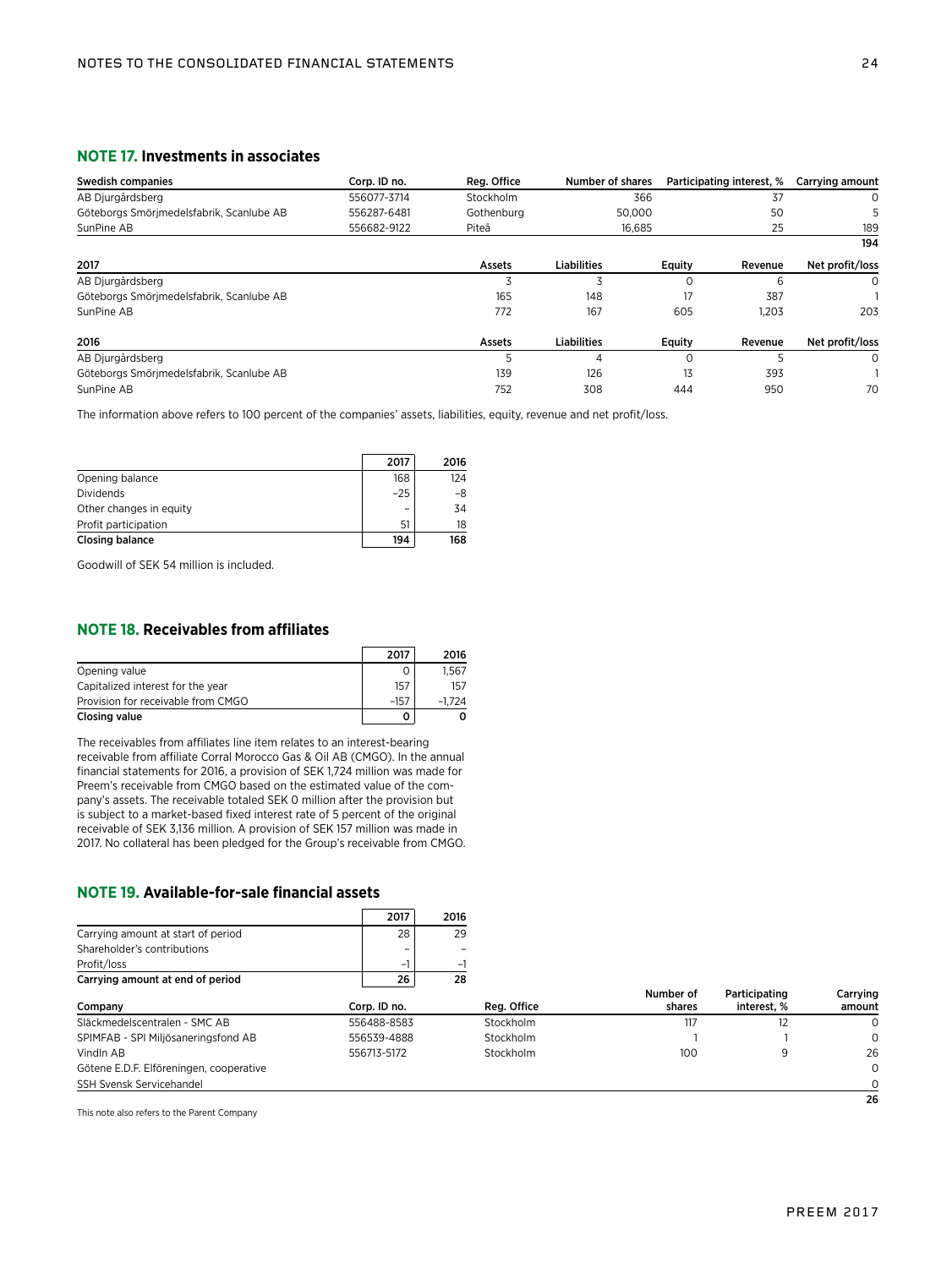## **NOTE 20. Inventories**

|                   | 2017   | 2016  |
|-------------------|--------|-------|
| Raw materials     | 4.978  | 3.865 |
| Finished products | 5.713  | 4.587 |
|                   | 10.691 | 8.452 |

The cost of inventories in the group includes the equivalent of SEK 15 million (79) million of volumes of inventories out on loan. Borrowed inventory volumes corresponding to a total inventory value of SEK 97 million (82) are not included in the inventory value.

This Note also refers to the Parent Company, which recognizes all inventories apart from SEK 1 million (2) in finished goods recognized by subsidiaries Preem Gas AB, Bensinstation Preem AB and Drivemedelstation AB.

## **NOTE 21. Trade receivables**

|                                 | 2017  | 2016  |
|---------------------------------|-------|-------|
| Trade receivables               | 4.681 | 3.899 |
| Reserve for doubtful debts      | $-$   |       |
| Fair value of trade receivables | 4.674 | 3.892 |

Trade receivables which are less than three months overdue are generally not considered impaired. As of December 31, 2017, trade receivables totaling SEK 176 million (210) were overdue and were not found to be impaired. These relate to a number of independent customers that have not previously had any payment problems. The age analysis of these trade receivables is shown below:

|                        | 2017 | 2016 |
|------------------------|------|------|
| Less than 10 days      | 121  | 159  |
| Between 10 and 20 days | 26   | 20   |
| Between 21 and 30 days | 5    |      |
| More than 30 days      | 25   | 28   |
|                        | 176  | 210  |

The reserve for doubtful trade receivables totaled SEK 7 million (7) as of December 31, 2017. Receivables are recognized as doubtful debts when objective information exists, e.g. in the form of canceled payments or non-payment of receivables after being overdue for three months.

Changes in the reserve for doubtful trade receivables are as follows:

|                                                                                       | 2017 | 2016 |
|---------------------------------------------------------------------------------------|------|------|
| At start of period                                                                    |      |      |
| Provision for impairment of trade receivables/unused<br>amounts reversed for the year |      |      |
| Confirmed losses for the year                                                         | $-7$ | -h   |
| At end of period                                                                      |      |      |

Provisions for and reversals of reserves for doubtful trade receivables are included in the functions to which they relate in the statement of profit or loss and other comprehensive income. Amounts recognized in the impairment account are usually written off when the Group is not expected to recover any additional cash or cash equivalents. Other categories within trade and other receivables do not include any impaired assets. The maximum exposure for credit risk on the balance sheet date is the fair value for each category of receivables mentioned above.

## **NOTE 22. Cash and cash equivalents**

Cash and cash equivalents in the balance sheet and the cash flow statement include the following items with a maturity date less than three months after acquisition.

|                        |        | )16 |
|------------------------|--------|-----|
| Cash and bank balances | $\sim$ | د∠، |
|                        | nee 1  | ,23 |

## **NOTE 23. Pension obligations**

Defined benefit obligations and the value of plan assets

| Wholly or partly funded obligations:                                          | 2017   | 2016   |
|-------------------------------------------------------------------------------|--------|--------|
| Present value of defined benefit obligations                                  | 624    | 610    |
| Fair value of plan assets                                                     | $-652$ | $-641$ |
| Net wholly or partially funded obligations                                    | $-28$  | $-31$  |
|                                                                               |        |        |
| Unfunded obligations:                                                         |        |        |
| Present value of unfunded defined benefit obligations                         | 87     | 92     |
| Provision, endowment insurance                                                | 50     | 40     |
| Net amount in the balance sheet                                               |        |        |
| (obligation +, asset -)                                                       | 109    | 101    |
| The net amount is recognized in the following balance                         |        |        |
| sheet items:                                                                  |        |        |
| Pension obligations                                                           | 109    | 101    |
|                                                                               |        |        |
| The net amount is divided among the following countries:                      |        |        |
| Sweden                                                                        | 109    | 101    |
|                                                                               |        |        |
| <b>Pension costs</b>                                                          |        |        |
| The amounts recognized in profit/loss are as follows:                         |        |        |
| Defined benefit plans                                                         |        |        |
| Interest expenses                                                             | 17     | 19     |
| Fair value of plan assets                                                     | -15    | -19    |
| Total cost of defined benefit plans                                           | 2      | 0      |
|                                                                               |        |        |
| The amount that is recognized in other comprehensive<br>income is as follows: |        |        |
| Actuarial gains/losses on defined-benefit pension plans                       | $-2$   | 76     |
| Tax attributable to other comprehensive income items                          | 0      | -17    |
| Total other comprehensive income for the year, net of tax                     | $-2$   | 59     |
|                                                                               |        |        |
| Changes in the defined-benefit obligation during the year                     |        |        |
| are as follows:                                                               |        |        |
| Opening gross amount in the balance sheet                                     | 702    | 614    |
| Payment of benefits                                                           | $-29$  | $-29$  |
| Interest expenses                                                             | 17     | 19     |
| Actuarial gain (-) or loss (+) on the                                         |        |        |
| obligation for the year:<br>Remeasurement                                     | 1      | 15     |
| Actuarial gains and losses on changes                                         |        |        |
| in financial assumptions                                                      | 28     | 95     |
| Experience adjustments                                                        | -8     | -12    |
| Closing gross amount in the balance sheet                                     | 711    | 702    |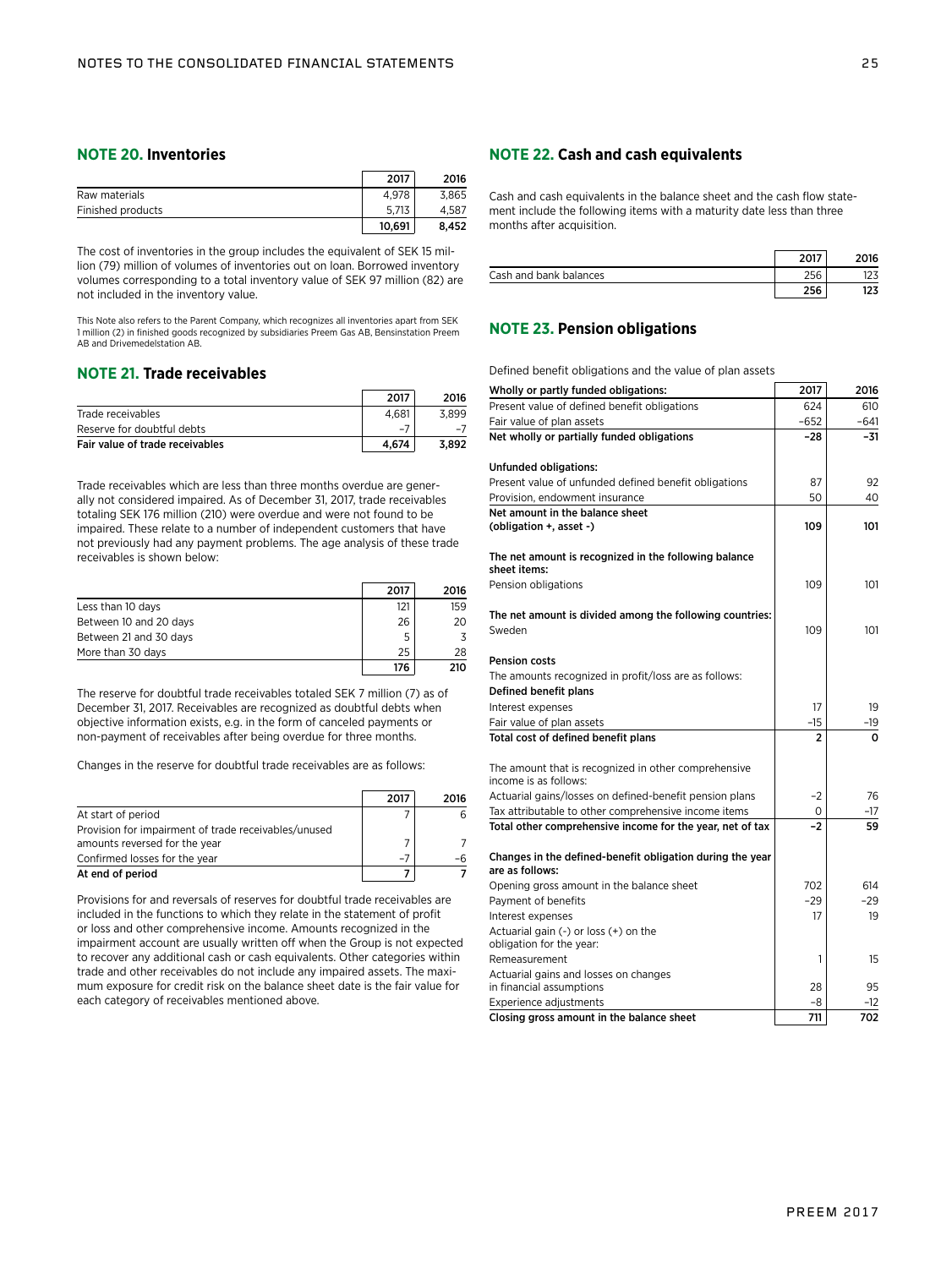### *Note 23. Cont.*

#### The present value of the obligation is distributed between the plan's members as follows:

Active members: 0% (0%) Vested beneficiaries: 59% (50%) Old-age pensioners: 41% (50%)

## Change in fair value of plan assets

| during the year is as follows:                             | 2017   | 2016   |
|------------------------------------------------------------|--------|--------|
| Opening gross amount in the balance sheet                  | $-641$ | $-622$ |
| Payment of benefits                                        | 21     | 20     |
| Fair value of plan assets                                  | $-15$  | -19    |
| Actuarial gain (+) or loss (-) for the year on plan assets | $-16$  | $-20$  |
| Closing gross amount in the balance sheet                  | -652   | -641   |

The actual return on plan assets amounted to SEK 32 million (39).

| <b>Actuarial assumptions</b>                                 | 2017                     | 2016                     |
|--------------------------------------------------------------|--------------------------|--------------------------|
| Discount rate                                                | 2.35%                    | 2.45%                    |
| Future wage increases                                        | <b>Not</b><br>applicable | <b>Not</b><br>applicable |
| Staff turnover                                               | Not<br>applicable        | <b>Not</b><br>applicable |
| Inflation                                                    | 1.90%                    | 1.75%                    |
| Expected average remaining<br>period of service of employees | <b>Not</b><br>applicable | <b>Not</b><br>applicable |
| Maturity assumptions                                         | DUS <sub>14</sub> tim    | DUS 14 tim               |
| Duration of obligation                                       | 16                       | 16                       |
| Plan assets consist of the following:                        |                          |                          |
| Interest-bearing securities                                  | 57%                      | 59%                      |
| <b>Shares</b>                                                | 32%                      | 31%                      |
| Real estate                                                  | 11%                      | 10%                      |
|                                                              | 100%                     | 100%                     |

| The expected return on plan assets is established by reference to the expected      |
|-------------------------------------------------------------------------------------|
| return on the assets covered by the current investment policy. The expected         |
| return on investments with a fixed interest rate is based on the return received    |
| if these securities are held until maturity. The expected return on shares and real |
| estate is based on the long-term return that has occurred in the relevant market.   |

| Sensitivity analysis             | <b>Present value</b><br>of obligation | Percentage<br>change |
|----------------------------------|---------------------------------------|----------------------|
| Discount rate +0.5%              | 647                                   | $-9%$                |
| Discount rate -0.5%              | 783                                   | 10%                  |
| Inflation/Pension indexing +0.5% | 788                                   | 11%                  |
| Inflation/Pension indexing -0.5% | 642                                   | $-10%$               |
| Life expectancy $+1$ year        | 752                                   | 6%                   |

| Maturity analysis, undiscounted pension payments      | 2017 | 2016 | 2015 | 2014 | 2013 |
|-------------------------------------------------------|------|------|------|------|------|
| Present value of defined benefit obligation           |      | 702  | 614  | 683  | 608  |
| Fair value of plan assets                             | 652  | 641  | 622  | 613  | 566  |
| Deficit/(surplus)                                     | 59   | 61   | -8   | 70   | 42   |
|                                                       | 2017 | 2016 | 2015 | 2014 | 2013 |
| Experience adjustments of defined benefit obligations |      |      |      | 22   |      |
| Experience adjustments of plan assets                 | 16   | 20   | 13   | 42   | 19   |

Contributions for defined benefit plans are estimated at SEK 0 million in 2018, as the transition to Alecta took place on January 1, 2008 and the former plan was paid up. The Group pays a fixed fee for the defined benefit pension plan to a separate legal entity (Alecta). The Group does not have

any legal or constructive obligations to pay further contributions unless the legal entity does not have sufficient assets to pay all benefits to employees linked to the employee's service during the current or previous periods.

This note also refers to the Parent Company.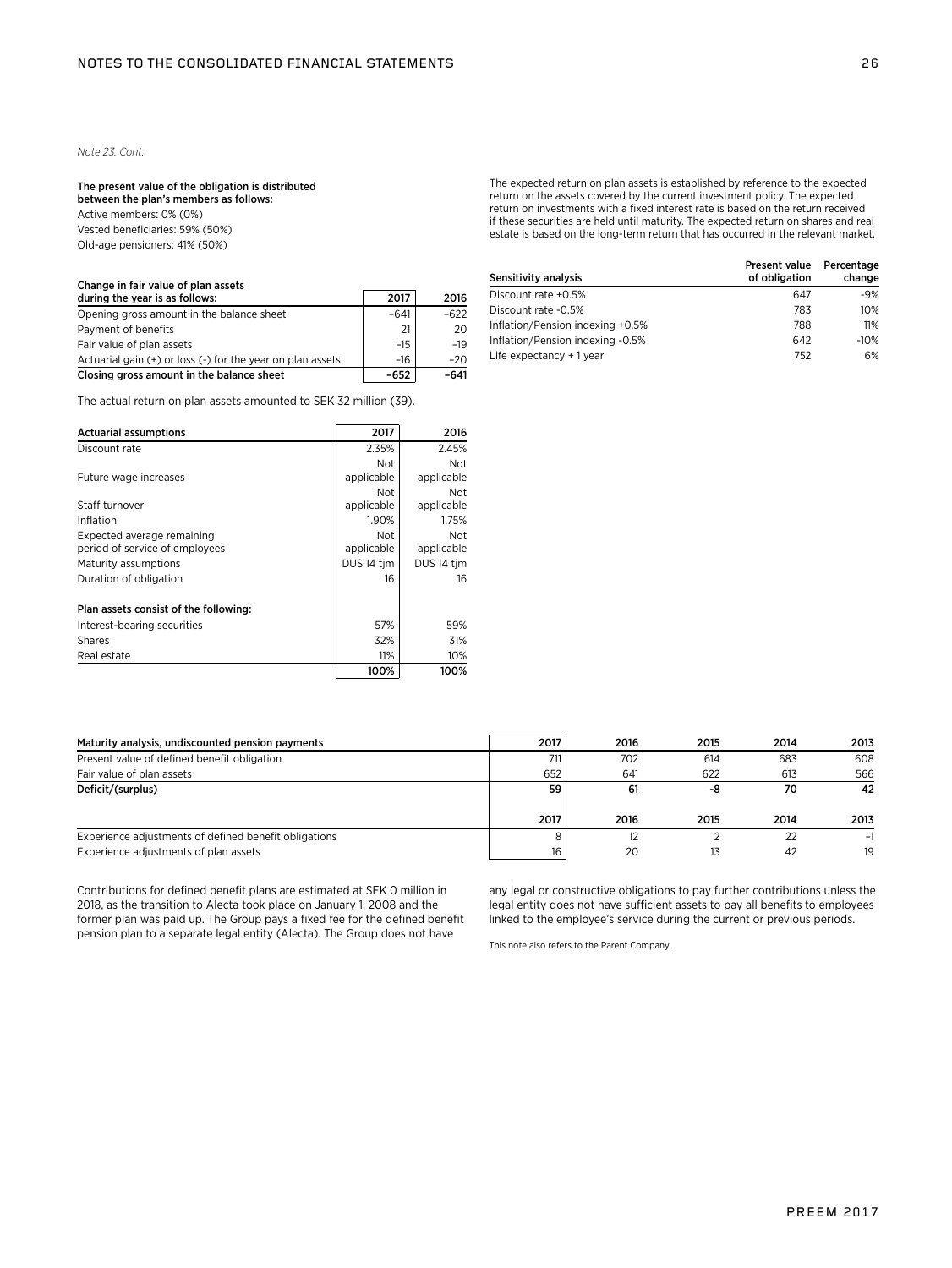## **NOTE 24. Other provisions**

|                         | <b>Restoration of</b><br>the environment <sup>1)</sup> | Other | Total |
|-------------------------|--------------------------------------------------------|-------|-------|
| Opening balance 2016    | 51                                                     | ∩     | 51    |
| Provisions for the year | 15                                                     |       | 15    |
| Amounts utilized        |                                                        |       |       |
| Unutilized amounts      |                                                        |       |       |
| that have been reversed |                                                        |       |       |
| Closing balance 2016    | 66                                                     | ŋ     | 66    |
| Provisions for the year | 4                                                      | 79    | 81    |
| Amounts utilized        | -7                                                     |       | -7    |
| Unutilized amounts      |                                                        |       |       |
| that have been reversed |                                                        |       | O     |
| Closing balance 2017    | 63                                                     | 79    | 142   |

1) The closing balance includes a provision made in Preem AB for remediation of soil in connection with the decommissioning of the Loudden depot and remediation of a ditch at the refinery in Gothenburg. The provision has been capitalized as a non-current asset (land and land improvements) with a depreciation period corresponding to the remediation period, which is forecast to be completed in December 2019 for Loudden and 2022 for the ditch at the refinery in Gothenburg.

## **NOTE 25. Borrowings**

| Long-term borrowings              |      |      |       | 2017   | 2016   |
|-----------------------------------|------|------|-------|--------|--------|
| Loans in SEK                      |      |      |       | 1,500  | 1,350  |
| Loans in USD                      |      |      |       | 2,964  | 3,730  |
| <b>Total long-term loans</b>      |      |      |       | 4,464  | 5,080  |
| Capitalized borrowing costs       |      |      |       | $-291$ | $-392$ |
| Total net long-term loans         |      |      |       | 4,173  | 4,688  |
| Deposits                          |      |      |       | 18     | 19     |
| <b>Total interest bearing</b>     |      |      |       | 4,191  | 4,707  |
| Short-term borrowings             |      |      |       |        |        |
| Loans in SEK                      |      |      |       |        |        |
| Loans in USD                      |      |      |       | 903    | 103    |
| Total short-term loans            |      |      |       | 903    | 103    |
| Capitalized borrowing costs       |      |      |       |        |        |
| Total net short-term loans        |      |      |       | 903    | 103    |
| <b>Total Group borrowings</b>     |      |      |       | 5,385  | 5,202  |
| <b>Total net Group borrowings</b> |      |      |       | 5,094  | 4,810  |
| Repayment plan                    | 2018 | 2019 | 2020  | 2021-  | Total  |
|                                   | 903  |      | 4.464 | 18     | 5.385  |

## LOAN CONDITIONS, EFFECTIVE INTEREST RATE AND MATURITY **STRUCTURE**

|                                                       | Nominal      |                                         | <b>Maturity structure</b><br>(in SEK million) |           |  |
|-------------------------------------------------------|--------------|-----------------------------------------|-----------------------------------------------|-----------|--|
| Non-current liabilities,<br>credit institutions       | value, local | <b>Effective</b><br>currency interest % | <b>Less than</b><br>1 year                    | 1-5 years |  |
| - SEK. floating interest                              | 1.500        | 3.56                                    |                                               | 1.500     |  |
| - USD, floating interest                              | 360          | 5.10                                    |                                               | 2,964     |  |
| <b>Current liabilities.</b><br>credit institutions    |              |                                         |                                               |           |  |
| - SEK, floating interest                              |              |                                         |                                               |           |  |
| - USD. floating interest                              | 100          | 5.36                                    | 903                                           |           |  |
| <b>Total loans</b>                                    |              |                                         | 903                                           | 5,366     |  |
| Capitalized borrowing costs                           |              |                                         |                                               | $-291$    |  |
| Deposits                                              |              |                                         |                                               | 18        |  |
| Total borrowings incl.<br>capitalized borrowing costs |              |                                         | 903                                           | 5,094     |  |
|                                                       |              |                                         |                                               | 5.997     |  |

The remaining average fixed-interest period as of December 31, 2017 was approx. 0.41 months.

Borrowings totaling SEK 5,366 million in both SEK and USD consist of a syndicated loan and are subject to a clause requiring compliance with the terms of the minimum level of equity, the ratio of net debt to equity, the interest coverage ratio and the ratio of net debt to adjusted EBITDA. All conditions have been met as at December 31, 2017.

This note also refers to the Parent Company.

## **NOTE 26. Overdraft facilities**

|                                             | 2017  | 2016  |
|---------------------------------------------|-------|-------|
| Authorized line of credit, checking account | 412   | 475   |
| Unutilized share                            | 332   | 372   |
| Utilized credit amount                      | 79    | 103   |
| Other unutilized lines of credit            |       |       |
| Authorized line of credit                   | 4,580 | 4.310 |
|                                             | 4.580 | 4.310 |
| Total unutilized lines of credit            | 4,912 | 4.682 |

This note also refers to the Parent Company.

## **NOTE 27. Derivatives**

|                 | 2017                     | 2016                     |                    |
|-----------------|--------------------------|--------------------------|--------------------|
|                 | Assets Liabilities       |                          | Assets Liabilities |
| Oil derivatives | $\overline{\phantom{0}}$ | $\overline{\phantom{0}}$ |                    |

Derivatives held for trading are classified as current assets or current liabilities. The full fair value of a derivative is classified as a non-current asset or non-current liability if the item's outstanding term is more than 12 months, and as a current asset or current liability if the item's outstanding term is less than 12 months.

The maximum exposure to credit risk as of the balance sheet date is the fair value of the derivatives recognized as assets in the balance sheet.

#### OIL DERIVATIVES

Oil derivatives contracts are held primarily to hedge price changes in petroleum products. The nominal amount of outstanding oil derivatives contracts (including strategic hedge of normal position in the form of options) at December 31, 2017 was: Long positions SEK 52 million (258) (including emission right futures) and short positions SEK 1,900 million (1,082).

## **NOTE 28. Other liabilities**

|                             | 2017  | 2016  |
|-----------------------------|-------|-------|
| VAT                         | 465   | 438   |
| Excise duties <sup>1)</sup> | 817   | 847   |
| Other liabilities           | 131   | 143   |
|                             | 1,413 | 1.428 |

 $<sup>1)</sup>$  Excise duties refer to energy tax, carbon dioxide tax, sulfur tax and alcohol tax.</sup>

## **NOTE 29. Accrued expenses and deferred income**

|                                     | 2017  | 2016  |
|-------------------------------------|-------|-------|
| Purchases of crude oil and products | 3,159 | 3,228 |
| Personnel                           | 307   | 291   |
| Interest                            |       |       |
| Other                               | 647   | 437   |
|                                     | 4,116 | 3.957 |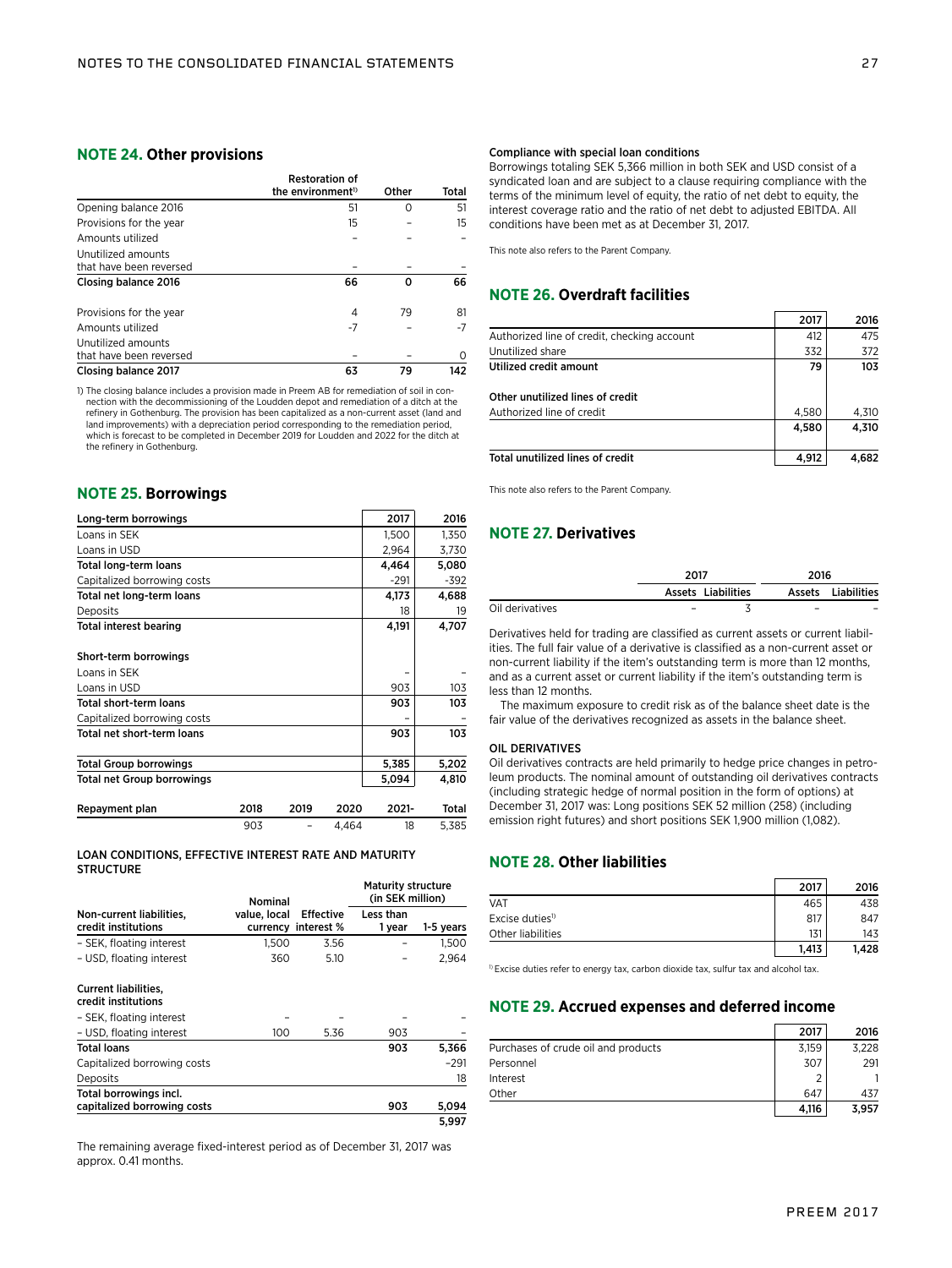## **NOTE 30. Pledged assets and contingent liabilities**

| Pledged assets                | 2017   | 2016   |
|-------------------------------|--------|--------|
| Property mortgages            | 4.000  | 4,000  |
| Floating charges              | 8,000  | 8,000  |
| Deposits                      | 125    | 88     |
| Trade receivables             | 4.408  | 3,863  |
|                               | 16,533 | 15.951 |
| <b>Contingent liabilities</b> |        |        |
| Sureties for associates       | 93     | 97     |
| Guarantees FPG/PRI            | 2      | 2      |
|                               | 94     | 99     |

Property mortgages, floating charges and trade receivables are pledged to serve as collateral in conjunction with fulfillment of the Group's syndicated bank loan obligations.

The deposits relate primarily to guarantees issued in connection with trade in oil derivatives. These amounts fall due for payment if the Group does not meet its obligations.

### OTHER CONTINGENT LIABILITIES

Any future decommissioning of operations within the Group may involve a requirement for remediation and restoration work. However, this is considered to be a matter for the distant future, and the potential expenditure involved cannot be calculated reliably.

This note also refers to the Parent Company.

## **NOTE 31. Notes to the cash flow statement**

| Interest paid and dividends received                        | 2017   | 2016   |
|-------------------------------------------------------------|--------|--------|
| Dividends received                                          | 25     | 8      |
| Interest received                                           | 6      | 6      |
| Interest paid                                               | $-196$ | $-194$ |
| Adjustment for non-cash items                               |        |        |
| Depreciation and amortization of non-current assets         | 1,000  | 1,001  |
| Impairment of non-current assets                            | 9      |        |
| Impairment losses on inventories                            | -8     | $-439$ |
| Unrealized exchange rate losses (+)/exchange rate gains (-) | $-52$  | $-4$   |
| Unrealized exchange rate losses $(+)/$                      |        |        |
| exchange rate gains (-), net financial items                | $-43$  | 33     |
| Unrealized gains (-)/losses (+) on oil derivatives          | 70     | ∩      |
| Expensed share of capitalized borrowing costs               | 102    | 177    |
| Provisions                                                  | 74     | 17     |
| Provision for promissory note receivable, CMGO              |        | 1,567  |
| Capital gains/losses on disposal/                           |        |        |
| retirement of non-current assets                            | 68     | 11     |
| Capital gains/losses on disposal of business/subsidiary     | $-105$ |        |
| Profit participation in associates                          | $-50$  | -50    |
|                                                             | 1,065  | 2,313  |

| Acquisition of subsidiary - Group       | 2017   |
|-----------------------------------------|--------|
| <b>Acquired assets and liabilities</b>  |        |
| Intangible assets                       | 158    |
| Property, plant and equipment           |        |
| Deferred tax assets                     | 0      |
| Prepaid expenses and accrued income     |        |
| <b>Total assets</b>                     | 160    |
|                                         |        |
| Current provisions                      | -37    |
| <b>Total provisions and liabilities</b> | -37    |
|                                         |        |
| Consideration:                          |        |
| Consideration paid                      | $-123$ |
| Impact on cash and cash equivalents     |        |

## Reconciliation of liabilities arising from financing activities

|                                                     | 2017            |                   | Non-cash changes          | 2017            |  |
|-----------------------------------------------------|-----------------|-------------------|---------------------------|-----------------|--|
|                                                     | opening balance | <b>Cash flows</b> | Exchange rate, unrealized | closing balance |  |
| Bank overdraft facilities                           | 103             | $-24$             | -                         | 79              |  |
| Syndicated bank loans                               | 5.080           | 248               | $-43$                     | 5.287           |  |
| Deposits                                            | 19              |                   |                           | 18              |  |
| Total liabilities arising from financing activities | 5.202           | 224               | -43                       | 5.385           |  |

|                                                     | 2016 opening<br>balance | Cash flows | Non-cash changes<br><b>Unrealized</b><br>exchange differences | 2016 closing<br>balance |
|-----------------------------------------------------|-------------------------|------------|---------------------------------------------------------------|-------------------------|
| Bank overdraft facilities                           | 135                     | -31        |                                                               | 103                     |
| Syndicated bank loans                               | 7,287                   | $-2.239$   | 33                                                            | 5,080                   |
| Deposits                                            | 22                      | -5         | $\overline{\phantom{0}}$                                      | 19                      |
| Total liabilities arising from financing activities | 7.444                   | $-2.274$   | 33                                                            | 5,202                   |

Reconciliation of liabilities also refers to the Parent Company.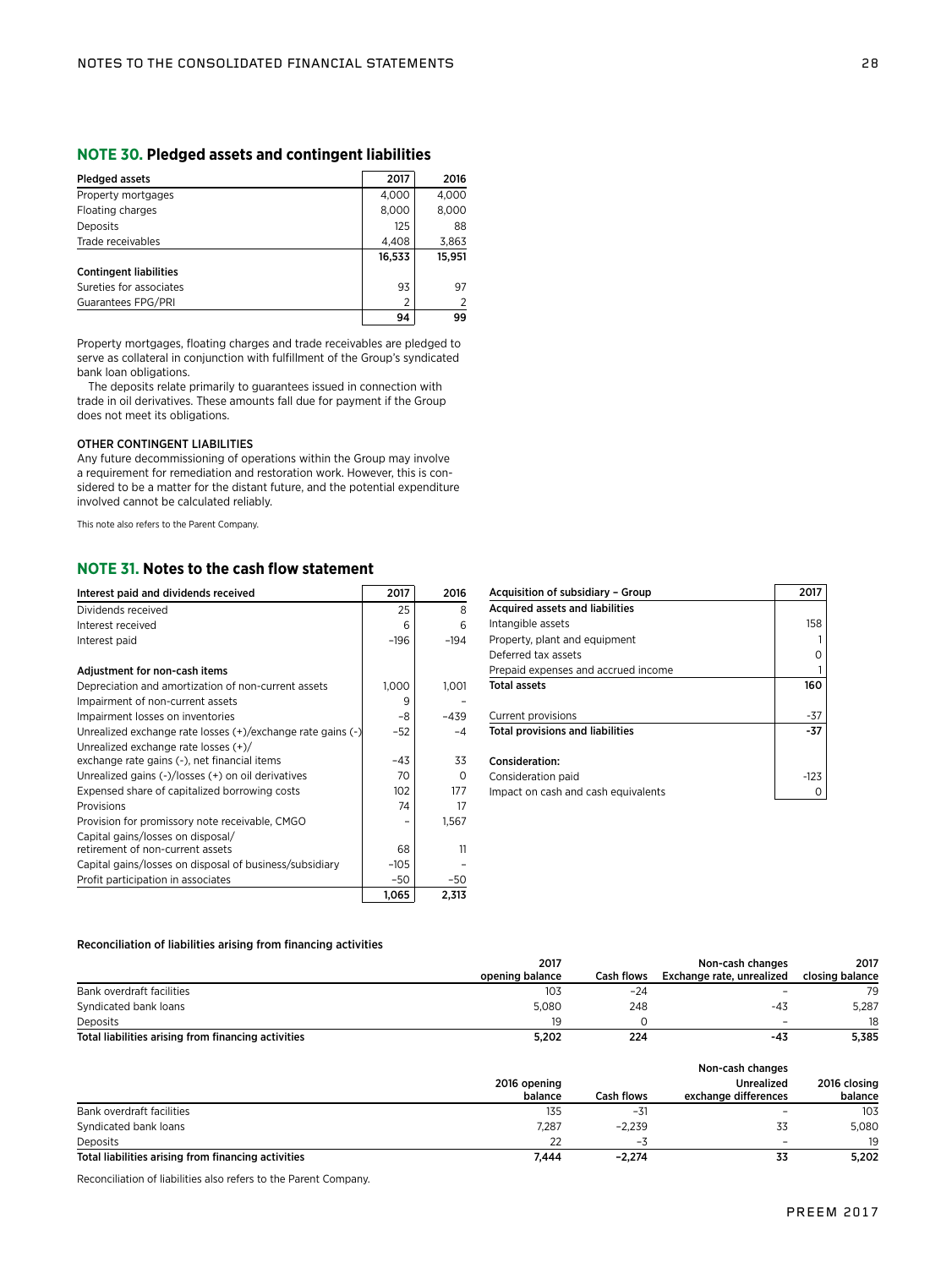## **NOTE 32. Financial instruments**

Financial instruments by category

| 2017<br>Assets in the balance sheet | Loan receivables and<br>trade receivables | Assets measured at fair<br>value through profit/<br>loss for the year | Available for sale | Carrving amount | <b>Fair value</b> |
|-------------------------------------|-------------------------------------------|-----------------------------------------------------------------------|--------------------|-----------------|-------------------|
| Available-for-sale financial assets |                                           |                                                                       | 26                 | 26              | 26                |
| Derivatives                         |                                           |                                                                       |                    |                 |                   |
| Receivables from Parent Company     | 55                                        |                                                                       |                    | 55              | 55                |
| Trade and other receivables         | 5.242                                     |                                                                       |                    | 5.242           | 5.242             |
| Cash and cash equivalents           | 256                                       |                                                                       |                    | 256             | 256               |
|                                     | 5.554                                     | -                                                                     | 26                 | 5.580           | 5.580             |

| Liabilities in the balance sheet | Liabilities at fair value<br>through profit/<br>loss for the year | Other financial<br>liabilities | Carrying amount | <b>Fair value</b> |
|----------------------------------|-------------------------------------------------------------------|--------------------------------|-----------------|-------------------|
| Borrowings                       | $\overline{\phantom{a}}$                                          | 5.366                          | 5.366           | 5,366             |
| Derivatives                      | $\qquad \qquad \blacksquare$                                      |                                |                 |                   |
| Other liabilities                | $\qquad \qquad \blacksquare$                                      | 5.033                          | 5.033           | 5.033             |
|                                  | -                                                                 | 10.402                         | 10.402          | 10.402            |

| 2016<br>Assets in the balance sheet | Loan receivables and<br>trade receivables | Assets measured at fair<br>value through profit/<br>loss for the year | Available for sale | Carrving amount | <b>Fair value</b> |
|-------------------------------------|-------------------------------------------|-----------------------------------------------------------------------|--------------------|-----------------|-------------------|
| Available-for-sale financial assets |                                           |                                                                       | 28                 | 28              | 28                |
| Derivatives                         |                                           |                                                                       |                    |                 |                   |
| Receivables from Parent Company     | 55                                        |                                                                       |                    | 55              | 55                |
| Trade and other receivables         | 4.465                                     |                                                                       |                    | 4.465           | 4.465             |
| Cash and cash equivalents           | 123                                       |                                                                       |                    | 123             | 123               |
|                                     | 4.643                                     |                                                                       | 28                 | 4.670           | 4.670             |

| Liabilities in the balance sheet | Liabilities at fair value<br>through profit/<br>loss for the year | Other financial<br>liabilities | Carrying amount          | Fair value               |
|----------------------------------|-------------------------------------------------------------------|--------------------------------|--------------------------|--------------------------|
| <b>Borrowings</b>                |                                                                   | 5,183                          | 5,183                    | 5,183                    |
| Derivatives                      | $\overline{\phantom{a}}$                                          | $\overline{\phantom{a}}$       | $\overline{\phantom{0}}$ | $\overline{\phantom{0}}$ |
| Other liabilities                | $\overline{\phantom{0}}$                                          | 4.225                          | 4.225                    | 4.225                    |
|                                  | -                                                                 | 9.409                          | 9.409                    | 9.409                    |

## FINANCIAL INSTRUMENTS MEASURED AT FAIR VALUE IN THE BALANCE SHEET

The table below shows financial instruments measured at fair value in the balance sheet, classified into the following three levels:

Level 1: Fair value is based on quoted market prices on an active market for the same instruments.

Level 2: Fair value is based on quoted market prices on an active market for similar instruments or measurement techniques where all variables are based on quoted market prices. This level includes oil derivatives in the form of swaps and options and interest rate swaps.

Level 3: Fair value is based on measurement techniques and the essential variables are not based on quoted market prices.

| 2017                             | Level 1 | Level 2 | Level 3 |
|----------------------------------|---------|---------|---------|
| Assets in the balance sheet      |         |         |         |
| Oil derivatives                  |         |         |         |
|                                  |         |         |         |
| Liabilities in the balance sheet |         |         |         |
| Oil derivatives                  |         | 3       |         |
|                                  |         | 3       |         |
| 2016                             | Level 1 | Level 2 | Level 3 |
| Assets in the balance sheet      |         |         |         |
| Oil derivatives                  |         |         |         |
|                                  |         |         |         |
| Liabilities in the balance sheet |         |         |         |
| Oil derivatives                  |         |         |         |

– – –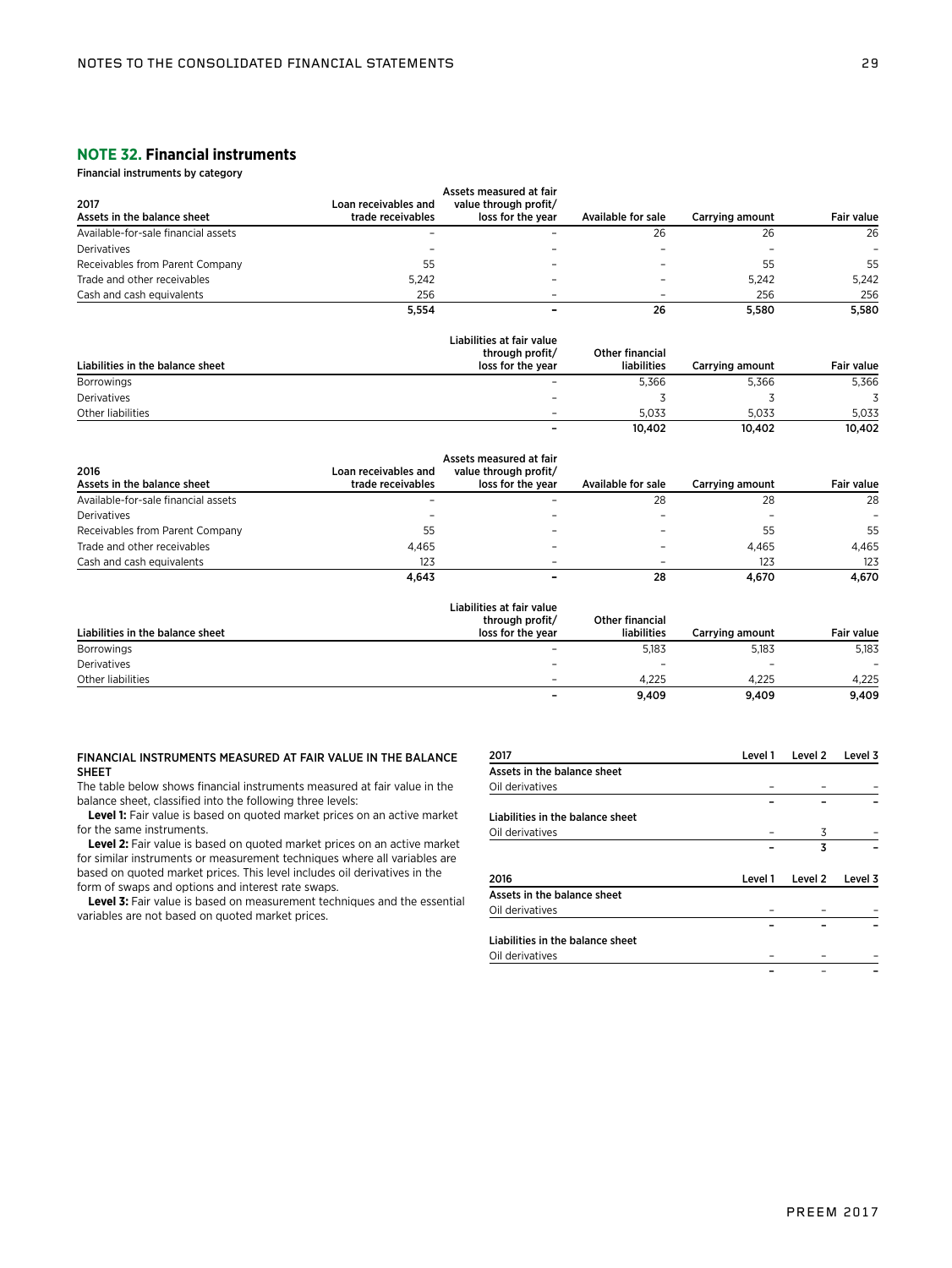## **NOTE 33. Transactions with affiliates**

## RELATIONSHIPS WITH AFFILIATES INVOLVING CONTROL

The Group is under the control of Corral Petroleum Holdings AB. In addition to the affiliate transactions described for the Group below, the Parent Company has affiliate relationships that involve control with its subsidiaries, see Note 113.

| 2017                          |              |           |                           |                           |
|-------------------------------|--------------|-----------|---------------------------|---------------------------|
| Relationships with affiliates | <b>Sales</b> | Purchases | <b>Receivables Dec 31</b> | <b>Liabilities Dec 31</b> |
| Parent company                |              |           | 55                        |                           |
| Associates                    | 24           | 882       | $\overline{\phantom{a}}$  | 89                        |
| Other affiliates              |              | 239       | 0                         | 25                        |
| 2016                          |              |           |                           |                           |
| Relationships with affiliates | <b>Sales</b> | Purchases | <b>Receivables Dec 31</b> | <b>Liabilities Dec 31</b> |
| Parent company                |              |           | 55                        |                           |
| Associates                    | 32           | 781       | $\overline{\phantom{0}}$  | 102                       |
| Other affiliates              |              | 312       |                           | 128                       |

## **NOTE 34. Other non-current receivables**

|                                   | 2017 | 2016 |
|-----------------------------------|------|------|
| At start of year                  | 47   |      |
| Capital expenditures for the year |      |      |
| Endowment insurance               |      |      |
| Project Rocc                      | 36   | 16   |
| Carrying amount                   |      |      |

This note also refers to the Parent Company.

## **NOTE 35. Events after the balance sheet date**

In early March we decided to move maintenance work in Lysekil on selected units (mainly the Iso-Cracker Unit and fluid catalytic cracker (FCC) Unit), planned for April into March. These maintenance activities are progressing well, and the plan is to have the units back in operation with products to tank from the Iso-Cracker on March 18th, and products to tank from the FCC on March 22nd.

This note also refers to the Parent Company.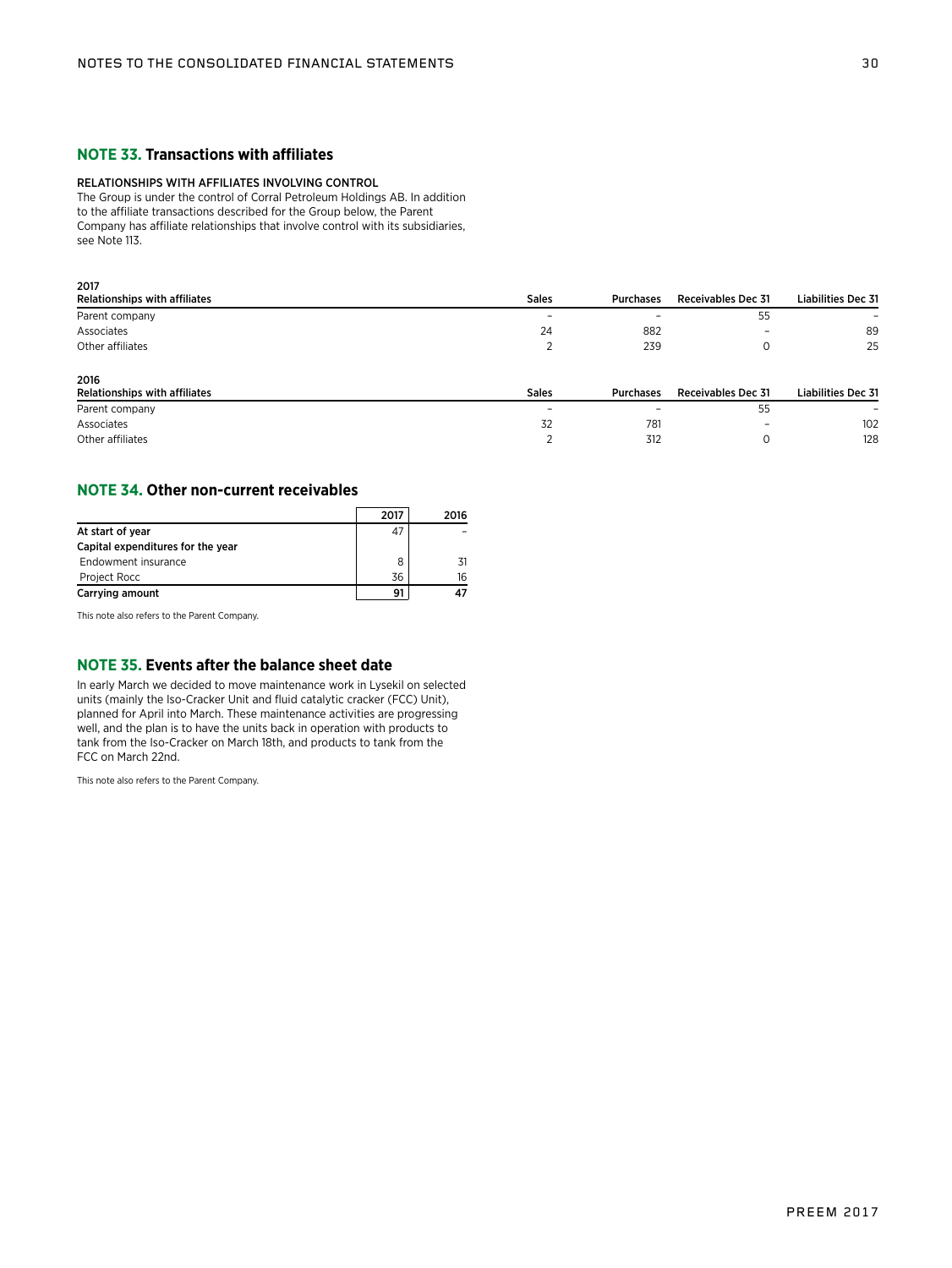## Parent Company **Income statement**

AMOUNTS IN SEK MILLIONS

|                                            | Note       | 2017      | 2016      |
|--------------------------------------------|------------|-----------|-----------|
| Net sales                                  |            | 78,283    | 66,174    |
| Excise duties <sup>1)</sup>                |            | $-10,040$ | $-10,184$ |
| Sales revenue                              | 102        | 68,243    | 55,990    |
| Cost of goods sold                         |            | $-63,060$ | $-50,951$ |
| Gross profit                               | 5          | 5,183     | 5,039     |
| Selling expenses                           |            | $-841$    | $-807$    |
| Administrative expenses                    |            | $-857$    | $-809$    |
| Other operating income                     | 107        | 398       | 315       |
| Operating profit                           | 7, 103-107 | 3,883     | 3,738     |
| Profit from investments in Group companies |            | 112       | 13        |
| Financial income                           |            | 338       | 162       |
| Financial expenses                         |            | $-385$    | $-2,521$  |
| Net financial items                        | 108        | 65        | $-2,346$  |
| Profit before tax                          |            | 3,948     | 1,392     |
| Tax expenses/revenue for the period        | 109        | $-889$    | $-722$    |
| Profit for the year <sup>2)</sup>          |            | 3,059     | 670       |

 $^{1)}$  Excise duties refer to energy tax, carbon dioxide tax, sulfur tax and alcohol tax.

<sup>2)</sup> Profit for the year corresponds to comprehensive income for the year.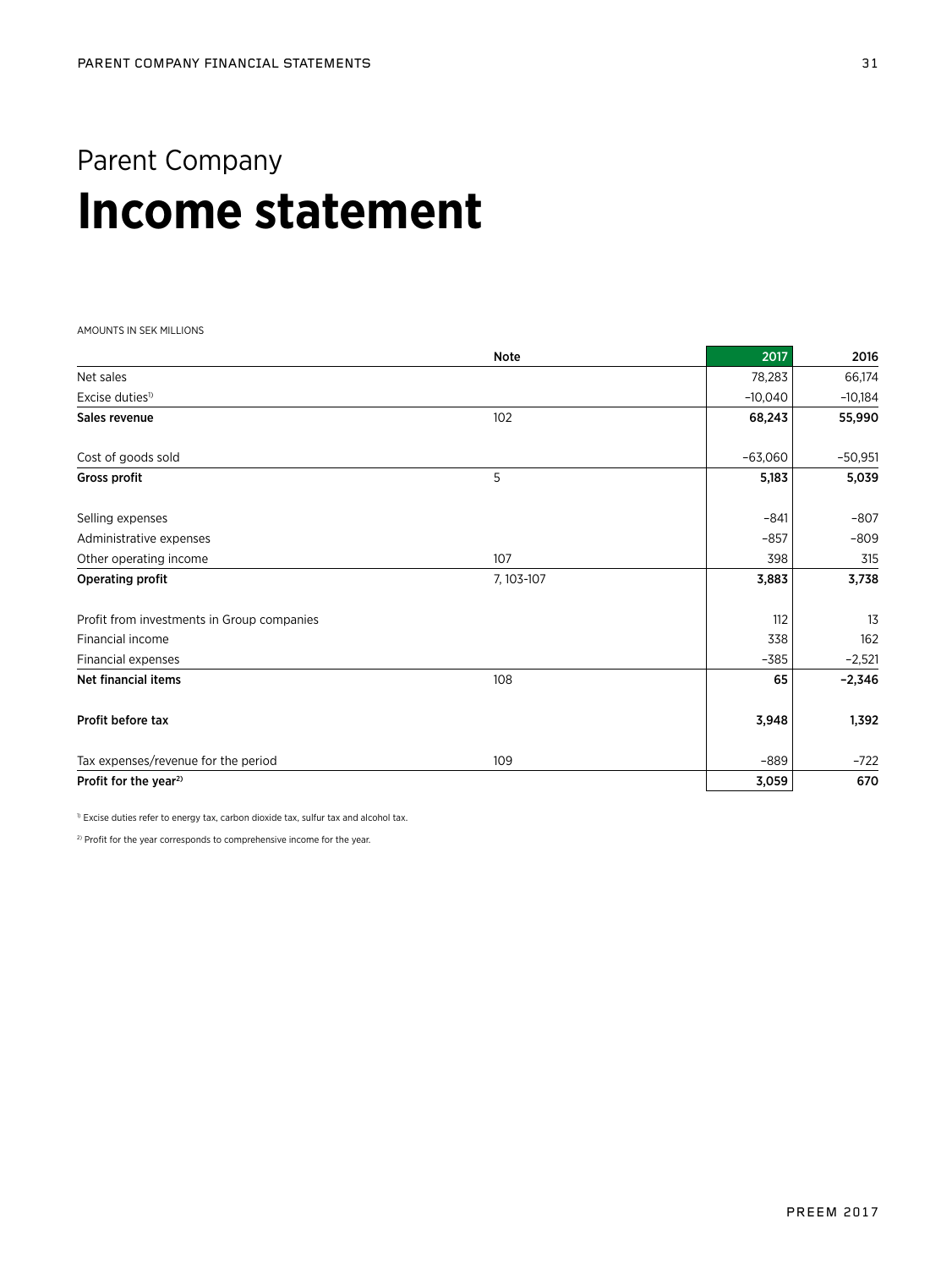## Parent Company **Balance sheet**

AMOUNTS IN SEK MILLIONS

| <b>ASSETS</b>                           | <b>Note</b>  | 12/31/2017 | 12/31/2016   |
|-----------------------------------------|--------------|------------|--------------|
| <b>NON-CURRENT ASSETS</b>               |              |            |              |
| Intangible assets                       |              |            |              |
| Other intangible assets                 | 110          | 6          |              |
| Construction in progress                | 110          | 514        | 261          |
|                                         |              | 520        | 261          |
| Property, plant and equipment           |              |            |              |
| Land and buildings                      | 30, 111      | 1,364      | 1,387        |
| Plant and equipment                     | 111          | 5,313      | 5,462        |
| Capitalized turnaround costs            | 111          | 638        | 387          |
| Equipment, tools, fixtures and fittings | 111          | 381        | 358          |
| Construction in progress                | 111          | 1,974      | 1,084        |
|                                         |              | 9,670      | 8,678        |
| <b>Financial assets</b>                 |              |            |              |
| Investments in Group companies          | 112          | 295        | 201          |
| Receivables from Group companies        | 113, 121     | 3          | 2            |
| Investments in associates               | 114          | 103        | 103          |
| Receivables from associates             | 121          | 0          | $\mathbf{1}$ |
| Receivables from affiliates             | 18, 121      | 0          | $\mathbf 0$  |
| Available-for-sale financial assets     | 19, 121      | 26         | 28           |
| Other non-current receivables           |              | 91         | 47           |
|                                         |              | 519        | 382          |
| Total non-current assets                |              | 10,709     | 9,320        |
| <b>CURRENT ASSETS</b>                   |              |            |              |
| <i><u><b>Inventories</b></u></i>        |              |            |              |
| Raw materials and consumables           | 20           | 4,978      | 3,865        |
| Finished products                       | 20           | 5,714      | 4,585        |
|                                         |              | 10,692     | 8,450        |
| Receivables                             |              |            |              |
| Trade receivables                       | 30, 115, 121 | 4,408      | 3,863        |
| Receivables from Group companies        | 121          | 91         | 55           |
| Receivables from associates             | 121          |            | 4            |
| Other receivables                       | 121          | 538        | 541          |
| Prepaid expenses and accrued income     |              | 371        | 370          |
|                                         |              | 5,410      | 4,834        |
| Cash and bank balances                  | 120, 121     | 132        | 82           |
| <b>Total current assets</b>             |              | 16,234     | 13,366       |
| <b>TOTAL ASSETS</b>                     |              | 26,943     | 22,686       |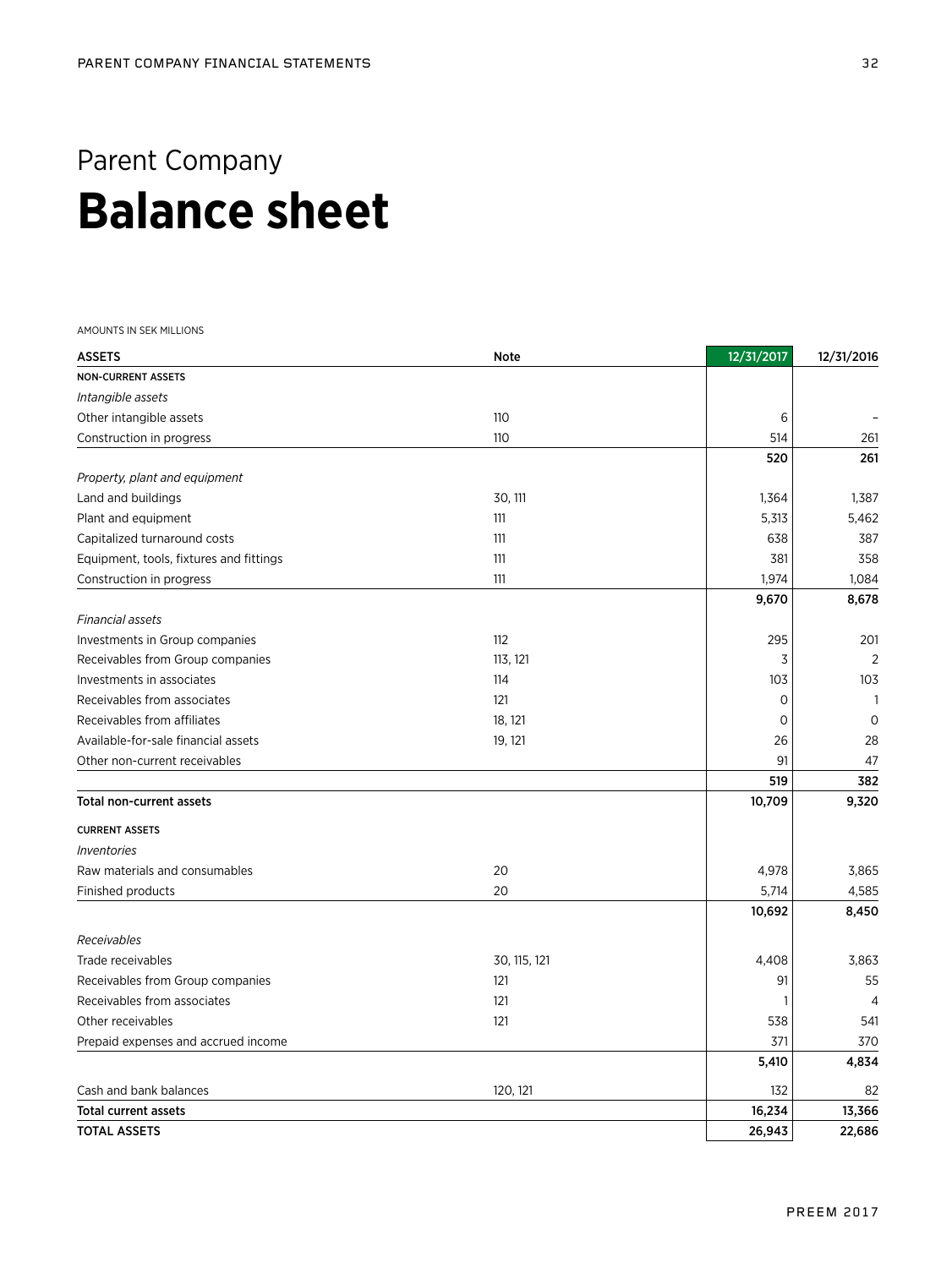## Parent Company **Balance sheet**

AMOUNTS IN SEK MILLIONS

| <b>EQUITY, PROVISIONS AND LIABILITIES</b> | Note        | 12/31/2017 | 12/31/2016 |
|-------------------------------------------|-------------|------------|------------|
| <b>EQUITY</b>                             |             |            |            |
| <b>Restricted equity</b>                  |             |            |            |
| Share capital (610,258 shares)            |             | 610        | 610        |
| Statutory reserve                         |             | 266        | 266        |
| Other restricted equity                   |             | 430        | 176        |
|                                           |             | 1,306      | 1,053      |
| Non-restricted equity                     |             |            |            |
| Profit brought forward                    |             | 7,476      | 6,848      |
| Profit for the year                       |             | 3,059      | 670        |
|                                           |             | 10,535     | 7,518      |
| <b>Total equity</b>                       |             | 11,841     | 8,571      |
| <b>PROVISIONS</b>                         |             |            |            |
| Provisions for pensions                   | 116         | 127        | 124        |
| Provisions for deferred tax               | 109         | 802        | 839        |
| Other provisions                          | 24          | 142        | 66         |
|                                           |             | 1,071      | 1,028      |
| <b>Total provisions</b>                   |             | 1,071      | 1,028      |
| <b>LIABILITIES</b>                        |             |            |            |
| Non-current liabilities                   |             |            |            |
| Liabilities to credit institutions        | 25, 121     | 4,173      | 4,688      |
| Liabilities to Group companies            | 121         | 60         | 60         |
| Other non-current liabilities             | 25, 121     | 18         | 19         |
|                                           |             | 4,251      | 4,766      |
| <b>Current liabilities</b>                |             |            |            |
| Liabilities to credit institutions        | 25, 26, 121 | 903        | 103        |
| Advance payments from customers           |             | 5          | 15         |
| Trade payables                            | 121         | 3,332      | 2,691      |
| Liabilities to Group companies            | 121         | 21         | 68         |
| Liabilities to associates                 | 121         | 90         | 106        |
| Derivatives                               | 27, 121     | 3          |            |
| Other liabilities                         | 117, 121    | 1,408      | 1,424      |
| Accrued expenses and deferred income      | 118         | 4,019      | 3,913      |
|                                           |             | 9,781      | 8,321      |
| <b>Total liabilities</b>                  |             | 14,032     | 13,087     |
| TOTAL EQUITY, PROVISIONS AND LIABILITIES  |             | 26,943     | 22,686     |

Pledged assets and contingent liabilities 30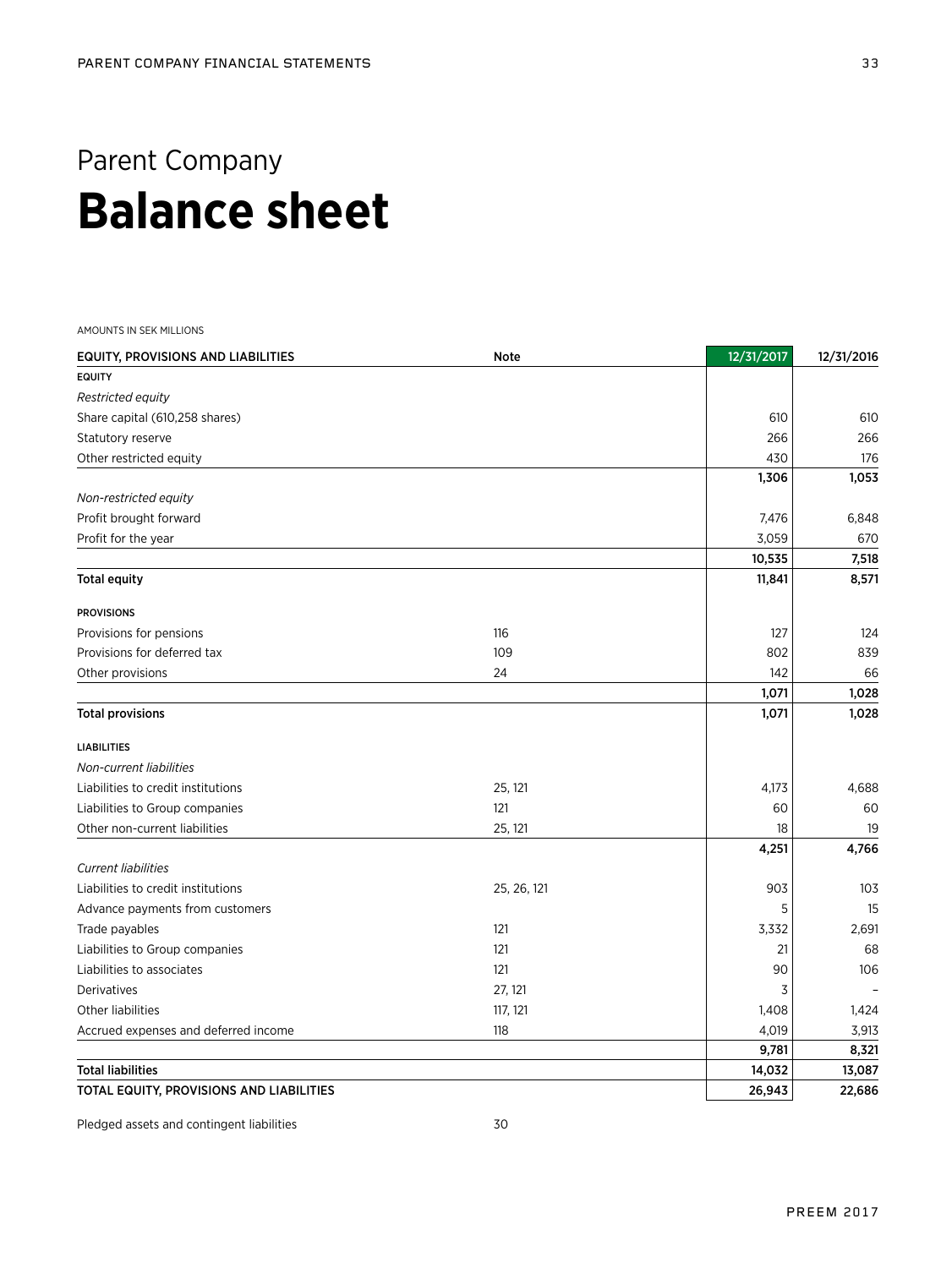## Parent Company **Statement of changes in equity**

## AMOUNTS IN SEK MILLIONS

|                                                          | <b>Restricted equity</b> |         | Non-restricted equity                  |                           |                             |                        |
|----------------------------------------------------------|--------------------------|---------|----------------------------------------|---------------------------|-----------------------------|------------------------|
|                                                          | Share<br>capital         | reserve | Statutory Other restrict-<br>ed equity | Profit brought<br>forward | Profit/loss<br>for the year | <b>Total</b><br>equity |
| Opening equity 1/1/2016                                  | 610                      | 266     |                                        | 6,010                     | 852                         | 7,739                  |
| Appropriation of profits                                 |                          |         |                                        | 852                       | $-852$                      | $\mathbf 0$            |
| Profit for the year                                      |                          |         |                                        |                           | 670                         | 670                    |
| Shareholder's contribution received                      |                          |         |                                        | 2,340                     |                             | 2,340                  |
| Group contributions paid                                 |                          |         |                                        | $-2,793$                  | $\qquad \qquad -$           | $-2,793$               |
| Tax attributable to Group contributions paid             |                          |         |                                        | 614                       |                             | 614                    |
| <b>Translation difference</b>                            |                          |         |                                        | 0                         |                             | $\mathbf 0$            |
| Fund for internally generated development<br>expenditure |                          |         | 176                                    | $-176$                    |                             | $\mathbf 0$            |
| Closing equity 12/31/2016                                | 610                      | 266     | 176                                    | 6,848                     | 670                         | 8,571                  |
| Appropriation of profits                                 |                          |         |                                        | 670                       | $-670$                      | $\Omega$               |
| Profit for the year                                      |                          |         |                                        |                           | 3,059                       | 3,059                  |
| Dividends paid                                           |                          |         |                                        | $-355$                    |                             | $-355$                 |
| Shareholder's contribution received                      |                          |         |                                        | 3,840                     |                             | 3,840                  |
| Group contributions paid                                 |                          |         |                                        | $-4,200$                  |                             | $-4,200$               |
| Tax attributable to Group contributions paid             |                          |         |                                        | 924                       |                             | 924                    |
| <b>Translation difference</b>                            |                          |         |                                        | $\overline{2}$            |                             | $\overline{2}$         |
| Fund for internally generated development<br>expenditure |                          |         | 253                                    | $-253$                    |                             | 0                      |
| Closing equity 12/31/2017                                | 610                      | 266     | 430                                    | 7,476                     | 3,059                       | 11,841                 |

### STATUTORY RESERVE

The statutory reserve comprises restricted equity and is set aside in accordance with the previously applicable Swedish Companies Act (1975:1385).

## OTHER RESTRICTED EQUITY

Other restricted equity comprises the transfer of an amount corresponding to internally generated development expenses.

## NON-RESTRICTED EQUITY

Non-restricted equity comprises the previous year's non-restricted equity plus the profit/loss for the year and unconditional shareholder's contributions received.

## NUMBER OF SHARES AND APPROPRIATION OF PROFIT

The number of shares issued totals 610,258, all of which are class A shares. The shares are fully paid up and the number of shares is the same at both the beginning and the end of the year. The quota value is SEK 1,000 per share.

### CONDITIONAL SHAREHOLDER'S CONTRIBUTIONS

Preem AB received a conditional shareholder's contribution totaling SEK 2,482 million (SEK 1,982 million in 2011, SEK 500 million in 2010) from Corral Petroleum Holdings AB (publ).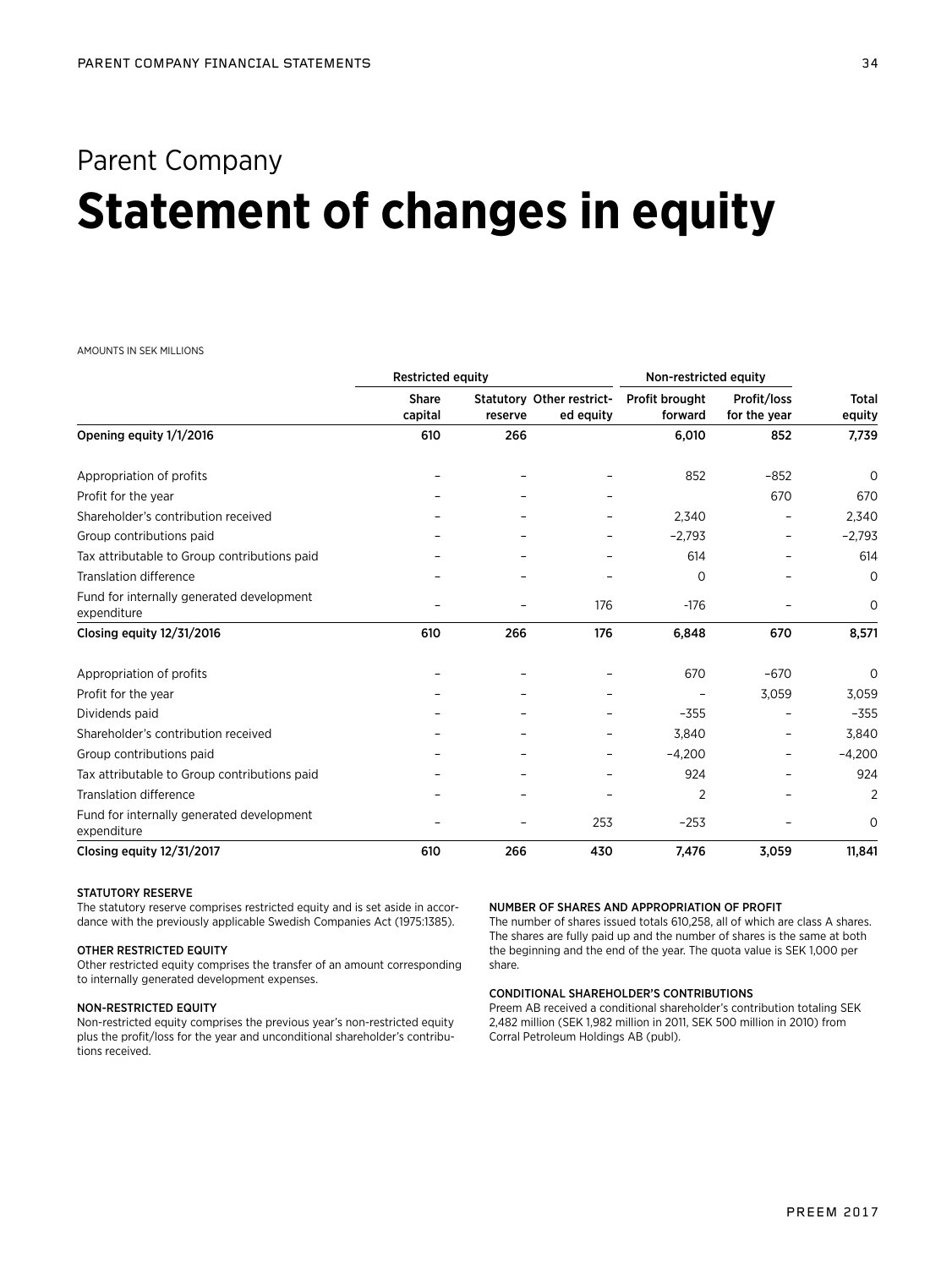## Parent Company **Cash flow statement**

AMOUNTS IN SEK MILLIONS. Note 119.

|                                                                       | <b>Note</b> | 2017     | 2016     |
|-----------------------------------------------------------------------|-------------|----------|----------|
| <b>OPERATING ACTIVITIES</b>                                           |             |          |          |
| Profit before tax                                                     |             | 3,948    | 1,392    |
| Adjustments for non-cash items                                        |             | 1,095    | 2,359    |
|                                                                       |             | 5,043    | 3,750    |
| Tax paid                                                              |             | $-2$     |          |
| Cash flow from operating activities before changes in working capital |             | 5,041    | 3,750    |
| CASH FLOW FROM CHANGES IN WORKING CAPITAL                             |             |          |          |
| Increase (-)/Decrease (+) in inventories                              |             | $-2,234$ | $-2,128$ |
| Increase (-)/Decrease (+) in operating receivables                    |             | $-719$   | $-484$   |
| Increase (+)/Decrease (-) in operating payables                       |             | 783      | 3,117    |
| Cash flow from operating activities                                   |             | 2,870    | 4,255    |
| <b>INVESTING ACTIVITIES</b>                                           |             |          |          |
| Acquisition of intangible assets                                      |             | $-261$   | $-176$   |
| Acquisition of property, plant and equipment                          |             | $-2,068$ | $-1,167$ |
| Disposal of property, plant and equipment                             |             | 21       |          |
| Investment in financial assets                                        |             | $-159$   | -16      |
| Disposal of financial assets                                          |             | 131      | $\Omega$ |
| Cash flow from investing activities                                   |             | $-2,337$ | $-1,360$ |
| <b>FINANCING ACTIVITIES</b>                                           |             |          |          |
| <b>Borrowings</b>                                                     |             | 6,957    | 5,656    |
| Repayment of loans                                                    |             | $-6,731$ | $-7,928$ |
| Dividends paid                                                        |             | $-355$   |          |
| Group contributions paid                                              |             | $-360$   | $-453$   |
| Expenses related to raising loans                                     |             |          | $-455$   |
| Cash flow from financing activities                                   |             | $-490$   | $-3,179$ |
| Cash flow for the year                                                |             | 43       | $-283$   |
| Opening cash and bank balances                                        |             | 82       | 365      |
| Exchange gains/losses on cash and cash equivalents                    |             | 7        |          |
| Closing cash and bank balances                                        | 120         | 132      | 82       |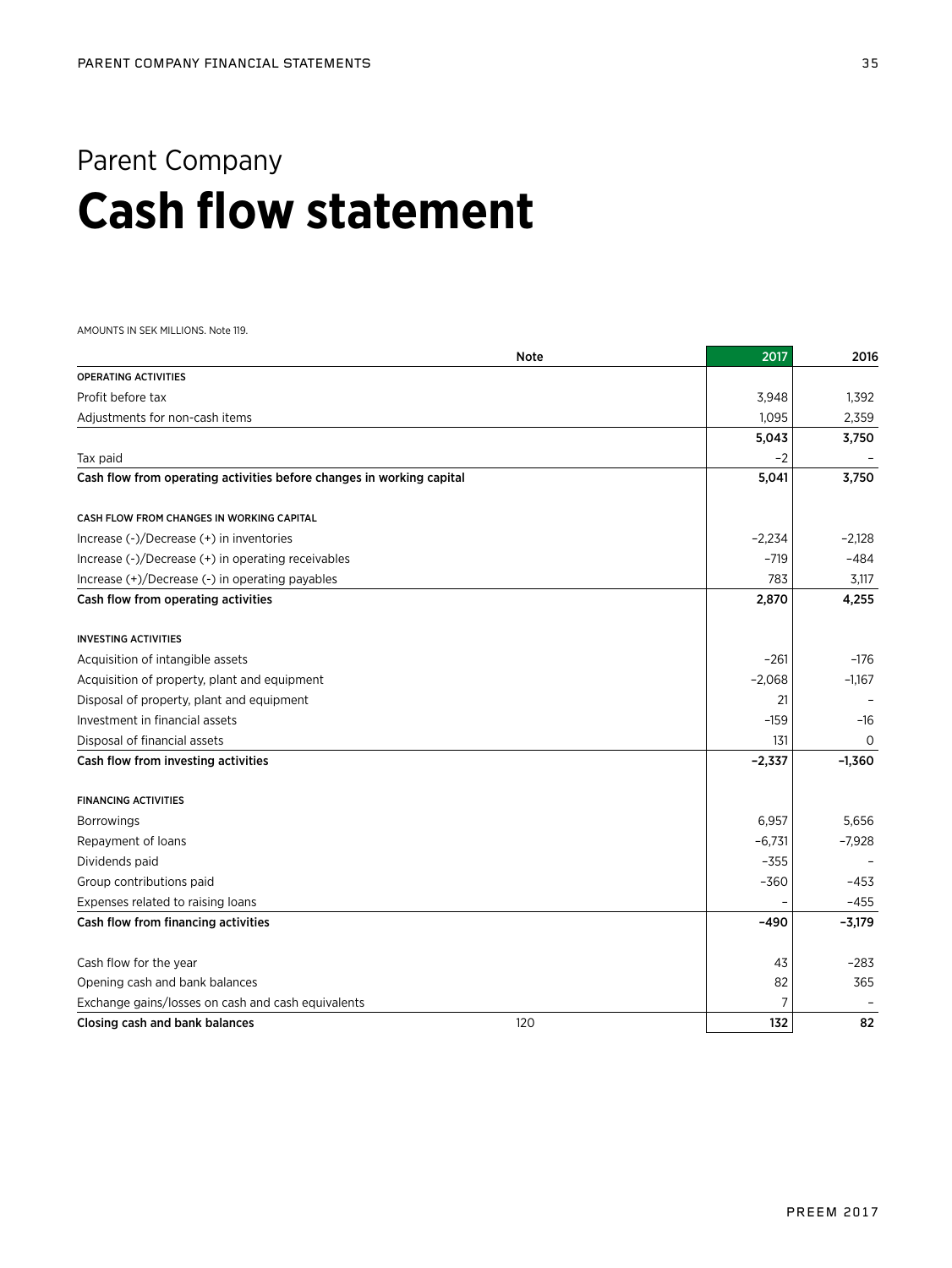## **Notes to the Parent Company financial statements**

## **NOTE 101. Significant accounting policies for the Parent Company**

Preem AB (publ), corp. id no. 556072-6977, is the Parent Company of the Preem AB Group (Preem) and has its head office in Stockholm. The Group's operations involve extensive refining of crude oil and sales of petroleum products. Operational activities are run primarily by the Parent Company, Preem AB.

 Preem has prepared its annual report in accordance with the Swedish Annual Accounts Act and the Swedish Financial Reporting Board's recommendation RFR 2 "Accounting for Legal Entities", along with the statements issued by the Swedish Financial Reporting Board that apply to publicly listed companies. Under RFR 2, a Parent Company whose consolidated financial statements comply with IFRS must prepare its financial statements in accordance with the International Financial Reporting Standards (IFRS) as issued by the International Accounting Standards Board (IASB), as adopted by the European Union, to the extent that these accounting policies and interpretations correspond with the Swedish Annual Accounts Act and the Swedish Pension Obligations Vesting Act, taking into account the relationship between accounting and taxation. The recommendation specifies which exemptions from and amendments to IFRS are to be observed.

The financial statements are presented in the Swedish krona (SEK), rounded off to the nearest million.

## DIFFERENCES BETWEEN GROUP AND PARENT COMPANY ACCOUNTING POLICIES

Differences between the accounting policies of the Group and the Parent Company are described below. The accounting policies described below for the Parent Company have been applied consistently for all periods presented in the Parent Company's financial statements.

A more detailed description of the accounting policies applied by the Group as well as significant estimates and judgments are contained in Note 1 to the consolidated financial statements.

## Classification and presentation methods

The Parent Company's income statement and balance sheet are presented in accordance with the Swedish Annual Accounts Act's schedule. The difference compared with IAS 1 "Presentation of Financial Statements", which is applied in the presentation of the consolidated financial statements, relates primarily to the recognition of financial assets, current assets, equity, a separate heading for provisions in the Parent Company's balance sheet, and non-current and current liabilities.

## Subsidiaries and associates

Investments in subsidiaries and associates are recognized by the Parent Company using the cost method.

#### Leased assets

The Parent Company recognizes all leases under the rules for operating leases.

#### Employee benefits

The Parent Company applies different bases for calculating defined benefit plans than those described in IAS 19. The Parent Company observes the provisions of the Swedish Pension Obligations Vesting Act and the Swedish Financial Supervisory Authority's regulations, given that this is a prerequisite for entitlement to tax deductions. The most significant differences compared with the rules of IAS 19 are primarily the setting of the discount

rate, the calculation of defined benefit obligations on the basis of the current salary level with no assumptions about future salary increases and the practice of recognizing all actuarial gains and losses in the income statement as they arise.

#### Income taxes

The Parent Company recognizes untaxed reserves in the balance sheet including deferred tax liabilities. By contrast, in the consolidated financial statements, untaxed reserves are divided into deferred tax liabilities and equity. There is no allocation of a share of appropriations to deferred tax expenses in the Parent Company's income statement.

### Group contributions and shareholder's contributions for legal entities

The Company recognizes Group contributions and shareholder's contributions in accordance with RFR 2. Shareholder's contributions are recognized directly in the equity of the recipient and are capitalized in the shares and investments of the contributor, provided that they are not impaired. The general rule is applied to Group contributions. Group contributions that the Parent Company receives from subsidiaries are recognized as revenue in the Parent Company's income statement, and Group contributions paid by the Parent Company to a subsidiary are recognized under investments in subsidiaries in the same manner as shareholder's contributions. Group contributions paid by a subsidiary to the Parent Company are recognized as a distribution from the subsidiary, i.e. directly in equity after the recognized tax effect.

#### Development expenditure fund

The amount capitalized for internally generated development expenditure will be transferred from non-restricted equity to the development expenditure fund in restricted equity. The fund decreases as these intangible assets are amortized or impaired.

#### Branch in Norway

The current rate method is used for translation of the income statement and balance sheet of the Norwegian branch. This means that the balance sheet is translated using the exchange rate at the balance sheet date and the income statement is translated using the average exchange rate. The translation difference is recognized in other comprehensive income and accumulated in a fair value fund in equity.

## **NOTE 102. Segment reporting**

|                              | Supply & |           |           |        |
|------------------------------|----------|-----------|-----------|--------|
| Sales by segment             | Refining | Marketing | Elim      | Total  |
| <b>Sales 2017</b>            | 66.236   | 18,090    | $-16.083$ | 68.243 |
| Sales 2016                   | 53.809   | 14.627    | $-12.447$ | 55,990 |
| Sales by geographical region |          |           | 2017      | 2016   |
| Sweden                       |          |           | 25.956    | 22,742 |
| Norway                       |          |           | 2,643     | 1,621  |
| Other Nordic                 |          |           | 4.942     | 3.845  |
| Netherlands                  |          |           | 11.610    | 7.282  |
| UK                           |          |           | 14.061    | 10,432 |
| Other countries              |          |           | 9.031     | 10,067 |
| <b>Parent Company</b>        |          |           | 68,243    | 55,990 |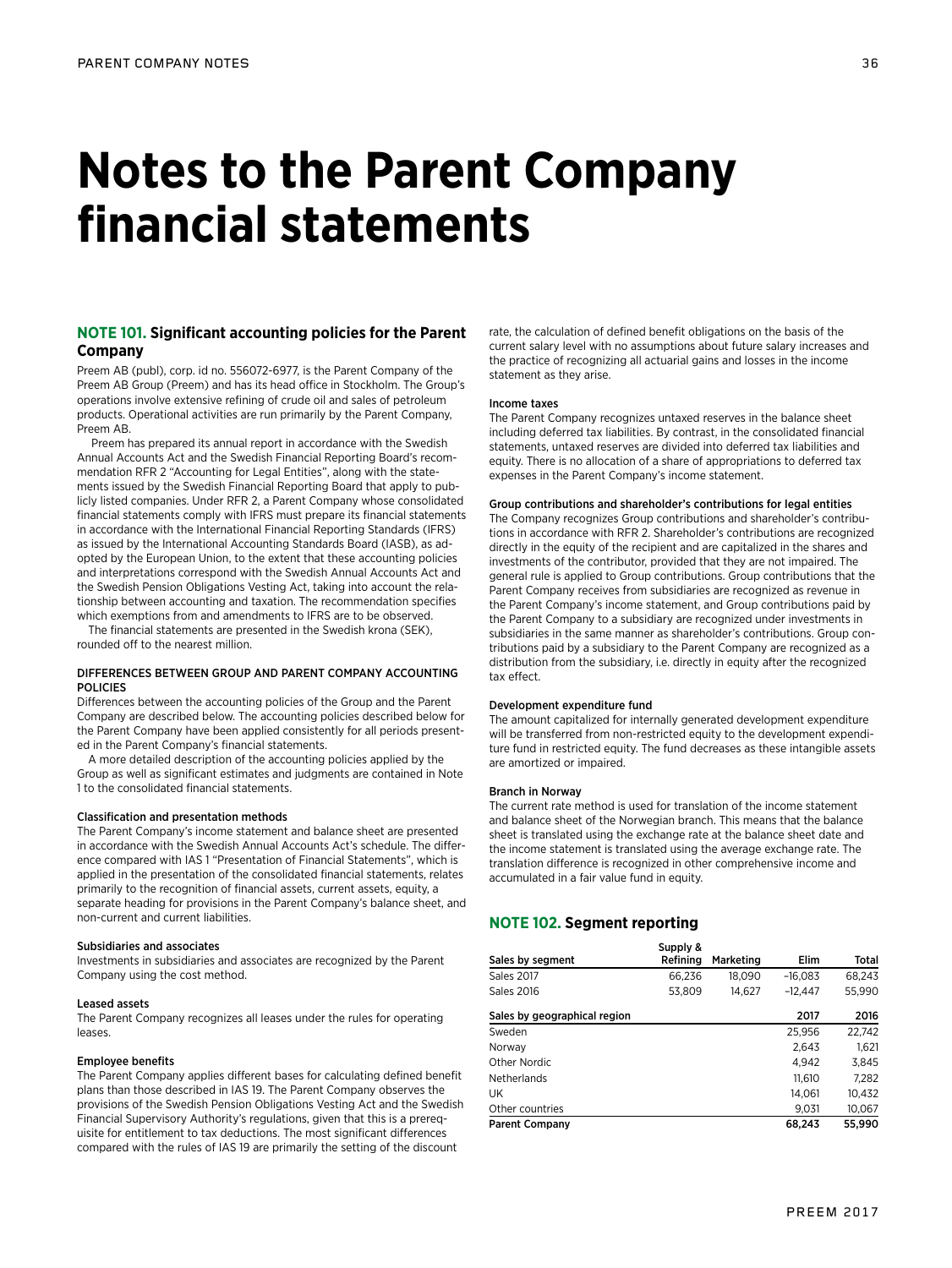## **NOTE 103. Auditors' fees**

|                   | 2017 | 2016 |
|-------------------|------|------|
| <b>KPMG</b>       |      |      |
| Audit engagements | 2    |      |
| Tax consulting    |      |      |
| Other services    |      |      |
|                   |      |      |
| <b>Others</b>     |      |      |
| Audit engagements | 0    |      |
|                   |      |      |

## **NOTE 104. Depreciation and amortization**

| Breakdown of depreciation and amortization | 2017 | 2016 |
|--------------------------------------------|------|------|
| Intangible assets                          | 2    |      |
| Buildings and land improvements            | 95   | 93   |
| Plant and equipment                        | 585  | 603  |
| Capitalized turnaround costs               | 202  | 194  |
| Equipment, tools, fixtures and fittings    | 104  | 104  |
|                                            | 987  | 994  |
| <b>Breakdown by function</b>               | 2017 | 2016 |
| Cost of goods sold                         | 865  | 884  |
| Selling expenses                           | 112  | 101  |
| Administrative expenses                    | 10   | 10   |
|                                            | 987  | 994  |

## **NOTE 105. Leases**

| Lease payments for operating leases      | 2017 | 2016 |
|------------------------------------------|------|------|
| Minimum lease payments                   | 122  | 112  |
| Variable payments                        | 40   | 25   |
| <b>Total lease expenses</b>              | 162  | 136  |
| Contracted future minimum lease payments |      |      |
| Within one year                          | 154  | 129  |
| Between one and five years               | 662  | 557  |
| More than five years                     | 113  | 95   |
|                                          |      |      |
| Lease revenue from operating leases      | 2017 | 2016 |
| Minimum lease payments                   | 89   | 79   |
| Variable payments                        | 25   | 24   |
| Total lease revenue                      | 114  | 102  |
| Contracted future minimum lease payments |      |      |
| Within one year                          | 90   | 79   |
| Between one and five years               | 451  | 407  |
| More than five years                     |      |      |

## **NOTE 106. Expenses by type of expense**

|                                      | 2017   | 2016   |
|--------------------------------------|--------|--------|
| Cost of materials                    | 59,450 | 47,606 |
| Costs of employee benefits           | 1.267  | 1,192  |
| Depreciation and amortization        | 987    | 994    |
| Other expenses                       | 3.054  | 2.774  |
|                                      | 64,758 | 52,566 |
| Reconciliation with income statement |        |        |
| Cost of goods sold                   | 63.060 | 50.951 |
| Selling expenses                     | 841    | 807    |
| Administrative expenses              | 857    | 809    |
|                                      | 64.758 | 52.566 |

## **NOTE 107. Other operating income**

|                      | 2017 | 2016 |
|----------------------|------|------|
| Heating deliveries   | 64   | 49   |
| Rental income        | 144  | 101  |
| Harbor income        | 75   | 64   |
| Storage certificates | 63   | 56   |
| Service compensation | 23   | 26   |
| Other                | 30   | 18   |
|                      | 398  | 315  |

## **NOTE 108. Net financial items**

|                                                          | 2017     | 2016     |
|----------------------------------------------------------|----------|----------|
| Group contributions received                             | $\Omega$ | 13       |
| Gain/loss on disposal of investments in subsidiaries     | 112      |          |
|                                                          | 112      | 13       |
| Interest income from instruments measured at amortized   |          |          |
| cost                                                     | 8        | 163      |
| Net exchange differences                                 | 307      | -8       |
| <b>Dividends</b>                                         | 25       | 8        |
| Other                                                    | $-2$     |          |
| <b>Financial income</b>                                  | 338      | 162      |
| Interest expenses from defined benefit unfunded          |          |          |
| pension obligation                                       | $-3$     | -3       |
| Interest expenses from instruments measured at amortized |          |          |
| cost <sup>1</sup>                                        | $-260$   | $-352$   |
| Net exchange differences                                 |          | $-328$   |
| Other                                                    | $-122$   | $-1,838$ |
| <b>Financial expenses</b>                                | -385     | $-2,521$ |
| <b>Net financial items</b>                               | 65       | $-2,346$ |

1) Of which SEK 102 million (177) in interest expenses from accrued transaction fees in conjunc-tion with raised loans recognized using the effective interest method.

The net loss from oil derivatives measured at fair value, recognized as a cost of goods sold in profit/loss for the year, totaled SEK 308 million in comparison with a gain of SEK 31 million the previous year.

A provision of SEK 0 million (1,567) for Preem's receivable from Corral Morocco Gas & Oil was charged to net financial items. The provision is net of capitalized interest income of SEK 157 million (157) and a provision of SEK 157 million (1,724).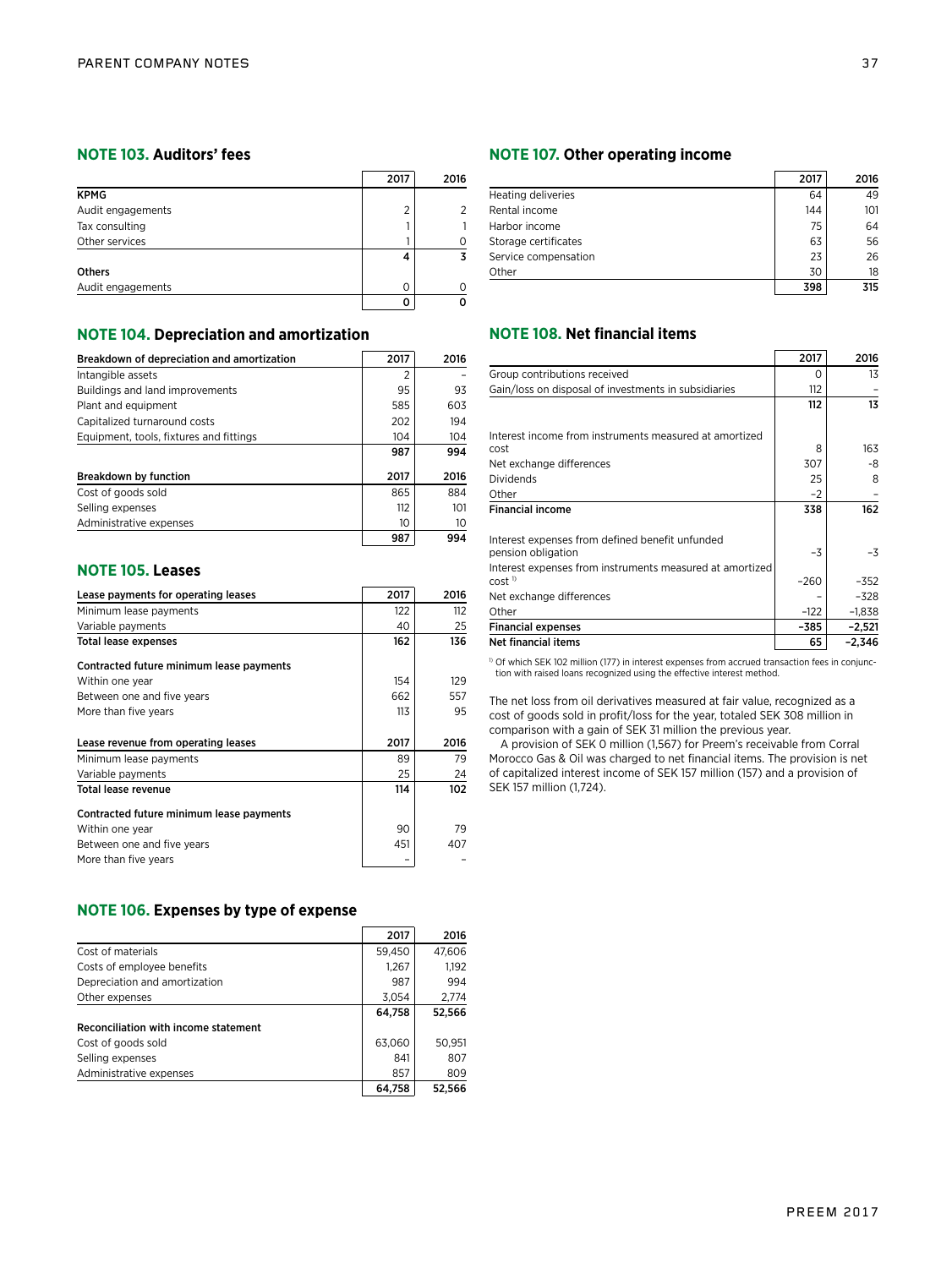## **NOTE 109. Tax**

| Current tax expenses (-)/tax revenue (+)                   | 2017   | 2016   |
|------------------------------------------------------------|--------|--------|
| Tax expenses/revenue for the period                        | $-924$ | $-614$ |
| Tax attributable to previous years                         | $-11$  |        |
|                                                            | -935   | $-614$ |
| Deferred tax expenses $(-)/\tan$ income $(+)$              |        |        |
| Deferred tax on temporary differences                      | 32     | 102    |
| Deferred tax on tax loss carryforwards                     | 15     | $-210$ |
| Total reported tax expenses                                | -889   | $-722$ |
| Reconciliation of effective tax                            | 2017   | 2016   |
| Profit before tax                                          | 3.948  | 1,392  |
| Income tax calculated according to the prevailing tax rate |        |        |
| for the Parent Company                                     | $-869$ | $-306$ |
| Other non-deductible expenses                              | $-61$  | $-409$ |
| Non-taxable income                                         | 26     | 2      |
| Tax attributable to previous years                         | $-11$  |        |
| Other tax adjustments                                      | 25     | -9     |
| Reported tax                                               | -889   | $-721$ |
| Tax items recognized directly in equity                    |        |        |
| Current tax in Group contributions paid/received           | -924   | $-613$ |

The weighted average tax rate was 22 percent (52).

| 2017<br>Deferred tax assets and tax liabilities | tax assets | Deferred Deferred tax<br>liabilities |
|-------------------------------------------------|------------|--------------------------------------|
| Land and buildings                              |            | $-2$                                 |
| Machinery and equipment                         |            | $-817$                               |
| Other                                           | 38         | $-22$                                |
| Net assets/liabilities                          |            | $-802$                               |

| 2016<br>Deferred tax assets and tax liabilities | tax assets | Deferred Deferred tax<br>liabilities |
|-------------------------------------------------|------------|--------------------------------------|
| Land and buildings                              |            | -5.                                  |
| Machinery and equipment                         |            | -843                                 |
| Other                                           | 33         | -26                                  |
| Net assets/liabilities                          |            | $-839$                               |

| Change in deferred tax in<br>temporary differences | Amount at<br>beginning<br>of year | Recognized<br>in profit/loss<br>for year | Other<br>changes | Amount<br>at end<br>of year |
|----------------------------------------------------|-----------------------------------|------------------------------------------|------------------|-----------------------------|
| Land and buildings                                 | $-2$                              |                                          |                  |                             |
| Machinery and equipment                            | -843                              | 27                                       |                  | $-817$                      |
| Other                                              | $-26$                             | 4                                        |                  | $-22$                       |
| <b>Total temporary differences</b>                 | $-871$                            | 32                                       |                  | $-839$                      |
| Tax loss carryforwards                             | 33                                | 5                                        | 0                | 38                          |
|                                                    | -839                              | 37                                       | Ω                | $-802$                      |

## **NOTE 110. Intangible assets**

| Other intangible assets                | 2017          | 2016 |
|----------------------------------------|---------------|------|
| Opening cost                           | C             |      |
| Investments for the year               |               |      |
| Disposals/retirements                  |               |      |
| Completion of construction in progress | 8             |      |
| Closing accumulated cost               | 8             | n    |
| Opening depreciation                   | O             |      |
| Disposals/retirements                  |               |      |
| Depreciation for the year              | $\mathcal{P}$ |      |
| Closing accumulated depreciation       | 2             | n    |
| Carrying amount at end of period       | 6             |      |

| <b>Construction in progress</b>        | 2017 | 2016 |
|----------------------------------------|------|------|
| Opening cost                           | 261  | 84   |
| Investments for the year               | 261  | 176  |
| Completion of construction in progress | -8   |      |
| Carrying amount at end of period       | 514  | 261  |

The capitalized interest expenses for the year of SEK 13.5 million (10.8) were attributable to intangible assets, relating primarily to one major IT project. The average interest rate is 4.4 percent (4.4).

## **NOTE 111. Property, plant and equipment**

| Land and buildings                     | 2017     | 2016   |
|----------------------------------------|----------|--------|
| Opening cost                           | 2,905    | 2,810  |
| Investments for the year               |          |        |
| Disposals/retirements                  | $-48$    | -8     |
| Completion of construction in progress | 84       | 103    |
| Closing accumulated cost               | 2,941    | 2,905  |
| Opening depreciation                   | 1,518    | 1,428  |
| Disposals/retirements                  | -36      | $-4$   |
| Depreciation for the year              | 95       | 93     |
| Closing accumulated depreciation       | 1,576    | 1,518  |
| Carrying amount                        | 1,364    | 1,387  |
| Plant and equipment <sup>1)</sup>      | 2017     | 2016   |
| Opening cost                           | 18,796   | 18,350 |
| Disposals/retirements                  | $-1.421$ | $-48$  |
| Completion of construction in progress | 511      | 495    |
| Closing accumulated cost               | 17,885   | 18,796 |
| Opening depreciation                   | 13,334   | 12,772 |
| Disposals/retirements                  | $-1,346$ | $-41$  |
| Depreciation for the year              | 585      | 603    |
| Closing accumulated depreciation       | 12,572   | 13,334 |
| Carrying amount                        | 5,313    | 5,462  |

 $<sup>1)</sup>$  The carrying amount includes precious metals at SEK 143 million (143).</sup>

| Capitalized turnaround costs            | 2017     | 2016   |
|-----------------------------------------|----------|--------|
| Opening cost                            | 1.489    | 1,390  |
| Disposals/retirements                   | $-477$   |        |
| Completion of construction in progress  | 454      | 99     |
| Closing accumulated cost                | 1,466    | 1,489  |
| Opening depreciation                    | 1.102    | 908    |
| Retirements                             | $-477$   |        |
| Depreciation for the year               | 202      | 194    |
| Closing accumulated depreciation        | 828      | 1102   |
| Carrying amount                         | 639      | 386    |
| Equipment, tools, fixtures and fittings | 2017     | 2016   |
| Opening cost                            | 1.442    | 1.387  |
| Disposals/retirements                   | $-72$    | $-35$  |
| Completion of construction in progress  | 129      | 90     |
| <b>Closing accumulated cost</b>         | 1,498    | 1,442  |
| Opening depreciation                    | 1.084    | 1.014  |
| Disposals/retirements                   | $-70$    | $-34$  |
| Depreciation for the year               | 104      | 104    |
| Closing accumulated depreciation        | 1,118    | 1,084  |
| Carrying amount                         | 380      | 358    |
| <b>Construction in progress</b>         | 2017     | 2016   |
| Opening cost                            | 1.084    | 703    |
| Investments for the year                | 2.067    | 1,167  |
| Completion of construction in progress  | $-1.176$ | $-787$ |
| Carrying amount                         | 1,974    | 1,084  |

Capitalized interest expenses for the year were SEK 22 million (4), relating primarily to the balance sheet item "Construction in progress". The average interest rate is 4.4 percent (4.4).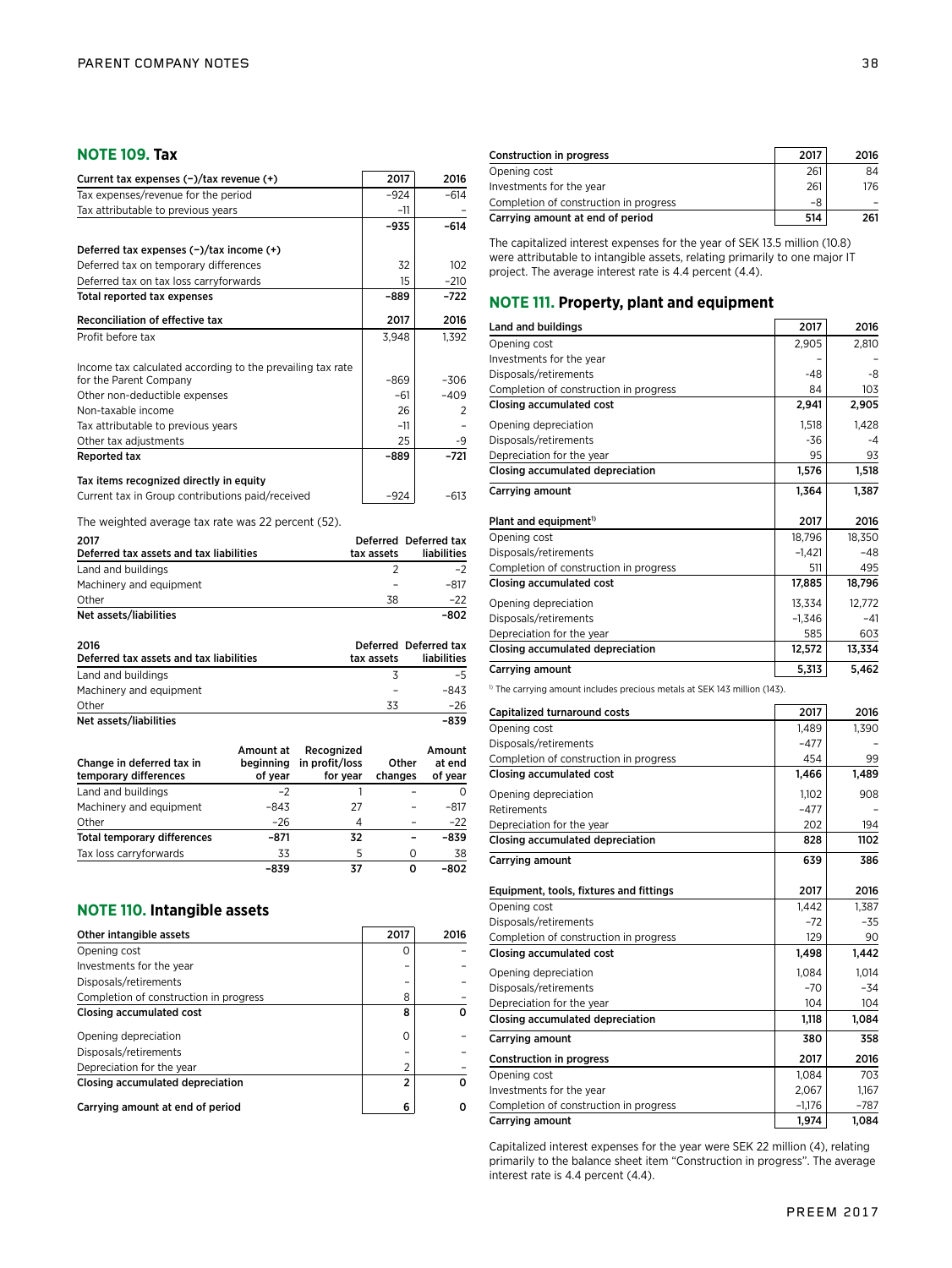## **NOTE 112. Investments in Group companies**

|                                 | Corp. ID no. | Reg. Office |            | Number of shares Participating interest, % | Carrying amount |
|---------------------------------|--------------|-------------|------------|--------------------------------------------|-----------------|
| Swedish companies               |              |             |            |                                            |                 |
| Operating                       |              |             |            |                                            |                 |
| <b>Bensinstation Preem AB</b>   | 556909-4633  | Malmö       | 1.000      | 100                                        |                 |
| Preem Försäkrings AB            | 516406-0930  | Stockholm   | 75,000,000 | 100                                        | 170             |
| Preem Shipping AB               | 559110-9052  | Stockholm   | 500        | 100                                        | 0               |
| Preem Technology AB             | 556117-6610  | Lysekil     | 4,000      | 100                                        |                 |
| Svensk Petroleum Förvaltning AB | 556067-8459  | Stockholm   | 664        | 66                                         | 0               |
| Drivmedelstation Preem AB       | 556955-3117  | Stockholm   | 1.000      | 100                                        | 0               |
| Tibblemarken 3 AB               | 556915-2571  | Stockholm   | 500        | 100                                        | 0               |
| Dormant                         |              |             |            |                                            |                 |
| Svenska Petroleum AB            | 556046-4819  | Stockholm   | 1,000      | 100                                        | 0               |
| Såifa Drivmedel AB              | 556039-7001  | Stockholm   | 5,000      | 100                                        |                 |
|                                 |              |             |            |                                            | 172             |
| Foreign companies               |              |             |            |                                            |                 |
| Operating                       |              |             |            |                                            |                 |
| Preem Norge AS                  | 919,502,193  | Bærum       | 75,048     | 100                                        | 123             |
|                                 |              |             |            |                                            | 123             |

| <b>Accumulated cost</b>                    | 2017  | 2016 |
|--------------------------------------------|-------|------|
| At start of year                           | 260   | 255  |
| Acquisitions for the year                  | 123   |      |
| Liquidation                                | $-19$ |      |
| Group contributions                        | Ω     | 5    |
| Shareholder's contributions                |       |      |
|                                            | 364   | 260  |
| Accumulated impairment losses/amortization |       |      |
| At start of year                           | 60    | 54   |
| Impairment losses                          | 10    | 5    |
|                                            | 69    | 60   |
| Carrying amount at end of period           | 295   | 201  |

## **NOTE 113. Receivables from Group companies**

|                                | 2017 | 2016 |
|--------------------------------|------|------|
| Opening cost                   |      |      |
| Group contributions receivable |      |      |
| Group contributions payable    |      |      |
| Closing accumulated cost       |      |      |

## **NOTE 114. Investments in associates**

| Swedish companies                        | Corp. ID no. | Reg. Office        | Number of shares | Participating interest, % | Carrying amount |
|------------------------------------------|--------------|--------------------|------------------|---------------------------|-----------------|
| AB Djurgårdsberg                         | 556077-3714  | Stockholm          | 366              | 37                        | $\Omega$        |
| Göteborgs Smörjmedelsfabrik, Scanlube AB | 556287-6481  | Gothenburg         | 50,000           | 50                        |                 |
| SunPine AB                               | 556682-9122  | Piteå              | 16.685           | 25                        | 98              |
|                                          |              |                    |                  |                           | 103             |
| 2017                                     | Assets       | Liabilities        | Equity           | Revenue                   | Net profit/loss |
| AB Djurgårdsberg                         |              |                    |                  | 6                         | 0               |
| Göteborgs Smörjmedelsfabrik, Scanlube AB | 165          | 148                | 17               | 387                       |                 |
| SunPine AB                               | 772          | 167                | 605              | 1,203                     | 203             |
| 2016                                     | Assets       | <b>Liabilities</b> | Equity           | Revenue                   | Net profit/loss |
| AB Djurgårdsberg                         |              | 4                  |                  | 5                         | 0               |
| Göteborgs Smörjmedelsfabrik, Scanlube AB | 139          | 126                | 13               | 393                       |                 |
| SunPine AB                               | 752          | 308                | 444              | 950                       | 70              |

The information above refers to 100 percent of the companies' assets, liabilities, equity, revenue and net profit/loss.

|                         | 2017                     | 2016 |
|-------------------------|--------------------------|------|
| Opening balance         | 103                      | 103  |
| Investment for the year | $\overline{\phantom{0}}$ |      |
| Closing balance         | 103                      | 103  |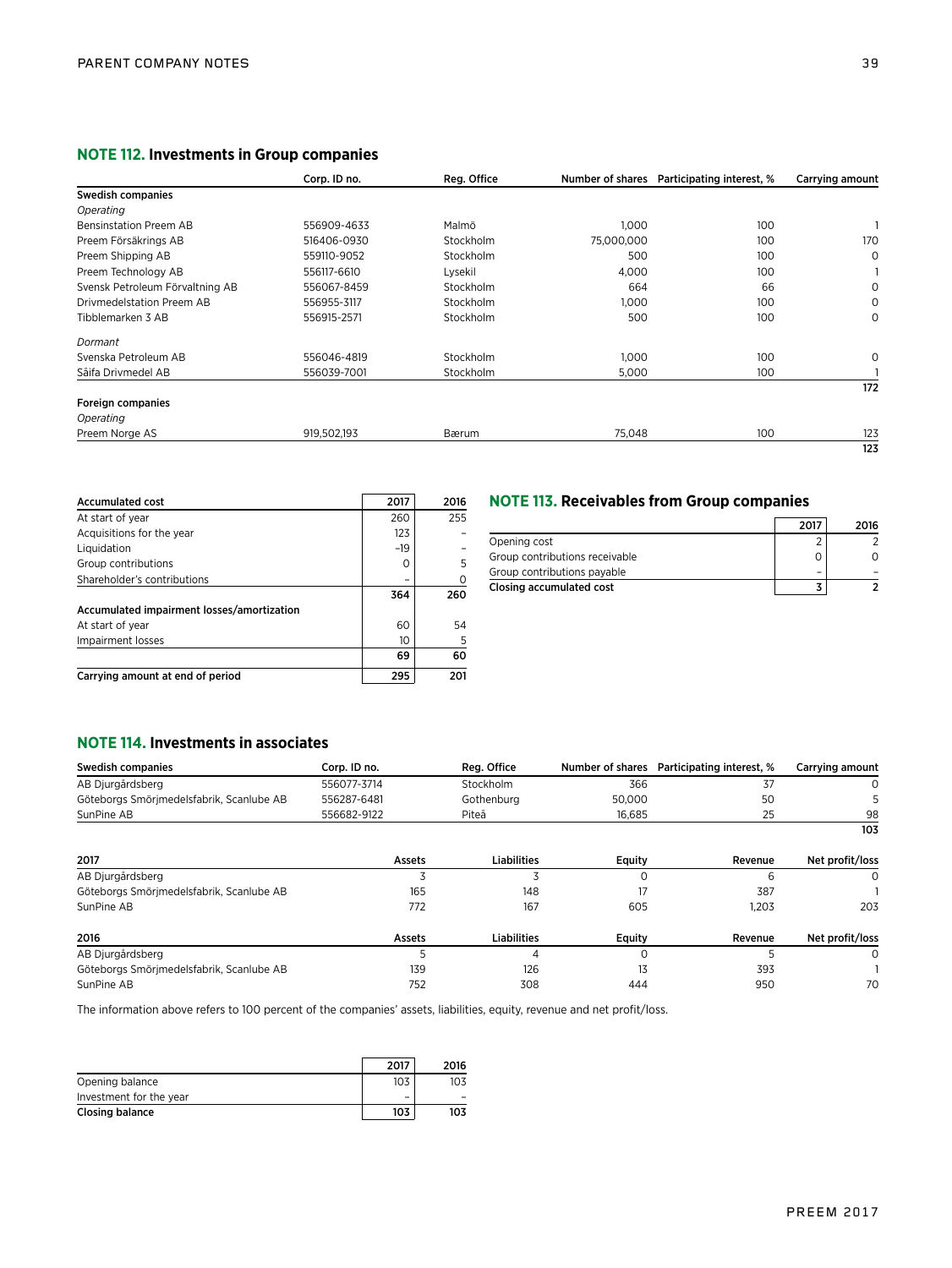## **NOTE 115. Trade receivables**

|                                 | 2017  | 2016  |
|---------------------------------|-------|-------|
| Trade receivables               | 4.415 | 3.870 |
| Reserve for doubtful debts      | $-$   |       |
| Fair value of trade receivables | 4.408 | 3.863 |

Trade receivables which are less than three months overdue are generally not considered impaired. As of December 31, 2017, trade receivables totaling SEK 131 million (203) were overdue and were not found to be impaired. These relate to a number of independent customers that have not previously had any payment problems. The age analysis of these trade receivables is shown below:

|                        | 2017 | 2016 |
|------------------------|------|------|
| Less than 10 days      | 84   | 152  |
| Between 10 and 20 days | 21   | 20   |
| Between 21 and 30 days |      | 3    |
| More than 30 days      |      | 28   |
|                        | 131  | 203  |

The reserve for doubtful trade receivables totaled SEK 7 million (7) as of December 31, 2017. Receivables are recognized as doubtful debts when objective information exists, e.g. in the form of canceled payments or non-payment of receivables after being overdue for three months.

## Changes in the reserve for doubtful

| trade receivables are as follows:              | 2017 | 2016 |
|------------------------------------------------|------|------|
| At start of period                             |      |      |
| Provision for impairment of trade receivables/ |      |      |
| unused amounts reversed for the year           |      |      |
| Confirmed losses for the year                  | $-7$ | -6   |
| At end of period                               |      |      |

The accounting policies applied are described in Note 21 for the Group.

## **NOTE 116. Provisions for pensions**

|                                                                                                       | 2017 | 2016 |
|-------------------------------------------------------------------------------------------------------|------|------|
| Net liability in the balance sheet                                                                    |      |      |
| Present value of obligation (calculated using Swedish<br>policies) relating to unfunded pension plans | 127  | 124  |
| Net amount recognized for pension obligations                                                         | 127  | 124  |
| Changes in net liabilities                                                                            |      |      |
| Net liabilities at start of year                                                                      |      |      |
| in respect of pension obligations                                                                     | 124  | 90   |
| Interest component of pension costs for the year                                                      | 3    | 3    |
| Amounted allocated                                                                                    | 10   | 40   |
| Pension payments                                                                                      | -8   | -9   |
| Other changes                                                                                         | Ω    | 0    |
|                                                                                                       | 127  | 124  |
| Share of these expenses covered by                                                                    |      |      |
| credit insurance via FPG/PRI                                                                          | 77   | 83   |

## **NOTE 117. Other liabilities**

|                            | 2017  | 2016  |
|----------------------------|-------|-------|
| <b>VAT</b>                 | 461   | 439   |
| Excise duties <sup>1</sup> | 817   | 843   |
| Other liabilities          | 130   | 142   |
|                            | 1.408 | 1.424 |

<sup>1)</sup>Excise duties refer to energy tax, carbon dioxide tax, sulfur tax and alcohol tax.

## **NOTE 118. Accrued expenses and deferred income**

|                                     | 2017  | 2016  |
|-------------------------------------|-------|-------|
| Purchases of crude oil and products | 3,159 | 3.228 |
| Personnel                           | 306   | 289   |
| Interest                            |       |       |
| Other                               | 552   | 395   |
|                                     | 4,019 | 3.913 |

## **NOTE 119. Notes to the cash flow statement**

|                                                             | 2017   | 2016   |
|-------------------------------------------------------------|--------|--------|
| Interest paid and dividends received                        |        |        |
| Dividends received                                          | 25     | 8      |
| Interest received                                           | 8      | 6      |
| Interest paid                                               | $-194$ | $-193$ |
| Adjustment for non-cash items                               |        |        |
| Depreciation, amortization and impairment of                |        |        |
| non-current assets                                          | 998    | 994    |
| Impairment losses on inventories (+)/                       |        |        |
| Reversal of impairment losses on inventories (-)            | -8     | $-439$ |
| Unrealized exchange rate losses (+)/exchange rate gains (-) | -54    | $-4$   |
| Unrealized exchange rate losses (+)/                        |        |        |
| exchange rate gains (-), net financial items                | $-43$  | 33     |
| Unrealized gains (-)/losses (+) on oil derivatives          | 70     | ∩      |
| Expensed share of capitalized borrowing costs               | 102    | 177    |
| Provisions                                                  | 72     | 17     |
| Provision for promissory note receivable, CMGO              |        | 1,567  |
| Capital gains/losses on disposal/                           |        |        |
| retirement of non-current assets                            | 68     | 11     |
| Capital gains/losses on disposal of business/subsidiary     | $-112$ |        |
| Capital gains/losses from associates                        |        |        |
|                                                             | 1,095  | 2,359  |

## **NOTE 120. Cash and bank balances**

Cash and bank balances in the balance sheet and the cash flow statement include the following with a maturity date less than three months after acquisition.

|                        |      | )16 |
|------------------------|------|-----|
| Cash and bank balances | 1J 4 |     |
|                        | w    |     |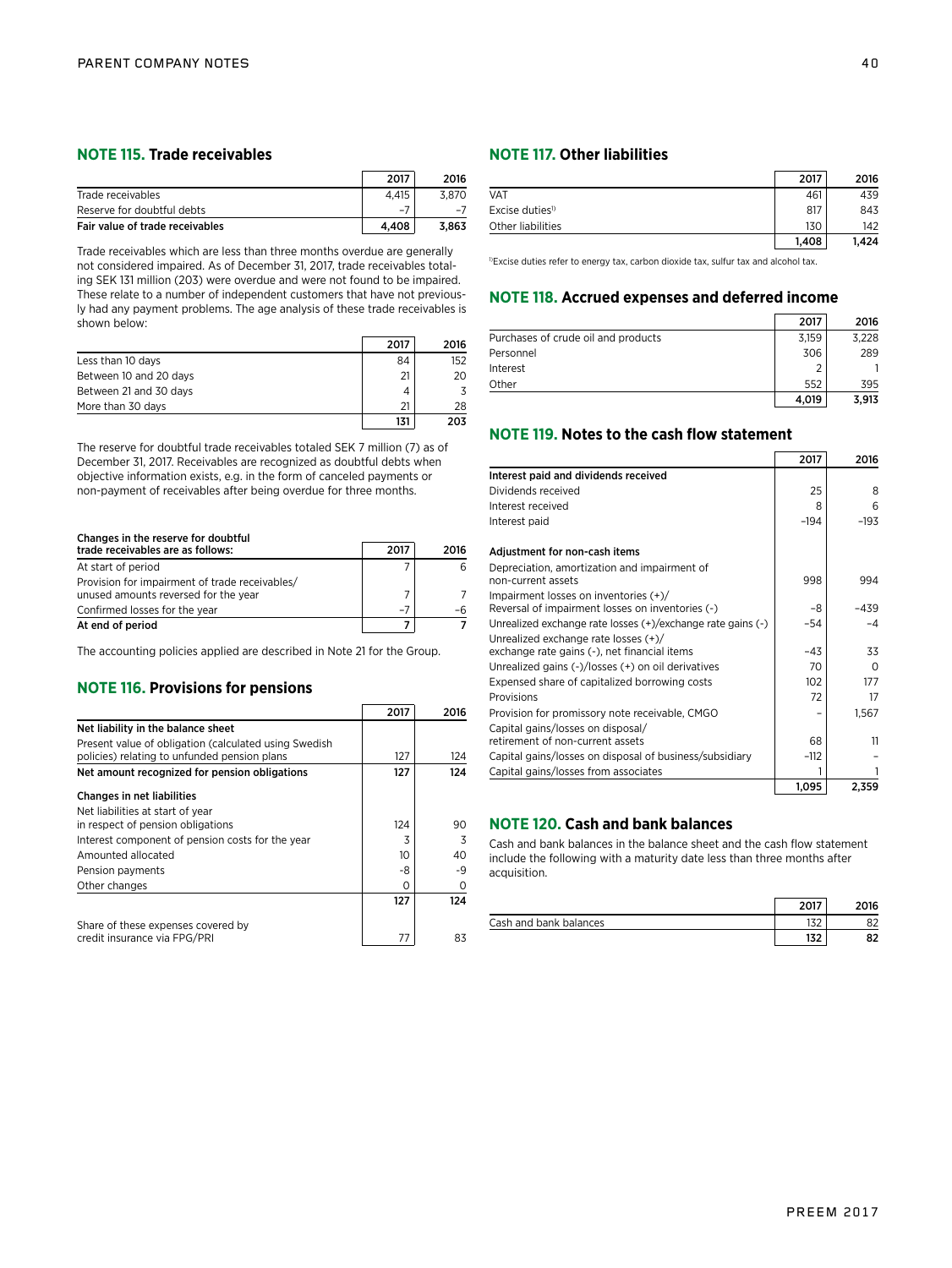## **NOTE 121. Financial instruments**

Financial instruments by category

|                                     |                      | Assets measured at fair          |                        |                 |                   |
|-------------------------------------|----------------------|----------------------------------|------------------------|-----------------|-------------------|
| 2017                                | Loan receivables and | value through profit/            |                        |                 |                   |
| Assets in the balance sheet         | trade receivables    | loss for the year                | Available for sale     | Carrying amount | <b>Fair value</b> |
| Available-for-sale financial assets |                      |                                  | 26                     | 26              | 26                |
| Derivatives                         |                      |                                  |                        | $\Omega$        | $\Omega$          |
| Receivables from Parent Company     | 55                   |                                  |                        | 55              | 55                |
| Trade and other receivables         | 4.983                |                                  |                        | 4.983           | 4,983             |
| Cash and bank balances              | 132                  |                                  |                        | 132             | 132               |
|                                     | 5,170                | 0                                | 26                     | 5,197           | 5,197             |
|                                     |                      | Liabilities at fair value        |                        |                 |                   |
|                                     |                      | through profit/loss for          | Other financial        |                 |                   |
| Liabilities in the balance sheet    |                      | the year                         | liabilities            | Carrying amount | <b>Fair value</b> |
| <b>Borrowings</b>                   |                      |                                  | 5,076                  | 5,076           | 5,076             |
| Derivatives                         |                      |                                  | 3                      | 3               | 3                 |
| Other liabilities                   |                      |                                  | 4,853                  | 4,853           | 4,853             |
|                                     |                      |                                  | 9,932                  | 9,932           | 9,932             |
|                                     |                      | Assets measured at fair          |                        |                 |                   |
| 2016                                | Loan receivables and | value through profit/            |                        |                 |                   |
| Assets in the balance sheet         | trade receivables    | loss for the year                | Available for sale     | Carrying amount | <b>Fair value</b> |
| Available-for-sale financial assets |                      |                                  | 28                     | 28              | 28                |
| Derivatives                         |                      |                                  |                        |                 |                   |
| Receivables from Parent Company     | 55                   |                                  |                        | 55              | 55                |
| Trade and other receivables         | 4,412                |                                  |                        | 4,412           | 4,412             |
| Cash and bank balances              | 82                   |                                  |                        | 82              | 82                |
|                                     | 4,549                |                                  | 28                     | 4,576           | 4,576             |
|                                     |                      | <b>Liabilities at fair value</b> |                        |                 |                   |
|                                     |                      | through profit/                  | <b>Other financial</b> |                 |                   |
| Liabilities in the balance sheet    |                      | loss for the year                | <b>liabilities</b>     | Carrying amount | <b>Fair value</b> |
| <b>Borrowings</b>                   |                      |                                  | 4.791                  | 4.791           | 4.791             |

Derivatives – – – – Other liabilities – 4,309 4,309 4,309

| FINANCIAL INSTRUMENTS MEASURED AT FAIR VALUE IN THE BALANCE |  |
|-------------------------------------------------------------|--|
| <b>SHEET</b>                                                |  |

The table below shows financial instruments measured at fair value in the balance sheet, classified into the following three levels:

Level 1: Fair value is based on quoted market prices on an active market for the same instruments.

Level 2: Fair value is based on quoted market prices on an active market for similar instruments or measurement techniques where all variables are based on quoted market prices. This level includes oil derivatives in the form of swaps and options and interest rate swaps.

Level 3: Fair value is based on measurement techniques and the essential variables are not based on quoted market prices.

| 2017                             | Level 1 | Level 2 | Level 3 |
|----------------------------------|---------|---------|---------|
| Assets in the balance sheet      |         |         |         |
| Oil derivatives                  |         |         |         |
|                                  |         |         |         |
| Liabilities in the balance sheet |         |         |         |
| Oil derivatives                  |         | 3       |         |
|                                  |         | 3       |         |
| 2016                             | Level 1 | Level 2 | Level 3 |
| Assets in the balance sheet      |         |         |         |
| Oil derivatives                  |         |         |         |
|                                  |         |         |         |
| Liabilities in the balance sheet |         |         |         |
| Oil derivatives                  |         |         |         |

– 9,100 9,100 9,100

## **NOTE 122. Proposed appropriation of profits**

The Parent Company's non-restricted equity amounts to SEK 10,534,748,313. The Board of Directors proposes that this amount be appropriated as follows:

|                                | 2017       |
|--------------------------------|------------|
| Carried forward (SEK thousand) | 10,534,748 |
| Total                          | 10,534,748 |

– – –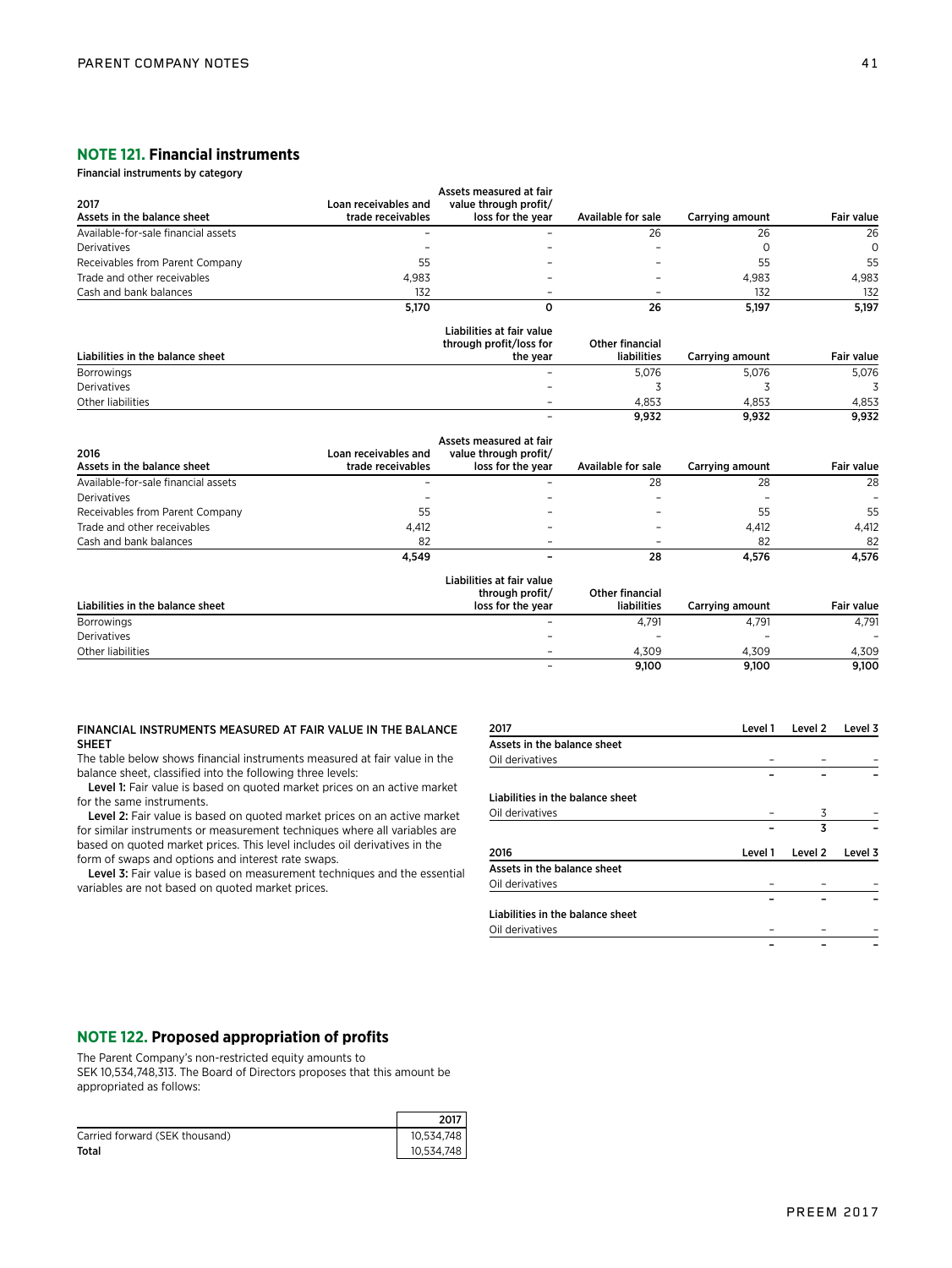## Stockholm, March 14, 2018

Bassam Aburdene The Richard Öhman Michael G:son Löw

Per Höjgård Jason T. Milazzo Erika Andersson *Employee representative*

Jamal Ba-Amer Lennart Sundén Cristian Mattsson *Employee representative*

Petter Holland **Figure 2018** John P. Oswald **Roger Wikström** Roger Wikström P. Oswald Roger Wikström P. Oswald *Managing Director in the capacity of deputy board member for Mohammed H. Ali Al Amoudi*

Our audit report was submitted on April 20, 2018

KPMG AB Willard Möller<br>Håkan Olsson Reising Müller Håkan Olsson Reising Authorized Public Acco **Authorized Public Accountant** 

Authorized Public Accountant<br>Mazars Set Revisionsbyrå AB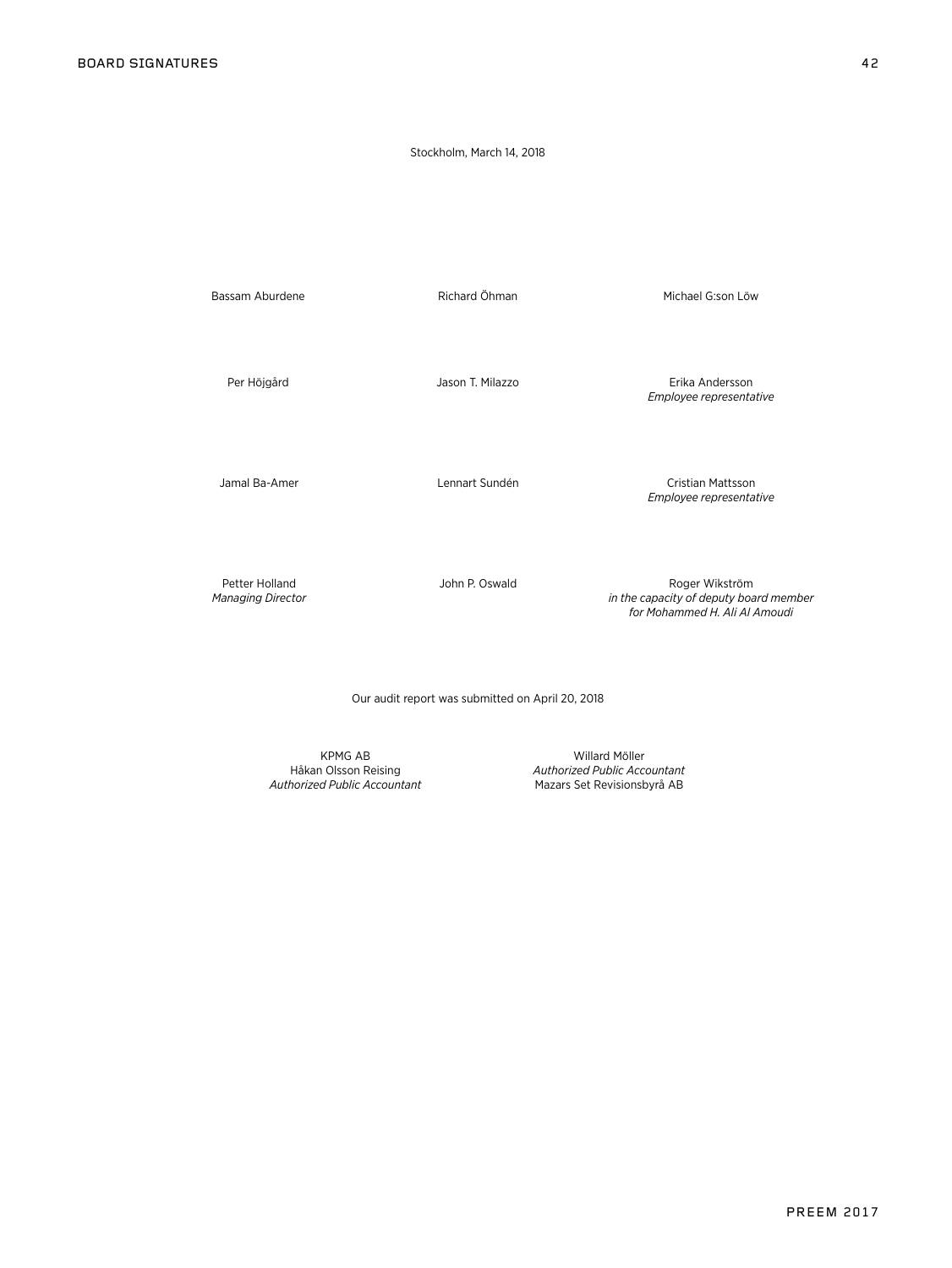## **Auditor's report**

To the general meeting of the shareholders of Preem Aktiebolag, corp. id 556072-6977

## REPORT ON THE ANNUAL ACCOUNTS AND CONSOLIDATED ACCOUNTS

## **Opinions**

We have audited the annual accounts and consolidated accounts of Preem Aktiebolag for the year 2017, except for the sustainability report which is publicated on a separate web address <preem. se/om-preem/finansiell\_info/>. The annual accounts and consolidated accounts of the company are included on pages 1-42 in this document.

In our opinion, the annual accounts have been prepared in accordance with the Annual Accounts Act, and present fairly, in all material respects, the financial position of the parent company as of 31 December 2017 and its financial performance and cash flow for the year then ended in accordance with the Annual Accounts Act. The consolidated accounts have been prepared in accordance with the Annual Accounts Act and present fairly, in all material respects, the financial position of the group as of 31 December 2017 and their financial performance and cash flow for the year then ended in accordance with International Financial Reporting Standards (IFRS), as adopted by the EU, and the Annual Accounts Act. Our opinions do not cover the sustainability report.The statutory administration report is consistent with the other parts of the annual accounts and consolidated accounts.

We therefore recommend that the general meeting of shareholders adopts the income statement and balance sheet for the parent company and the group.

### Basis for Opinions

We conducted our audit in accordance with International Standards on Auditing (ISA) and generally accepted auditing standards in Sweden. Our responsibilities under those standards are further described in the Auditor's Responsibilities section. We are independent of the parent company and the group in accordance with professional ethics for accountants in Sweden and have otherwise fulfilled our ethical responsibilities in accordance with these requirements.

We believe that the audit evidence we have obtained is sufficient and appropriate to provide a basis for our opinions.

Other Information than the annual accounts and consolidated accounts

This document also contains other information than the annual accounts and consolidated accounts and is found on <preem.se/ om-preem/finansiell\_info/>.

Our opinion on the annual accounts and consolidated accounts does not cover this other information and we do not express any form of assurance conclusion regarding this other information.

In connection with our audit of the annual accounts and consolidated accounts, our responsibility is to read the information identified above and consider whether the information is materially inconsistent with the annual accounts and consolidated accounts. In this procedure we also take into account our

knowledge otherwise obtained in the audit and assess whether the information otherwise appears to be materially misstated.

If we, based on the work performed concerning this information, conclude that there is a material misstatement of this other information, we are required to report that fact. We have nothing to report in this regard.

## Responsibilities of the Board of Directors and the Managing Director

The Board of Directors and the Managing Director are responsible for the preparation of the annual accounts and consolidated accounts and that they give a fair presentation in accordance with the Annual Accounts Act and, concerning the consolidated accounts, in accordance with IFRS as adopted by the EU. The Board of Directors and the Managing Director are also responsible for such internal control as they determine is necessary to enable the preparation of annual accounts and consolidated accounts that are free from material misstatement, whether due to fraud or error.

In preparing the annual accounts and consolidated accounts The Board of Directors and the Managing Director are responsible for the assessment of the company's and the group's ability to continue as a going concern. They disclose, as applicable, matters related to going concern and using the going concern basis of accounting. The going concern basis of accounting is however not applied if the Board of Directors and the Managing Director intend to liquidate the company, to cease operations, or has no realistic alternative but to do so.

The Audit Committee shall, without prejudice to the Board of Director's responsibilities and tasks in general, among other things oversee the company's financial reporting process.

### Auditor's responsibility

Our objectives are to obtain reasonable assurance about whether the annual accounts and consolidated accounts as a whole are free from material misstatement, whether due to fraud or error, and to issue an auditor's report that includes our opinions. Reasonable assurance is a high level of assurance, but is not a guarantee that an audit conducted in accordance with ISAs and generally accepted auditing standards in Sweden will always detect a material misstatement when it exists. Misstatements can arise from fraud or error and are considered material if, individually or in the aggregate, they could reasonably be expected to influence the economic decisions of users taken on the basis of these annual accounts and consolidated accounts.

As part of an audit in accordance with ISAs, we exercise professional judgment and maintain professional scepticism throughout the audit. We also:

• Identify and assess the risks of material misstatement of the annual accounts and consolidated accounts, whether due to fraud or error, design and perform audit procedures responsive to those risks, and obtain audit evidence that is sufficient and appropriate to provide a basis for our opinions. The risk of not detecting a material misstatement resulting from fraud is higher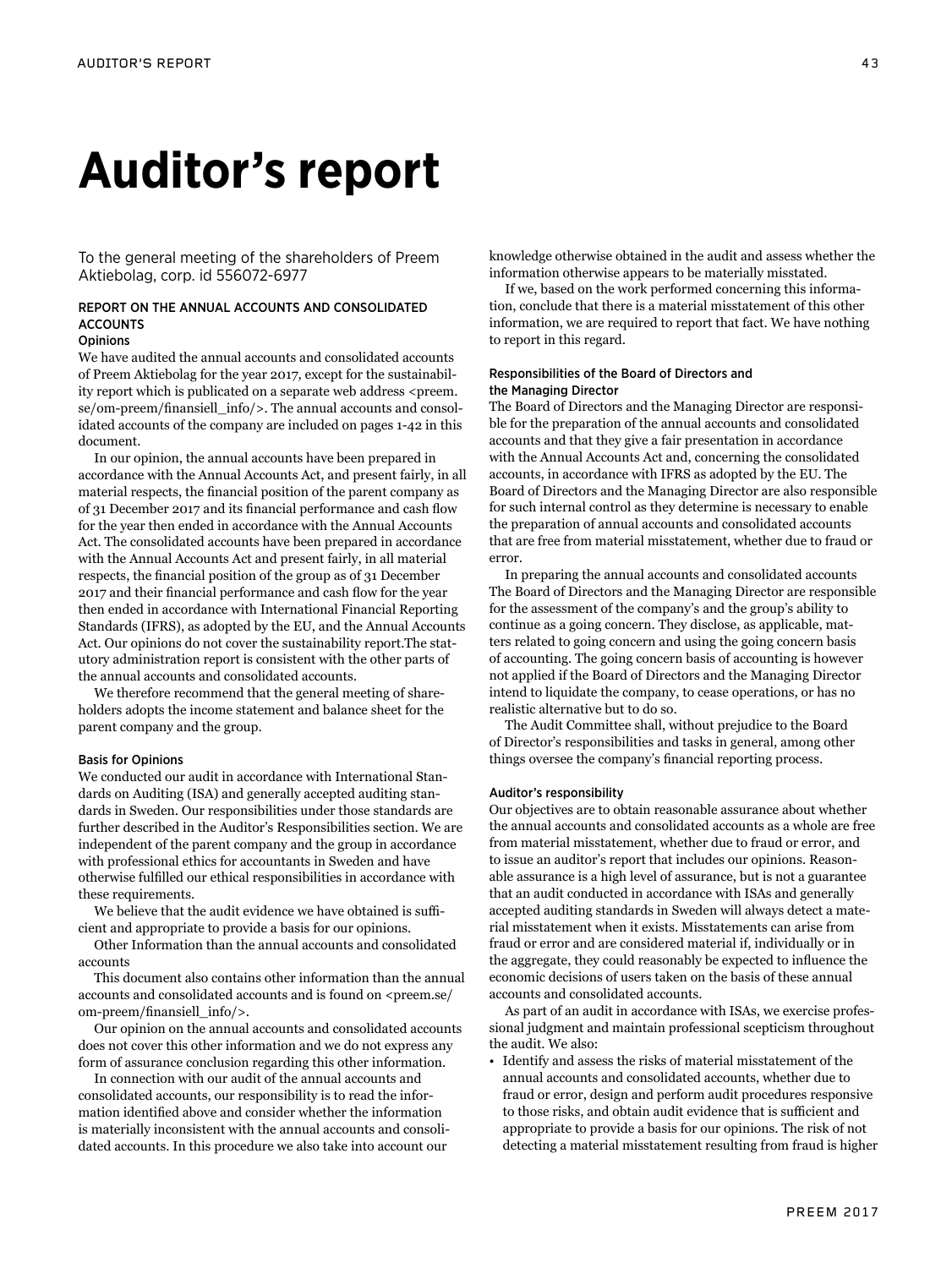than for one resulting from error, as fraud may involve collusion, forgery, intentional omissions, misrepresentations, or the override of internal control.

- Obtain an understanding of the company's internal control relevant to our audit in order to design audit procedures that are appropriate in the circumstances, but not for the purpose of expressing an opinion on the effectiveness of the company's internal control.
- Evaluate the appropriateness of accounting policies used and the reasonableness of accounting estimates and related disclosures made by the Board of Directors and the Managing Director.
- Conclude on the appropriateness of the Board of Directors' and the Managing Director's, use of the going concern basis of accounting in preparing the annual accounts and consolidated accounts. We also draw a conclusion, based on the audit evidence obtained, as to whether any material uncertainty exists related to events or conditions that may cast significant doubt on the company's and the group's ability to continue as a going concern. If we conclude that a material uncertainty exists, we are required to draw attention in our auditor's report to the related disclosures in the annual accounts and consolidated accounts or, if such disclosures are inadequate, to modify our opinion about the annual accounts and consolidated accounts. Our conclusions are based on the audit evidence obtained up to the date of our auditor's report. However, future events or conditions may cause a company and a group to cease to continue as a going concern.
- Evaluate the overall presentation, structure and content of the annual accounts and consolidated accounts, including the disclosures, and whether the annual accounts and consolidated accounts represent the underlying transactions and events in a manner that achieves fair presentation.
- Obtain sufficient and appropriate audit evidence regarding the financial information of the entities or business activities within the group to express an opinion on the consolidated accounts. We are responsible for the direction, supervision and performance of the group audit. We remain solely responsible for our opinions.

We must inform the Board of Directors of, among other matters, the planned scope and timing of the audit. We must also inform of significant audit findings during our audit, including any significant deficiencies in internal control that we identified.

## REPORT ON OTHER LEGAL AND REGULATORY REQUIREMENTS **Opinions**

In addition to our audit of the annual accounts and consolidated accounts, we have also audited the administration of the Board of Directors and the Managing Director of Preem Aktiebolag for the year 2017 and the proposed appropriations of the company's profit or loss.

We recommend to the general meeting of shareholders that the profit be appropriated in accordance with the proposal in the statutory administration report and that the members of the Board of Directors and the Managing Director be discharged from liability for the financial year.

Basis for Opinions

We conducted the audit in accordance with generally accepted auditing standards in Sweden. Our responsibilities under those standards are further described in the Auditor's Responsibilities

section. We are independent of the parent company and the group in accordance with professional ethics for accountants in Sweden and have otherwise fulfilled our ethical responsibilities in accordance with these requirements.

We believe that the audit evidence we have obtained is sufficient and appropriate to provide a basis for our opinions.

## Responsibilities of the Board of Directors and the Managing Director

The Board of Directors is responsible for the proposal for appropriations of the company's profit or loss. At the proposal of a dividend, this includes an assessment of whether the dividend is justifiable considering the requirements which the company's and the group's type of operations, size and risks place on the size of the parent company's and the group's equity, consolidation requirements, liquidity and position in general.

The Board of Directors is responsible for the company's organization and the administration of the company's affairs. This includes among other things continuous assessment of the company's and the group's financial situation and ensuring that the company's organization is designed so that the accounting, management of assets and the company's financial affairs otherwise are controlled in a reassuring manner.

The Managing Director shall manage the ongoing administration according to the Board of Directors' guidelines and instructions and among other matters take measures that are necessary to fulfill the company's accounting in accordance with law and handle the management of assets in a reassuring manner.

## Auditor's responsibility

Our objective concerning the audit of the administration, and thereby our opinion about discharge from liability, is to obtain audit evidence to assess with a reasonable degree of assurance whether any member of the Board of Directors or the Managing Director in any material respect:

- has undertaken any action or been guilty of any omission which can give rise to liability to the company, or
- in any other way has acted in contravention of the Companies Act, the Annual Accounts Act or the Articles of Association.

Our objective concerning the audit of the proposed appropriations of the company's profit or loss, and thereby our opinion about this, is to assess with reasonable degree of assurance whether the proposal is in accordance with the Companies Act.

Reasonable assurance is a high level of assurance, but is not a guarantee that an audit conducted in accordance with generally accepted auditing standards in Sweden will always detect actions or omissions that can give rise to liability to the company, or that the proposed appropriations of the company's profit or loss are not in accordance with the Companies Act.

As part of an audit in accordance with generally accepted auditing standards in Sweden, we exercise professional judgment and maintain professional scepticism throughout the audit. The examination of the administration and the proposed appropriations of the company's profit or loss is based primarily on the audit of the accounts. Additional audit procedures performed are based on our professional judgment with starting point in risk and materiality. This means that we focus the examination on such actions, areas and relationships that are material for the operations and where deviations and violations would have particular importance for the company's situation. We examine and test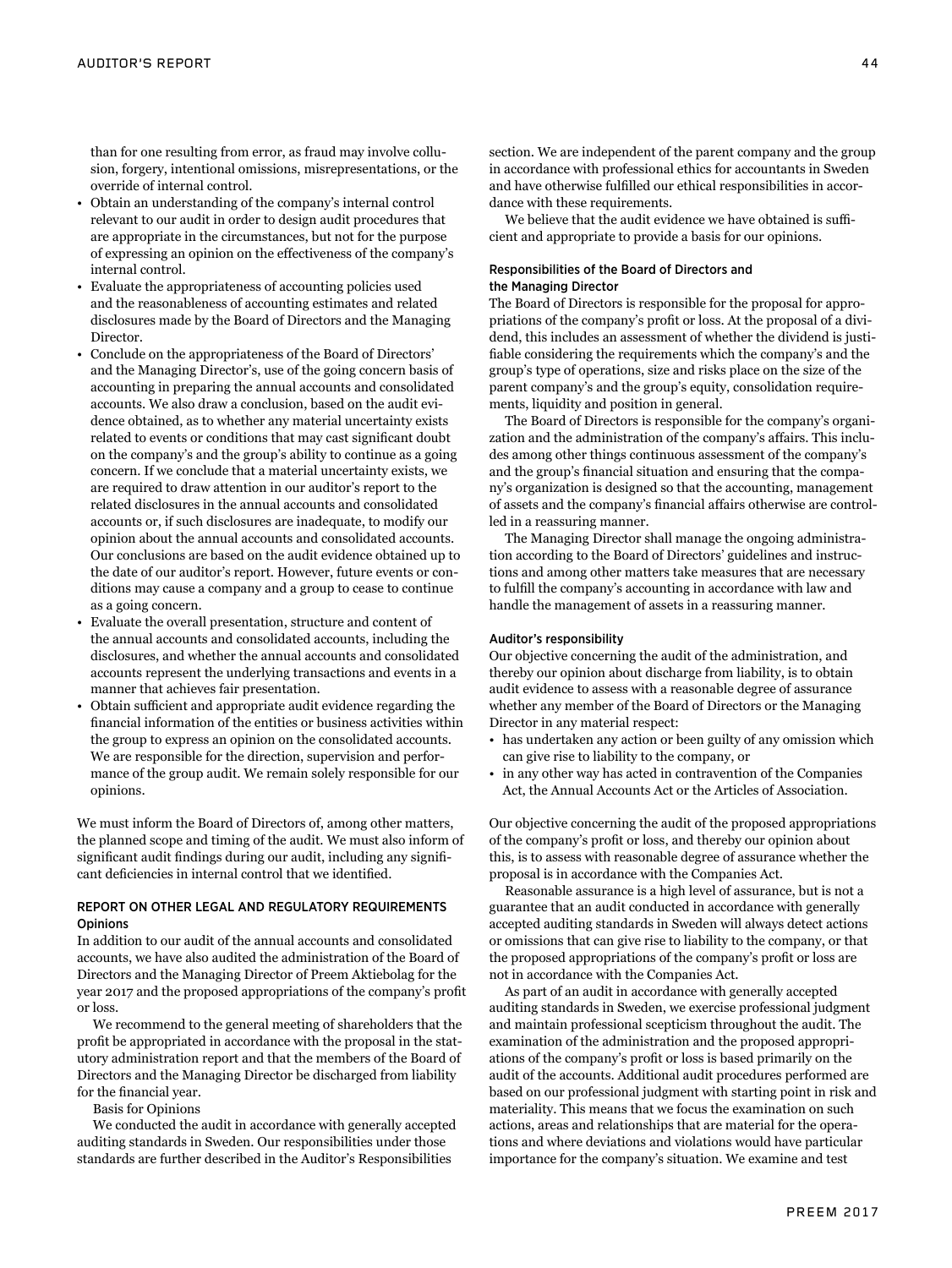decisions undertaken, support for decisions, actions taken and other circumstances that are relevant to our opinion concerning discharge from liability. As a basis for our opinion on the Board of Directors' proposed appropriations of the company's profit or loss we examined whether the proposal is in accordance with the Companies Act.

The auditor's opinion regarding the statutory sustainability report The Board of Directors is responsible for the sustainability report published outside of this report, and that it is prepared in accor dance with the Annual Accounts Act.

Our examination has been conducted in accordance with FAR:s auditing standard RevR 12 The auditor's opinion regarding the statutory sustainability report. This means that our examination of the statutory sustainability report is different and substantially less in scope than an audit conducted in accordance with Inter national Standards on Auditing and generally accepted auditing standards in Sweden. We believe that the examination has provi ded us with sufficient basis for our opinion.

A statutory sustainability report has been prepared.

## Stockholm April 20, 2018

*Authorized Public Accountant* Mazars Set Revisionsbyrå AB

 KPMG AB Willard Möller Håkan Olsson Reising *Authorized Public Accountant*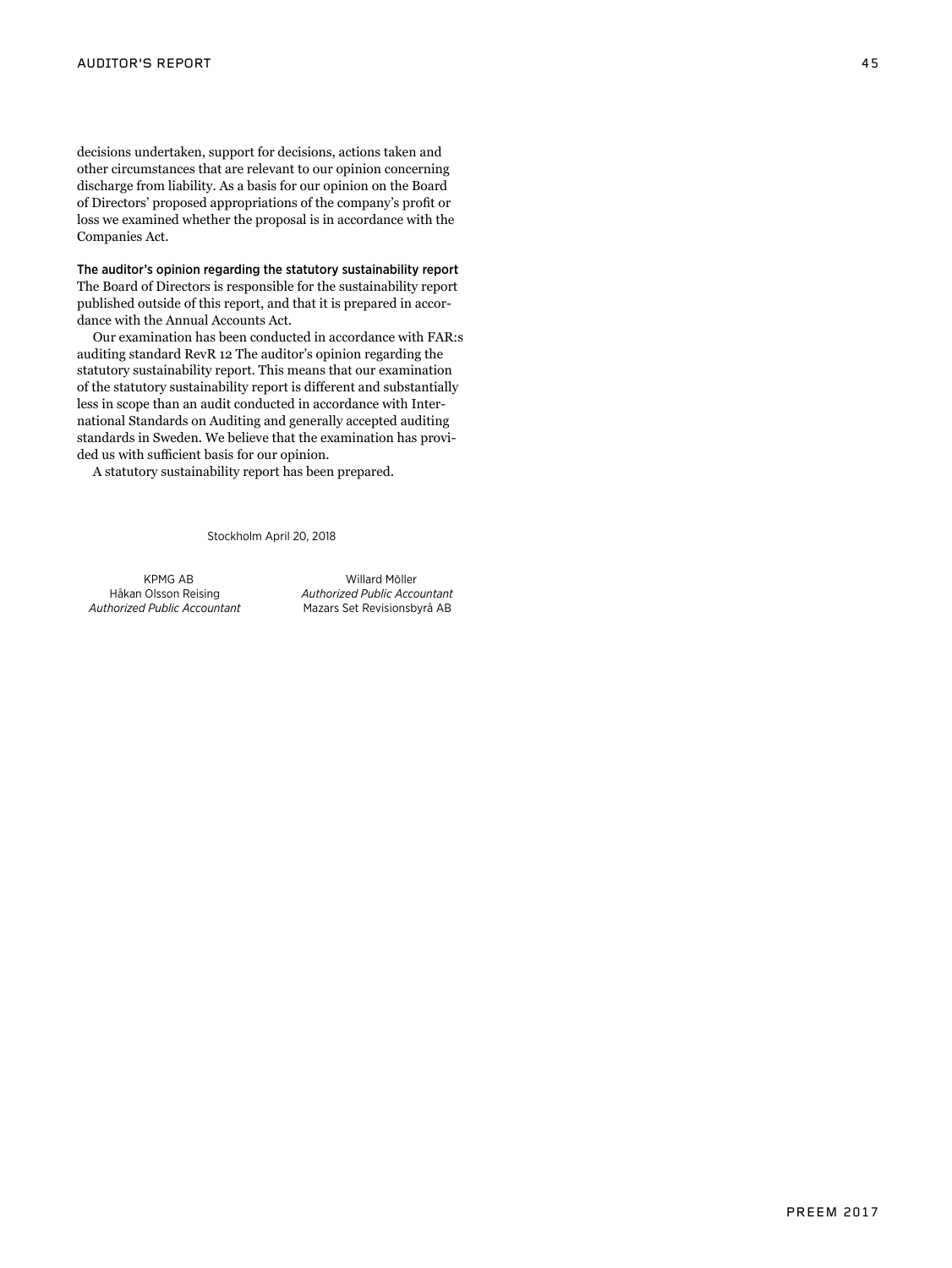## **The Preem Group's operations in summary**

|                                                           | 2017   | 2016   | 2015   | 2014        | 2013     |
|-----------------------------------------------------------|--------|--------|--------|-------------|----------|
| Sales revenue, SEK million                                | 68,752 | 56,041 | 66.006 | 84,438      | 79,405   |
| Profit/loss before tax, SEK million                       | 3,971  | 1,431  | 1,423  | $-3,637$    | $-1,567$ |
| Return on capital employed, %                             | 30     | 25     | 19     | 0           | 0        |
| Return on adjusted equity, %                              | 26     | 8      | 11     | $\mathbf 0$ | 0        |
| Capital expenditures in plants <sup>1</sup> , SEK million | 2,337  | 1.348  | 968    | 818         | 1,391    |
| Self-financing ratio, multiple                            | 1.27   | 3.63   | 3.55   | 1.82        | 1.76     |
| Total assets, SEK million                                 | 27,591 | 22,980 | 21,381 | 24,856      | 31,443   |
| Capital employed, SEK million                             | 17,453 | 13.882 | 15,510 | 18.335      | 22.549   |
| Average adjusted equity, SEK million                      | 10,606 | 8,556  | 7,695  | 8,728       | 10,930   |
| Equity/assets ratio, %                                    | 45     | 39     | 38     | 30          | 33       |
| Net debt/equity ratio                                     | 0.4    | 0.54   | 0.85   | 1.51        | 0.96     |
| Average number of employees                               | 1,458  | 1,395  | 1,319  | 1,278       | 1,270    |

<sup>1)</sup> Excluding plants acquired through acquisitions

# **Definitions**

#### ADJUSTED EQUITY

Equity including non-controlling interests.

## AVERAGE ADJUSTED EQUITY

Equity including non-controlling interests. The average value is calculated as the sum of the opening and closing balance divided by two.

## CAPITAL EMPLOYED

Total assets minus interest-free trade payables.

## EQUITY/ASSETS RATIO

Adjusted equity as a percentage of total assets.

## NET DEBT/EQUITY RATIO

Interest-bearing liabilities minus cash and cash equivalents as a percentage of average adjusted equity.

RETURN ON ADJUSTED EQUITY Profit/loss after tax as a percentage of average adjusted equity.

#### RETURN ON CAPITAL EMPLOYED

Profit/loss before borrowing expense as a percentage of average capital employed.

### SELF-FINANCING RATIO

Net financing from the year's operations in accordance with the consolidated cash flow statement as a percentage of capital expenditures in plants.